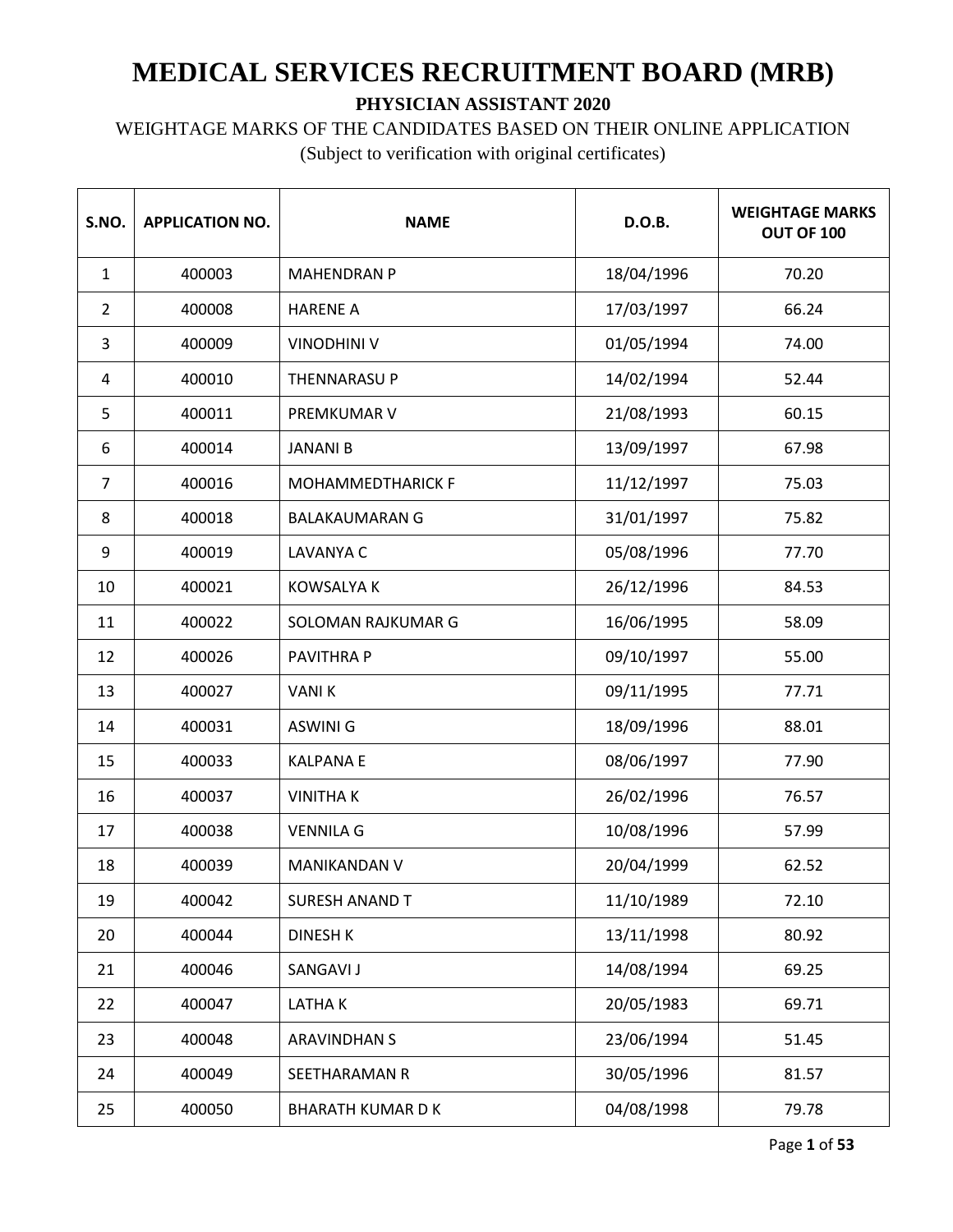# WEIGHTAGE MARKS OF THE CANDIDATES BASED ON THEIR ONLINE APPLICATION

| S.NO. | <b>APPLICATION NO.</b> | <b>NAME</b>           | D.O.B.     | <b>WEIGHTAGE MARKS</b><br>OUT OF 100 |
|-------|------------------------|-----------------------|------------|--------------------------------------|
| 26    | 400051                 | <b>THIVAKAR J</b>     | 13/12/1994 | 83.24                                |
| 27    | 400053                 | <b>ESTHER G</b>       | 07/04/1996 | 75.74                                |
| 28    | 400057                 | <b>MANJULA M</b>      | 22/02/1997 | 66.46                                |
| 29    | 400058                 | SUJATHA.D             | 13/09/1996 | 58.05                                |
| 30    | 400065                 | MEENAKSHI D           | 25/05/1995 | 68.16                                |
| 31    | 400066                 | <b>SWARNAS</b>        | 08/04/1997 | 73.35                                |
| 32    | 400068                 | <b>JANATHKUMAR E</b>  | 14/06/1997 | 69.53                                |
| 33    | 400071                 | <b>RAMYA M</b>        | 28/03/1992 | 80.29                                |
| 34    | 400072                 | <b>SUGANTHA A</b>     | 03/04/1984 | 63.88                                |
| 35    | 400073                 | <b>DIVYAK</b>         | 07/12/1986 | 68.21                                |
| 36    | 400075                 | POOMARI G             | 20/04/1997 | 69.04                                |
| 37    | 400077                 | <b>HARIPRAKASH S</b>  | 09/04/1997 | 73.17                                |
| 38    | 400079                 | <b>SANDHYA RUBY S</b> | 19/09/1993 | 67.86                                |
| 39    | 400080                 | <b>NANDHINI R</b>     | 17/10/1992 | 73.49                                |
| 40    | 400081                 | PRIYADARSHINI N       | 28/08/1995 | 81.89                                |
| 41    | 400084                 | ARUNKUMAR J           | 26/05/1997 | 67.47                                |
| 42    | 400086                 | AJAYKUMARSOWTHRI J    | 10/07/1988 | 56.06                                |
| 43    | 400087                 | <b>SAVITHIRI R</b>    | 15/05/1981 | 71.01                                |
| 44    | 400089                 | <b>GAYATHRIN</b>      | 10/02/1987 | 81.56                                |
| 45    | 400092                 | RUBAN NANDHA KUMAR M  | 15/04/1995 | 82.23                                |
| 46    | 400094                 | <b>MUBEENA S</b>      | 05/11/1995 | 91.83                                |
| 47    | 400098                 | RANJITH KUMAR D       | 09/06/1995 | 76.05                                |
| 48    | 400100                 | <b>MERLINE R</b>      | 31/08/1996 | 76.71                                |
| 49    | 400102                 | PREETHI N A           | 24/05/1997 | 81.00                                |
| 50    | 400103                 | AKILANDESHWARI K      | 08/03/1995 | 87.74                                |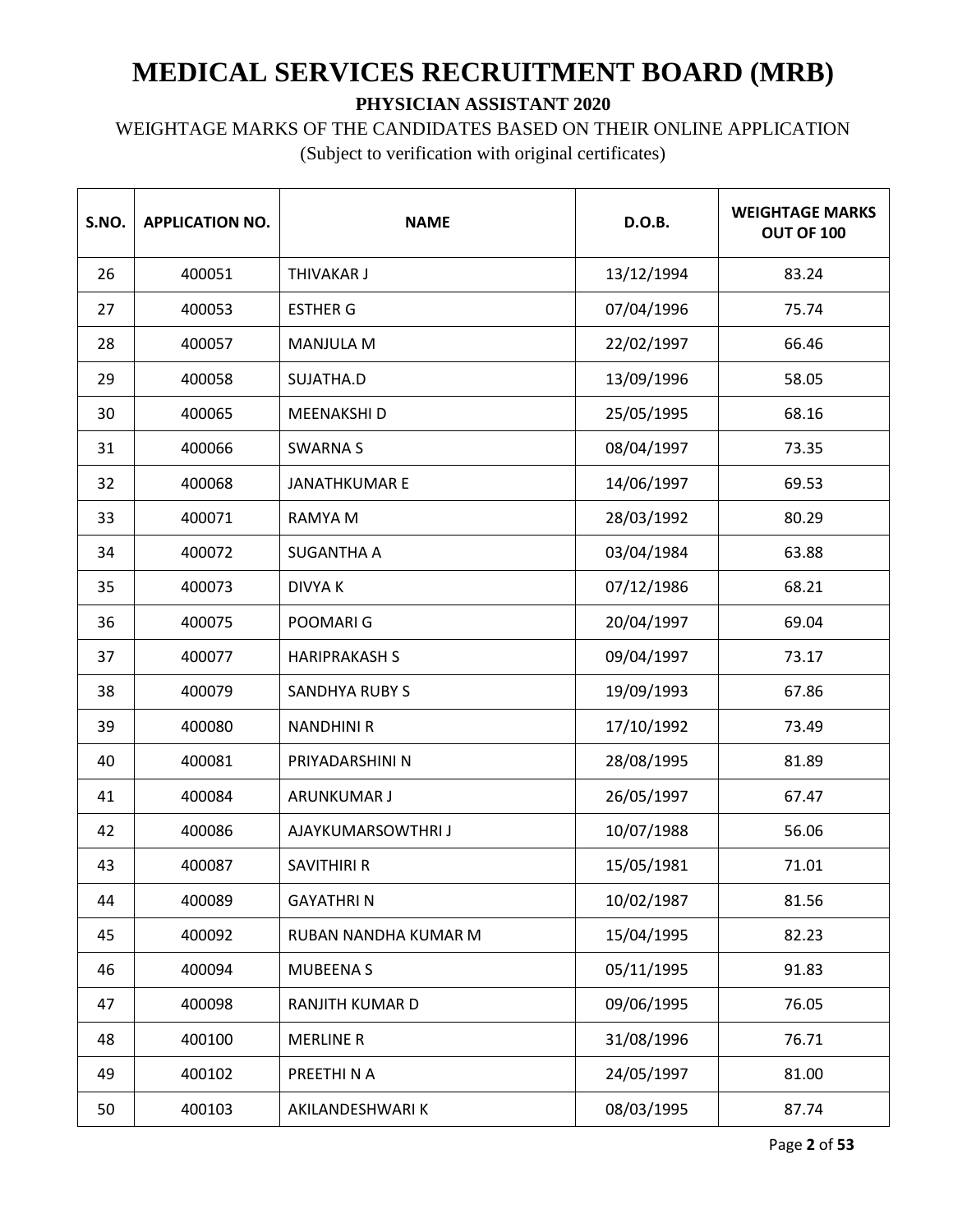# WEIGHTAGE MARKS OF THE CANDIDATES BASED ON THEIR ONLINE APPLICATION

| S.NO. | <b>APPLICATION NO.</b> | <b>NAME</b>           | D.O.B.     | <b>WEIGHTAGE MARKS</b><br>OUT OF 100 |
|-------|------------------------|-----------------------|------------|--------------------------------------|
| 51    | 400104                 | <b>SURENDER L</b>     | 07/10/1998 | 71.83                                |
| 52    | 400105                 | <b>GOKUL KANNAN K</b> | 15/12/1992 | 68.41                                |
| 53    | 400106                 | <b>INBARAJ F</b>      | 08/05/1983 | 58.48                                |
| 54    | 400107                 | <b>INDHUMATHI G</b>   | 29/12/1996 | 76.85                                |
| 55    | 400108                 | <b>GAYATHRI</b>       | 07/02/1997 | 83.23                                |
| 56    | 400109                 | MUGESHKANNAN G        | 03/06/1999 | 75.34                                |
| 57    | 400111                 | PRIYANKA G            | 14/03/1997 | 78.05                                |
| 58    | 400113                 | <b>SURESH B</b>       | 10/10/1995 | 62.05                                |
| 59    | 400114                 | <b>NANDINIT</b>       | 22/11/1997 | 74.37                                |
| 60    | 400116                 | SANDHIYA M            | 07/06/1997 | 76.10                                |
| 61    | 400117                 | <b>ARANGANAYAKI R</b> | 22/12/1996 | 71.58                                |
| 62    | 400118                 | <b>DEEPA A</b>        | 03/10/1994 | 76.76                                |
| 63    | 400119                 | P.CHITRA P            | 08/08/1970 | 66.72                                |
| 64    | 400120                 | <b>VIVEKANANDH N</b>  | 30/07/1988 | 63.02                                |
| 65    | 400121                 | <b>MANICKAM S</b>     | 25/05/1996 | 77.19                                |
| 66    | 400125                 | <b>VIJAY P</b>        | 10/03/1997 | 69.61                                |
| 67    | 400129                 | <b>MUNIYANDI A</b>    | 17/05/1999 | 56.45                                |
| 68    | 400131                 | <b>KALANITHI K</b>    | 13/04/1997 | 70.11                                |
| 69    | 400135                 | <b>V VIJAY</b>        | 10/06/1995 | 55.49                                |
| 70    | 400136                 | DEEPAVARSHINI M       | 05/10/1997 | 74.67                                |
| 71    | 400137                 | RAJESHWARI R          | 24/10/1996 | 70.09                                |
| 72    | 400138                 | TAMILKAVIYA P         | 12/06/1996 | 76.10                                |
| 73    | 400140                 | SHOBANARAJ M          | 17/06/1998 | 78.74                                |
| 74    | 400141                 | WAHITHA THAHSEEM Z    | 18/09/1992 | 80.67                                |
| 75    | 400142                 | <b>MONISHA E</b>      | 29/09/1997 | 80.04                                |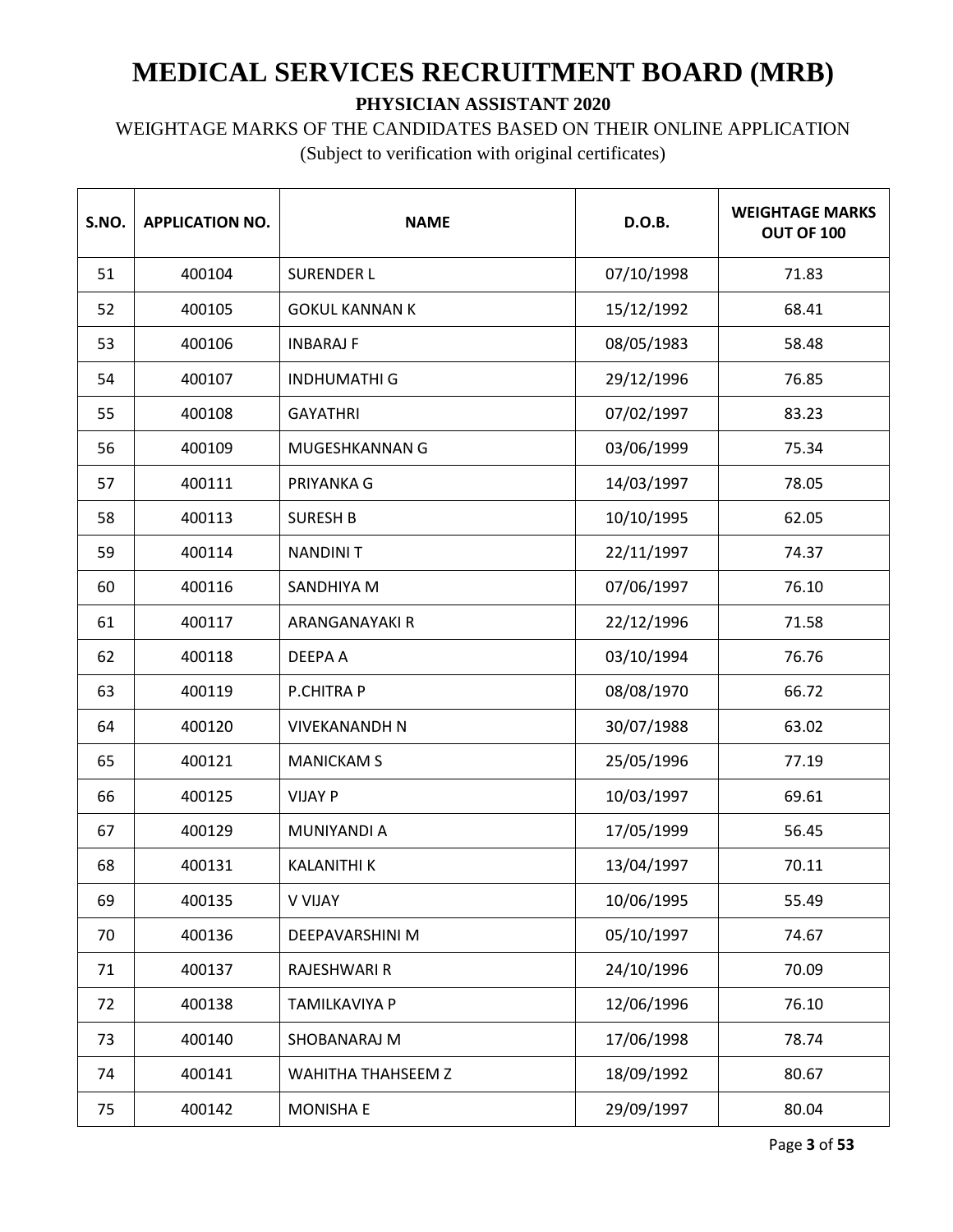### WEIGHTAGE MARKS OF THE CANDIDATES BASED ON THEIR ONLINE APPLICATION

| S.NO. | <b>APPLICATION NO.</b> | <b>NAME</b>               | D.O.B.     | <b>WEIGHTAGE MARKS</b><br>OUT OF 100 |
|-------|------------------------|---------------------------|------------|--------------------------------------|
| 76    | 400143                 | <b>INFANT RAJ J</b>       | 08/12/1992 | 77.45                                |
| 77    | 400144                 | <b>AGILAN R</b>           | 21/12/1993 | 71.83                                |
| 78    | 400148                 | ABINAYA PRIYA C           | 24/08/1996 | 63.05                                |
| 79    | 400150                 | SOFIKA PARVEEN M          | 24/06/1997 | 73.88                                |
| 80    | 400152                 | SOWNDARYALAKSHMIS         | 26/06/1997 | 76.34                                |
| 81    | 400154                 | SANGEETHA C               | 22/07/1996 | 92.91                                |
| 82    | 400155                 | <b>MEENAS</b>             | 01/06/1992 | 69.70                                |
| 83    | 400157                 | SARAVANAN A               | 06/05/1988 | 66.70                                |
| 84    | 400161                 | <b>ASHIKA BG</b>          | 24/06/1997 | 78.23                                |
| 85    | 400162                 | <b>GOWSALYA C</b>         | 17/12/1997 | 80.15                                |
| 86    | 400166                 | <b>DERLYN DORATHY M</b>   | 20/01/1995 | 72.65                                |
| 87    | 400170                 | <b>KAMRUDEEN F</b>        | 23/09/1989 | 72.94                                |
| 88    | 400174                 | KRISHNAVENI.P             | 05/05/1997 | 70.51                                |
| 89    | 400180                 | UMA MAHESHWARI K          | 11/07/1996 | 74.84                                |
| 90    | 400181                 | ALBIN A A                 | 27/08/1992 | 70.36                                |
| 91    | 400185                 | <b>GURUCHAKRAVARTHY E</b> | 04/09/1995 | 70.41                                |
| 92    | 400187                 | <b>HEMA M</b>             | 06/10/1996 | 77.26                                |
| 93    | 400189                 | <b>BADMINI R</b>          | 25/05/1995 | 68.02                                |
| 94    | 400192                 | VIJAYALAKSHMI C           | 04/07/1993 | 69.28                                |
| 95    | 400193                 | <b>ASWATHIM</b>           | 01/04/1995 | 70.67                                |
| 96    | 400197                 | RANJITH KUMAR N           | 13/04/1997 | 59.59                                |
| 97    | 400199                 | <b>GOKULAVASAN C</b>      | 26/12/1987 | 61.46                                |
| 98    | 400202                 | <b>BOOPATHI. C</b>        | 20/04/1995 | 66.85                                |
| 99    | 400204                 | <b>JASMINE D</b>          | 27/05/1998 | 83.12                                |
| 100   | 400205                 | <b>MANO RANJITH K</b>     | 18/06/1994 | 70.31                                |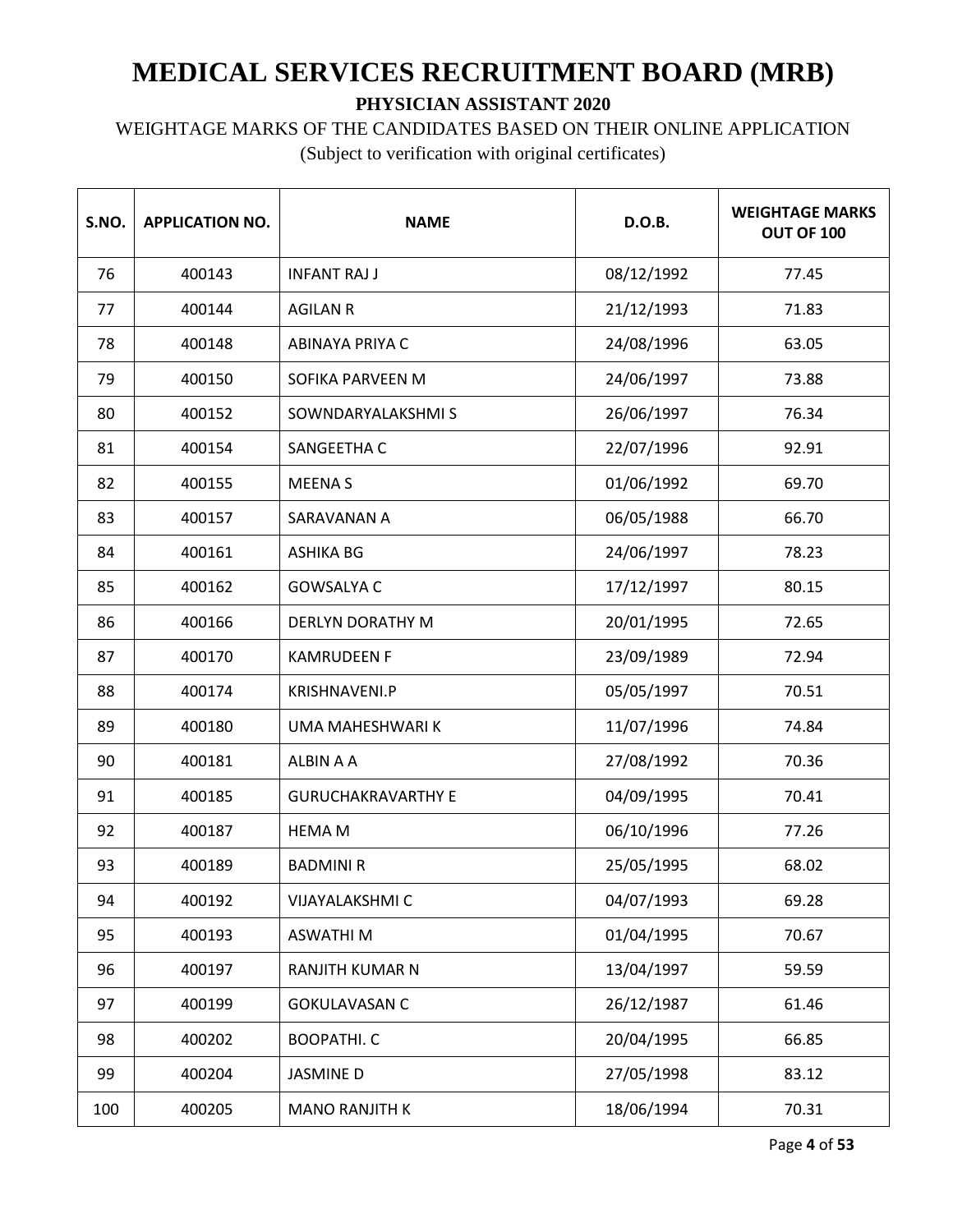WEIGHTAGE MARKS OF THE CANDIDATES BASED ON THEIR ONLINE APPLICATION

| S.NO. | <b>APPLICATION NO.</b> | <b>NAME</b>             | D.O.B.     | <b>WEIGHTAGE MARKS</b><br>OUT OF 100 |
|-------|------------------------|-------------------------|------------|--------------------------------------|
| 101   | 400208                 | <b>SWATHIK</b>          | 22/09/1995 | 63.69                                |
| 102   | 400209                 | <b>SAKTHIVEL S</b>      | 06/04/1998 | 73.77                                |
| 103   | 400211                 | <b>ARUN V</b>           | 03/07/1997 | 78.45                                |
| 104   | 400214                 | RUBINAMARIYACLARA A     | 17/06/1997 | 81.93                                |
| 105   | 400218                 | <b>ARUN BV</b>          | 08/10/1990 | 61.53                                |
| 106   | 400222                 | RUBANA PRIYA M          | 25/10/1995 | 78.84                                |
| 107   | 400225                 | SRIDEVI K H             | 22/11/1984 | 80.53                                |
| 108   | 400229                 | SAI KUMARI C.N          | 25/07/1989 | 89.90                                |
| 109   | 400231                 | ARUN KUMAR U            | 30/11/1987 | 65.66                                |
| 110   | 400232                 | SRIMADHUPRIYA M         | 09/10/1996 | 74.40                                |
| 111   | 400233                 | <b>JONES EBEN RAJ T</b> | 06/11/1985 | 69.16                                |
| 112   | 400236                 | RAGURAAMAN J            | 27/02/1984 | 31.77                                |
| 113   | 400237                 | <b>SUSMITHA M</b>       | 20/06/1998 | 78.00                                |
| 114   | 400240                 | KAMALAKKANNAN A         | 01/02/1996 | 77.07                                |
| 115   | 400246                 | <b>SENTHURAPANDI R</b>  | 22/09/1992 | 68.50                                |
| 116   | 400247                 | KIRAN KUMAR M G         | 18/05/1999 | 67.60                                |
| 117   | 400252                 | PRIYA DHARSHINI R       | 29/05/1994 | 69.49                                |
| 118   | 400253                 | PRIYANKA P              | 16/06/1995 | 80.66                                |
| 119   | 400255                 | <b>CELINE JACOB</b>     | 03/01/1993 | 77.15                                |
| 120   | 400256                 | ARAVIND BABU M          | 23/02/1994 | 67.55                                |
| 121   | 400258                 | <b>AMRUTHA DEVIK</b>    | 19/08/1996 | 83.79                                |
| 122   | 400259                 | NIVEDHA C               | 29/03/1997 | 80.20                                |
| 123   | 400260                 | <b>ABIRAMI R</b>        | 27/10/1988 | 76.19                                |
| 124   | 400261                 | PRABHAKARAN K           | 13/06/1997 | 74.23                                |
| 125   | 400263                 | <b>PURNIMAS</b>         | 24/03/1997 | 73.02                                |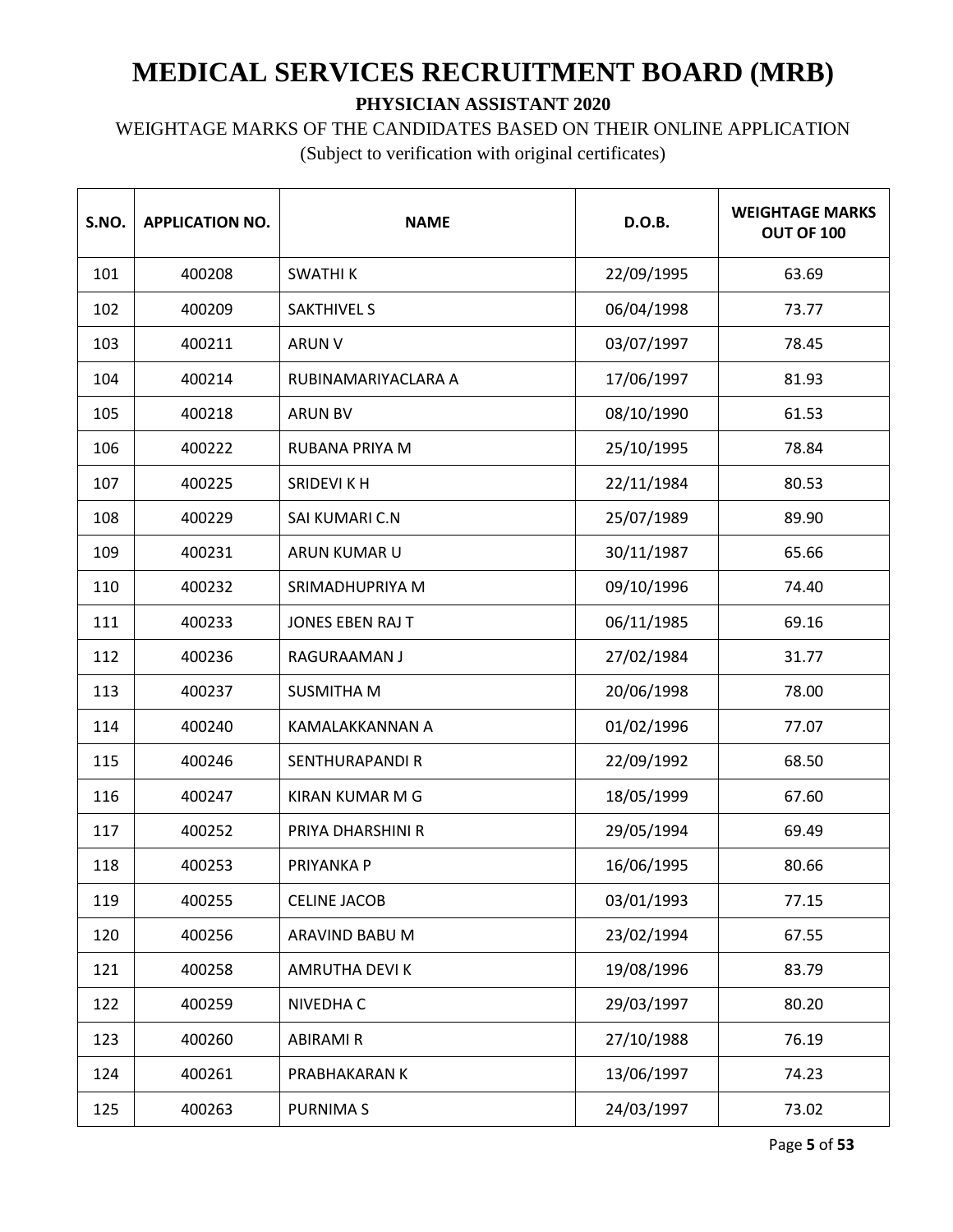## WEIGHTAGE MARKS OF THE CANDIDATES BASED ON THEIR ONLINE APPLICATION

| S.NO. | <b>APPLICATION NO.</b> | <b>NAME</b>             | D.O.B.     | <b>WEIGHTAGE MARKS</b><br>OUT OF 100 |
|-------|------------------------|-------------------------|------------|--------------------------------------|
| 126   | 400264                 | <b>SUGANYA B</b>        | 20/12/1997 | 68.72                                |
| 127   | 400267                 | SANTHOSH MV             | 07/06/1995 | 74.72                                |
| 128   | 400268                 | <b>HARIPRITA D.P</b>    | 11/10/1998 | 81.19                                |
| 129   | 400270                 | <b>G KAMALI</b>         | 18/11/1997 | 70.50                                |
| 130   | 400271                 | S. VEERAVAGU            | 01/11/1995 | 80.94                                |
| 131   | 400276                 | <b>SANISA NK</b>        | 30/09/1997 | 69.03                                |
| 132   | 400283                 | <b>KRITHIKA S</b>       | 28/05/1995 | 75.66                                |
| 133   | 400289                 | MAHALAKSHMI I           | 11/06/1997 | 86.00                                |
| 134   | 400292                 | VIJAYA LAKSHMI M        | 23/12/1987 | 91.75                                |
| 135   | 400294                 | <b>SHAFANA BEGAM P</b>  | 19/06/1997 | 61.71                                |
| 136   | 400296                 | STEPHE HANNAH FAITH J   | 27/07/1995 | 66.40                                |
| 137   | 400297                 | SEBA SUSAN MATHEW M     | 16/11/1996 | 66.64                                |
| 138   | 400298                 | <b>PRAVEEN S</b>        | 16/05/1995 | 77.40                                |
| 139   | 400300                 | SHRIJA J                | 27/11/1995 | 67.23                                |
| 140   | 400301                 | <b>ARAVINDH R</b>       | 18/01/1997 | 77.34                                |
| 141   | 400302                 | <b>GOWTHAM A</b>        | 11/05/1998 | 50.38                                |
| 142   | 400303                 | <b>DEVIKA M</b>         | 01/02/1997 | 63.76                                |
| 143   | 400305                 | <b>MOHAN V</b>          | 01/06/1979 | 46.20                                |
| 144   | 400308                 | <b>VISHNU PRIYA K.S</b> | 02/07/1997 | 79.73                                |
| 145   | 400312                 | PAVITHRA I              | 28/02/1992 | 83.85                                |
| 146   | 400314                 | <b>MOHANA RAGHAVI R</b> | 13/06/1997 | 73.18                                |
| 147   | 400317                 | ARUL PRAKASH. R         | 25/10/1982 | 74.93                                |
| 148   | 400319                 | SIVASANKARI M           | 28/06/1997 | 74.09                                |
| 149   | 400320                 | <b>ARCHANA V</b>        | 28/07/1997 | 84.35                                |
| 150   | 400322                 | <b>AROCKIAROBERT S</b>  | 16/01/1996 | 71.07                                |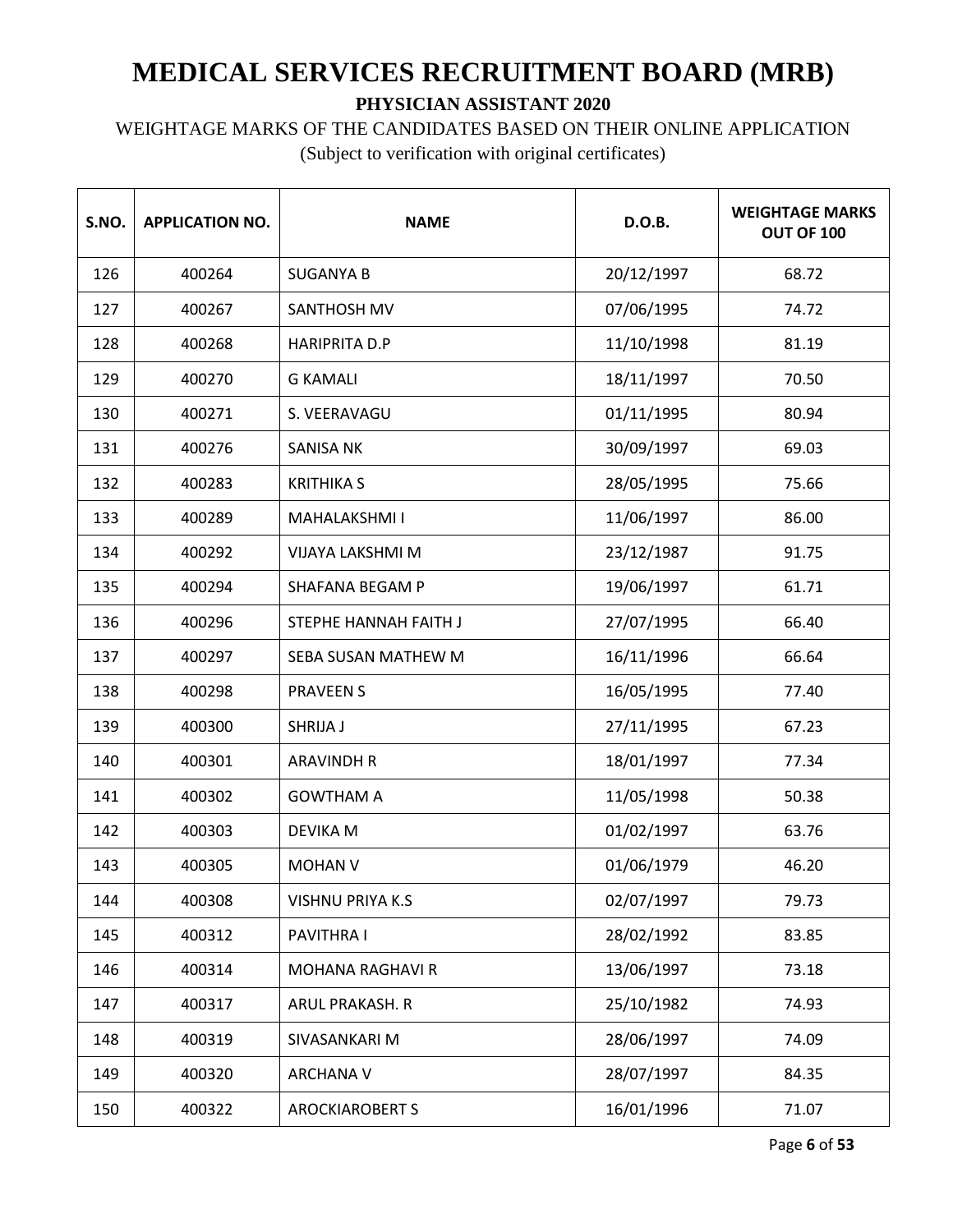# WEIGHTAGE MARKS OF THE CANDIDATES BASED ON THEIR ONLINE APPLICATION

| S.NO. | <b>APPLICATION NO.</b> | <b>NAME</b>              | D.O.B.     | <b>WEIGHTAGE MARKS</b><br>OUT OF 100 |
|-------|------------------------|--------------------------|------------|--------------------------------------|
| 151   | 400323                 | <b>TAMIL SELVI M</b>     | 09/09/1997 | 68.27                                |
| 152   | 400325                 | <b>VIJAYA LAKSHMI R</b>  | 09/11/1998 | 86.58                                |
| 153   | 400326                 | YOGESHWARAN T            | 09/04/1996 | 65.81                                |
| 154   | 400330                 | MOHAMED SAALEEN I        | 26/08/1993 | 100.00                               |
| 155   | 400331                 | <b>DURGA DEVI R</b>      | 20/07/1997 | 73.07                                |
| 156   | 400332                 | PREMKUMAR P              | 06/01/1997 | 62.85                                |
| 157   | 400334                 | <b>NITHING</b>           | 27/02/1995 | 80.20                                |
| 158   | 400336                 | <b>KIRUTHIGA V</b>       | 23/05/1998 | 74.33                                |
| 159   | 400340                 | RAMYASRI A               | 02/04/1999 | 71.22                                |
| 160   | 400344                 | <b>NAVINISRI M</b>       | 27/03/1981 | 54.45                                |
| 161   | 400345                 | PRIYANKA N               | 19/09/1993 | 72.36                                |
| 162   | 400346                 | REENA JOSPHINE A         | 19/03/1995 | 66.61                                |
| 163   | 400347                 | SAI PREETHI N            | 06/03/1996 | 80.01                                |
| 164   | 400348                 | <b>KARTHICK G</b>        | 05/06/1991 | 68.25                                |
| 165   | 400349                 | NISHANDHINI A            | 09/11/1995 | 73.82                                |
| 166   | 400350                 | <b>JENNY J</b>           | 18/05/1988 | 70.81                                |
| 167   | 400353                 | <b>SWATHIN</b>           | 26/07/1993 | 66.92                                |
| 168   | 400356                 | <b>ELSA GRACE E</b>      | 09/01/1996 | 77.13                                |
| 169   | 400357                 | SWETHASRIK               | 18/04/1996 | 84.83                                |
| 170   | 400358                 | <b>ASHIKA K.P</b>        | 10/07/1996 | 78.30                                |
| 171   | 400366                 | <b>KEERTHANA DEVIT</b>   | 30/07/1999 | 76.56                                |
| 172   | 400371                 | <b>MONISHA S</b>         | 10/07/1997 | 72.25                                |
| 173   | 400373                 | POWSIYA BEGAM SHARFUDEEN | 12/04/1996 | 69.28                                |
| 174   | 400381                 | <b>BHARATHIS</b>         | 26/06/1989 | 67.11                                |
| 175   | 400383                 | <b>AMIRTHA G</b>         | 21/09/1997 | 77.81                                |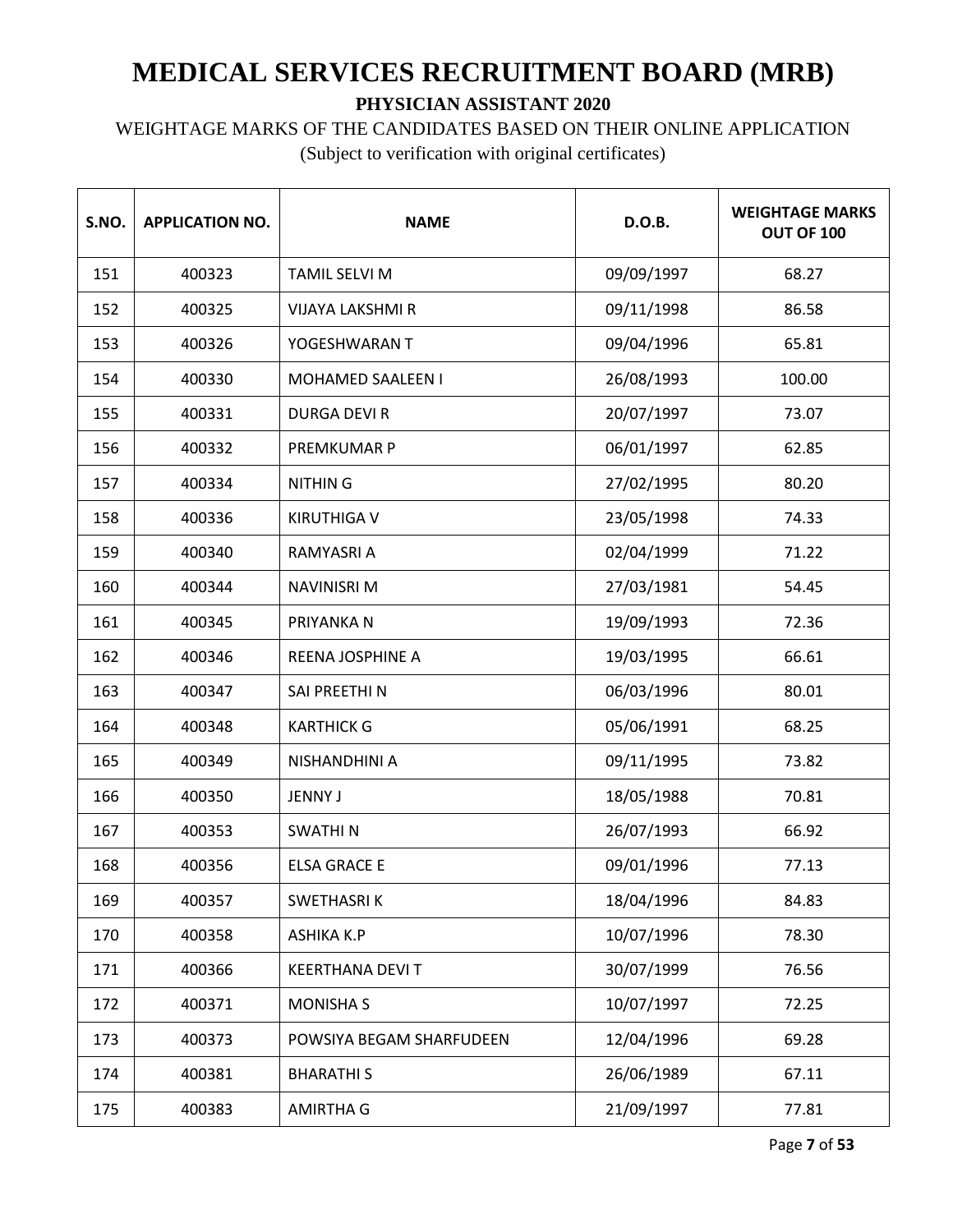WEIGHTAGE MARKS OF THE CANDIDATES BASED ON THEIR ONLINE APPLICATION

| S.NO. | <b>APPLICATION NO.</b> | <b>NAME</b>                     | D.O.B.     | <b>WEIGHTAGE MARKS</b><br><b>OUT OF 100</b> |
|-------|------------------------|---------------------------------|------------|---------------------------------------------|
| 176   | 400385                 | <b>B.S.P.SHEEJA BSP</b>         | 23/02/1980 | 77.38                                       |
| 177   | 400387                 | <b>ASHWINI U PILLAI</b>         | 21/10/1994 | 83.25                                       |
| 178   | 400388                 | DEVA ABINAYA V                  | 28/03/1997 | 77.16                                       |
| 179   | 400390                 | <b>RANJITH KUMAR P</b>          | 26/03/1996 | 67.71                                       |
| 180   | 400394                 | PRIYA DHARSINI P                | 09/11/1985 | 67.22                                       |
| 181   | 400395                 | <b>LAKSHMIK</b>                 | 18/12/1991 | 70.06                                       |
| 182   | 400397                 | SNEHA GNANAMANI G               | 26/03/1996 | 64.83                                       |
| 183   | 400398                 | ANANDA KRISHNAN M               | 22/05/1991 | 66.19                                       |
| 184   | 400399                 | PAZHANIRAJA G                   | 06/01/1997 | 66.38                                       |
| 185   | 400401                 | <b>MONICA PRIYA DHARSHINI F</b> | 11/08/1984 | 54.89                                       |
| 186   | 400407                 | VIJAYALAKSHMI D                 | 13/06/1989 | 58.31                                       |
| 187   | 400410                 | <b>NAAGAARJUN S</b>             | 11/03/1996 | 73.56                                       |
| 188   | 400411                 | <b>MANONMANIS</b>               | 04/09/1981 | 72.89                                       |
| 189   | 400414                 | <b>GRACY C</b>                  | 05/05/1995 | 70.65                                       |
| 190   | 400417                 | <b>CHRISTIN VIJILA L</b>        | 05/06/1988 | 69.19                                       |
| 191   | 400418                 | <b>SIVA SANKAR R</b>            | 03/05/1995 | 63.22                                       |
| 192   | 400421                 | YOGESH V                        | 15/05/1997 | 65.09                                       |
| 193   | 400427                 | SAKTHIPRIYA C                   | 30/04/1986 | 74.34                                       |
| 194   | 400429                 | <b>SURESH</b>                   | 23/07/1993 | 52.23                                       |
| 195   | 400431                 | LOGANAYAGI V                    | 10/05/1994 | 68.35                                       |
| 196   | 400432                 | <b>META BENIC</b>               | 19/02/1996 | 70.68                                       |
| 197   | 400434                 | MOHAMED MOHIBULLAH M            | 05/06/1998 | 67.72                                       |
| 198   | 400436                 | <b>SURUTHI PONMANI C. R</b>     | 28/02/1998 | 73.62                                       |
| 199   | 400437                 | <b>BLESSY MARIAKJ</b>           | 02/08/1993 | 81.06                                       |
| 200   | 400438                 | <b>BINDHUK</b>                  | 28/03/1990 | 65.06                                       |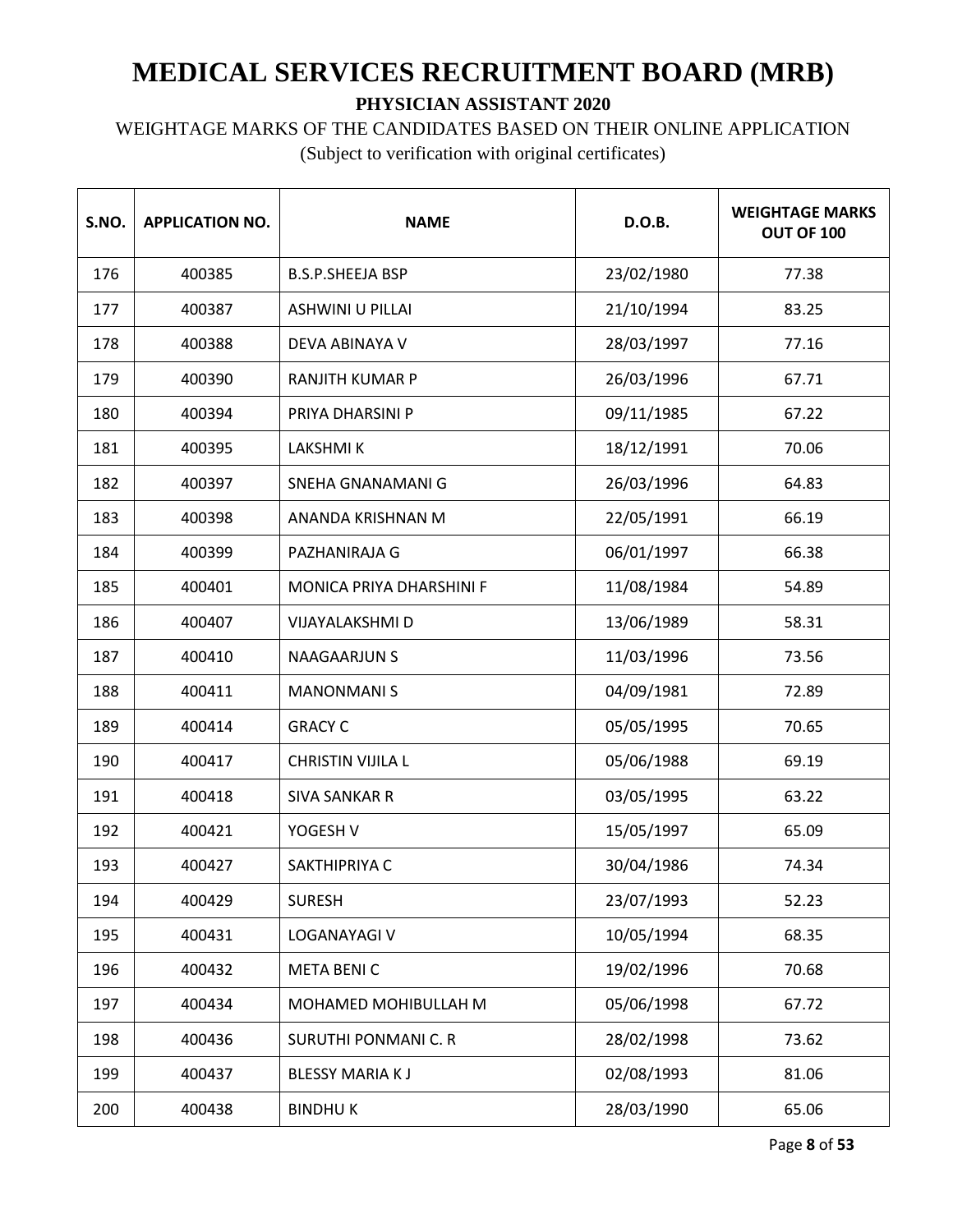WEIGHTAGE MARKS OF THE CANDIDATES BASED ON THEIR ONLINE APPLICATION

| S.NO. | <b>APPLICATION NO.</b> | <b>NAME</b>              | D.O.B.     | <b>WEIGHTAGE MARKS</b><br>OUT OF 100 |
|-------|------------------------|--------------------------|------------|--------------------------------------|
| 201   | 400440                 | <b>JENIFER I</b>         | 06/01/1990 | 80.83                                |
| 202   | 400442                 | SIDIKHA FATHIMA M        | 03/01/1998 | 71.58                                |
| 203   | 400443                 | <b>ARJUNKP</b>           | 31/12/1987 | 60.85                                |
| 204   | 400444                 | <b>SARAVANAN S</b>       | 28/08/1996 | 75.98                                |
| 205   | 400445                 | MUGIBARKHAN A            | 16/03/1994 | 71.66                                |
| 206   | 400447                 | PRAVINKUMAR G            | 08/06/1998 | 68.91                                |
| 207   | 400448                 | <b>MANOJ KUMAR D</b>     | 03/12/1996 | 65.04                                |
| 208   | 400449                 | <b>ASHOK KUMAR K</b>     | 15/09/1996 | 72.68                                |
| 209   | 400450                 | SANGEETHA R              | 04/01/1998 | 70.89                                |
| 210   | 400451                 | ANASWARA CHANDRASEKHARAN | 01/09/1996 | 77.39                                |
| 211   | 400452                 | <b>NANDHINI V</b>        | 15/04/1998 | 63.95                                |
| 212   | 400453                 | MINU RESHMA M            | 25/08/1996 | 74.99                                |
| 213   | 400454                 | <b>ISHWARYA J</b>        | 16/04/1995 | 71.02                                |
| 214   | 400455                 | AKILAGNDEESWARI G        | 04/09/1997 | 66.57                                |
| 215   | 400456                 | <b>VAIRA PANDIS</b>      | 21/04/1998 | 63.71                                |
| 216   | 400457                 | <b>DIVYAT</b>            | 21/05/1997 | 83.60                                |
| 217   | 400458                 | SWARNALATHA S            | 09/05/1996 | 73.82                                |
| 218   | 400461                 | <b>KAVITHA G</b>         | 17/08/1997 | 75.95                                |
| 219   | 400462                 | KANNAMMAL A              | 06/06/1991 | 61.75                                |
| 220   | 400464                 | <b>JAYAKANTH G</b>       | 03/10/1987 | 60.39                                |
| 221   | 400465                 | PARTHIBAN N              | 30/03/1995 | 64.52                                |
| 222   | 400468                 | THAMARAI PRIYA D         | 28/03/1994 | 61.63                                |
| 223   | 400469                 | <b>VINITHAT</b>          | 01/03/1988 | 85.51                                |
| 224   | 400470                 | AKSHARA R                | 20/04/1997 | 75.90                                |
| 225   | 400471                 | SHEEBAY                  | 19/09/1998 | 69.06                                |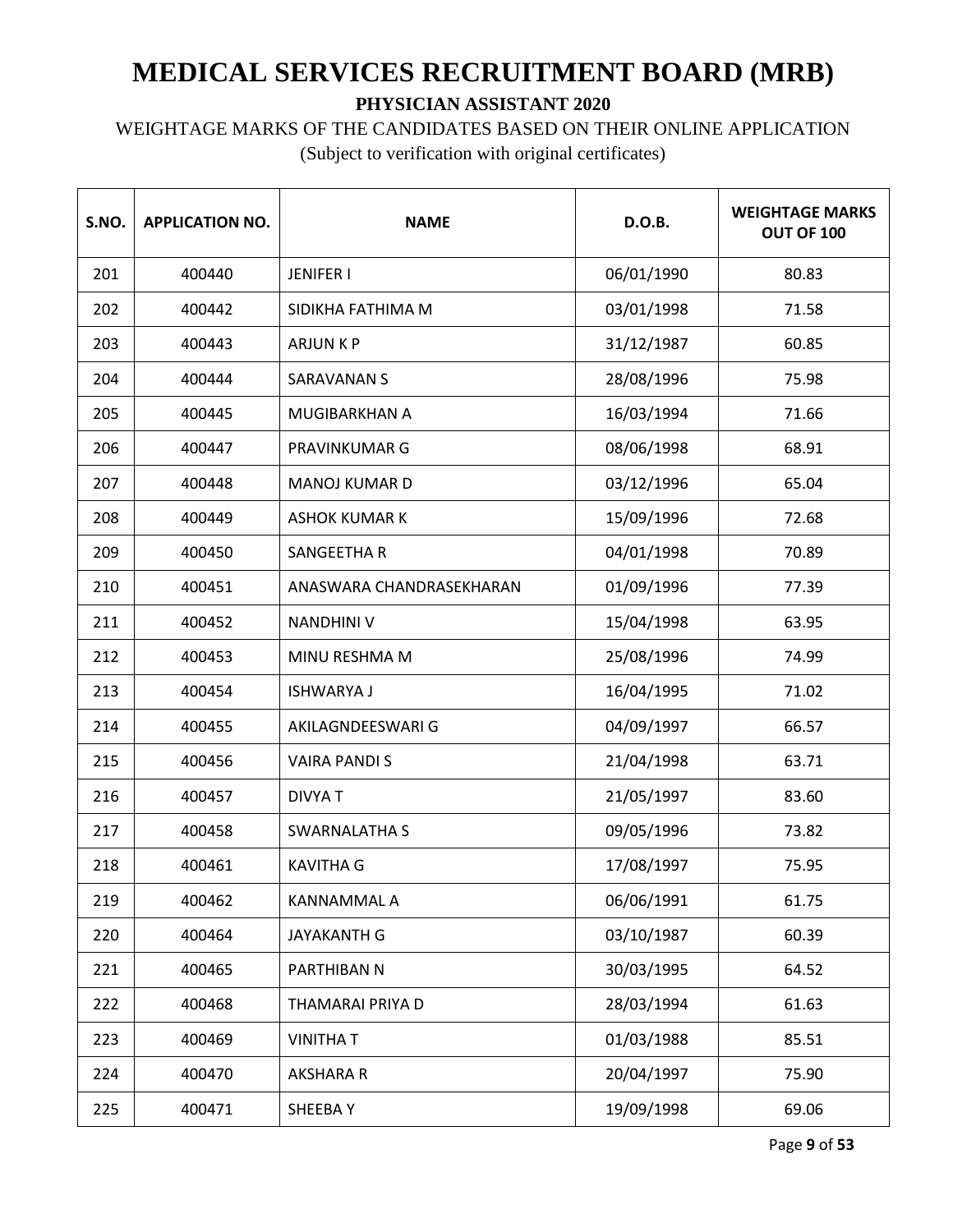WEIGHTAGE MARKS OF THE CANDIDATES BASED ON THEIR ONLINE APPLICATION

| S.NO. | <b>APPLICATION NO.</b> | <b>NAME</b>               | D.O.B.     | <b>WEIGHTAGE MARKS</b><br>OUT OF 100 |
|-------|------------------------|---------------------------|------------|--------------------------------------|
| 226   | 400474                 | <b>MANIMEGALAI U</b>      | 07/07/1997 | 85.33                                |
| 227   | 400475                 | RAMYA A                   | 07/07/1984 | 62.85                                |
| 228   | 400477                 | YUVASHREE K               | 16/05/1995 | 74.20                                |
| 229   | 400478                 | <b>SARAVANAN S</b>        | 30/12/1986 | 74.54                                |
| 230   | 400479                 | <b>DIVYA R</b>            | 17/12/1996 | 82.90                                |
| 231   | 400480                 | <b>SHALINIK</b>           | 21/02/1998 | 85.21                                |
| 232   | 400481                 | SARAVANAN R               | 11/12/1997 | 76.61                                |
| 233   | 400488                 | THAMAYANTHI P             | 03/06/1982 | 69.35                                |
| 234   | 400489                 | <b>NAVITHA P</b>          | 26/04/1989 | 63.23                                |
| 235   | 400491                 | <b>MOHANRAJ M</b>         | 05/11/1996 | 59.22                                |
| 236   | 400492                 | <b>PRAKASH S</b>          | 07/04/1992 | 59.94                                |
| 237   | 400493                 | <b>JANANI PRIYA N</b>     | 05/03/1997 | 75.34                                |
| 238   | 400494                 | IRIN JAYAKUMARI A         | 19/09/1985 | 60.80                                |
| 239   | 400496                 | <b>MONICA G</b>           | 09/10/1996 | 73.30                                |
| 240   | 400498                 | <b>BHARATHIK</b>          | 16/02/1998 | 79.81                                |
| 241   | 400499                 | <b>SANTHOSH V</b>         | 08/05/1998 | 73.81                                |
| 242   | 400500                 | <b>LEBIN L</b>            | 07/01/1998 | 74.40                                |
| 243   | 400507                 | <b>SUGANYA H</b>          | 02/05/1994 | 68.60                                |
| 244   | 400508                 | VASU M                    | 30/05/1985 | 57.07                                |
| 245   | 400509                 | PRIYANKA R                | 21/02/1998 | 66.06                                |
| 246   | 400510                 | ALAGUDEEPAN L.R.          | 13/01/1998 | 72.57                                |
| 247   | 400515                 | <b>RAMESH A</b>           | 10/06/1996 | 61.22                                |
| 248   | 400516                 | DHANA SAKTHI LAKSHMI H    | 03/03/1994 | 76.75                                |
| 249   | 400520                 | SUBHALAKSHMI SENTHILKUMAR | 05/03/1997 | 64.09                                |
| 250   | 400521                 | <b>S.YAMINI S</b>         | 20/06/1985 | 67.03                                |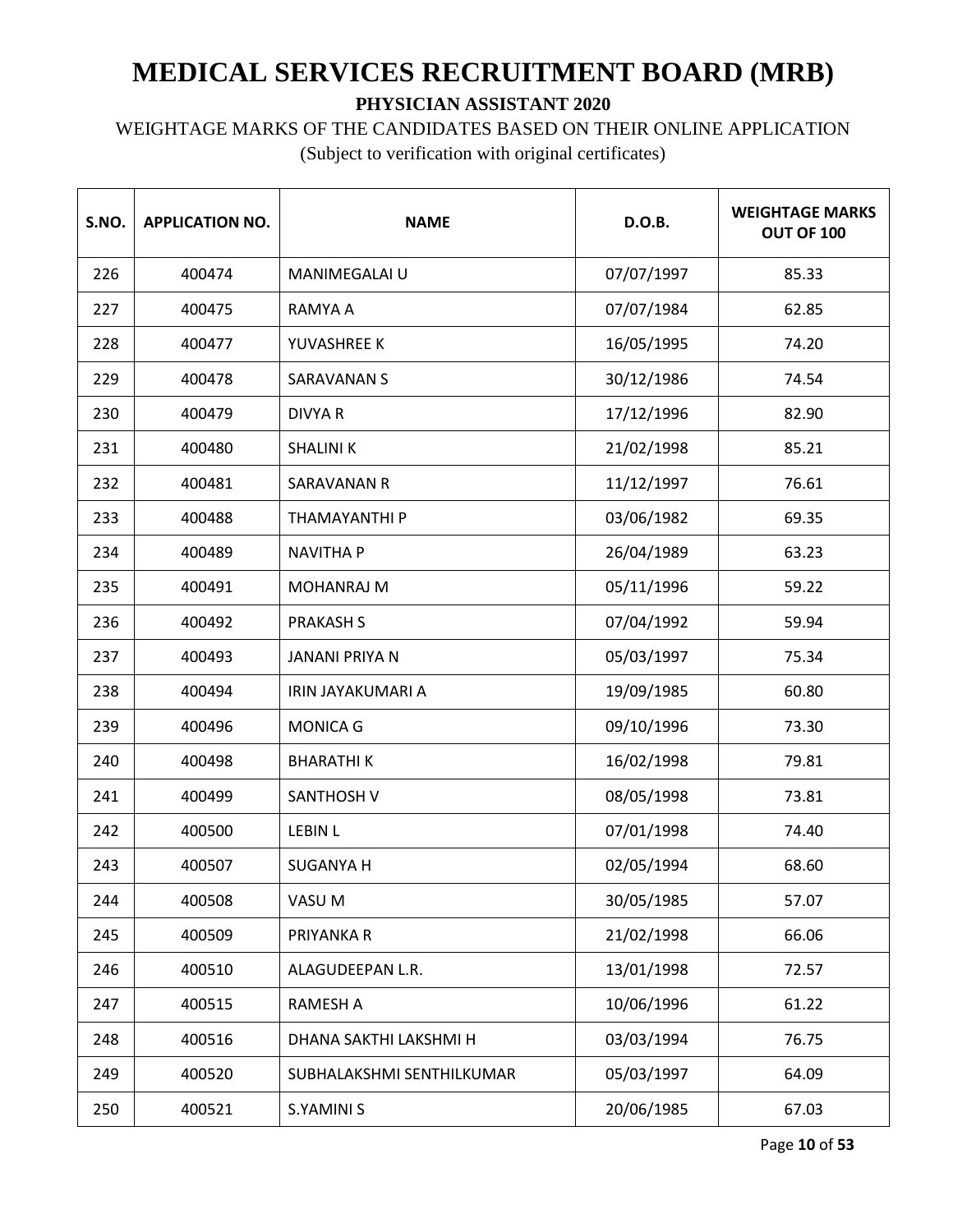WEIGHTAGE MARKS OF THE CANDIDATES BASED ON THEIR ONLINE APPLICATION

| S.NO. | <b>APPLICATION NO.</b> | <b>NAME</b>               | D.O.B.     | <b>WEIGHTAGE MARKS</b><br><b>OUT OF 100</b> |
|-------|------------------------|---------------------------|------------|---------------------------------------------|
| 251   | 400528                 | <b>MONIKA SHREE B R</b>   | 23/11/1997 | 82.37                                       |
| 252   | 400530                 | <b>MOHAMED IMRAN M</b>    | 25/08/1982 | 67.29                                       |
| 253   | 400531                 | SIVARANJANI P             | 03/06/1994 | 59.43                                       |
| 254   | 400532                 | PADMA SOFI JEBA Y         | 04/02/1982 | 69.53                                       |
| 255   | 400533                 | <b>CHITHRAK</b>           | 06/05/1986 | 59.07                                       |
| 256   | 400534                 | <b>THANGADURAI G</b>      | 23/04/1998 | 64.86                                       |
| 257   | 400535                 | <b>HEMALATHA J</b>        | 03/06/1998 | 84.71                                       |
| 258   | 400536                 | <b>SREEJA RV</b>          | 10/03/1997 | 67.98                                       |
| 259   | 400537                 | MUTHAMMAL ALIAS SUJITHA S | 17/03/1996 | 86.25                                       |
| 260   | 400538                 | MUTHULAKSHMI M            | 07/03/1993 | 64.98                                       |
| 261   | 400542                 | <b>KARTHIGA M</b>         | 06/05/1988 | 70.61                                       |
| 262   | 400543                 | <b>EZHILARASI D</b>       | 10/06/1996 | 79.87                                       |
| 263   | 400548                 | MURUGAN C                 | 03/04/1975 | 56.43                                       |
| 264   | 400550                 | <b>KISHORKARAN K</b>      | 12/04/1997 | 64.81                                       |
| 265   | 400551                 | PRIYA KUMAR N             | 27/06/1993 | 62.52                                       |
| 266   | 400552                 | <b>KARUPPIAH P</b>        | 15/05/1964 | 62.49                                       |
| 267   | 400553                 | <b>KAVITHA C</b>          | 24/11/1992 | 76.97                                       |
| 268   | 400556                 | <b>THANRAJ A</b>          | 09/03/1982 | 60.60                                       |
| 269   | 400557                 | PADMAVATHI B S            | 11/05/1983 | 68.04                                       |
| 270   | 400559                 | <b>DILLIGANESH B</b>      | 14/06/1994 | 55.93                                       |
| 271   | 400560                 | MEENAKARTHICK             | 30/04/1994 | 61.68                                       |
| 272   | 400563                 | <b>KAMESHWARAN R</b>      | 31/07/1995 | 82.44                                       |
| 273   | 400564                 | SARANYA R                 | 28/03/1998 | 73.31                                       |
| 274   | 400565                 | KAMATCHINATHAN M          | 10/08/1995 | 83.29                                       |
| 275   | 400567                 | JAMUNAPRIYA A             | 09/02/1994 | 76.45                                       |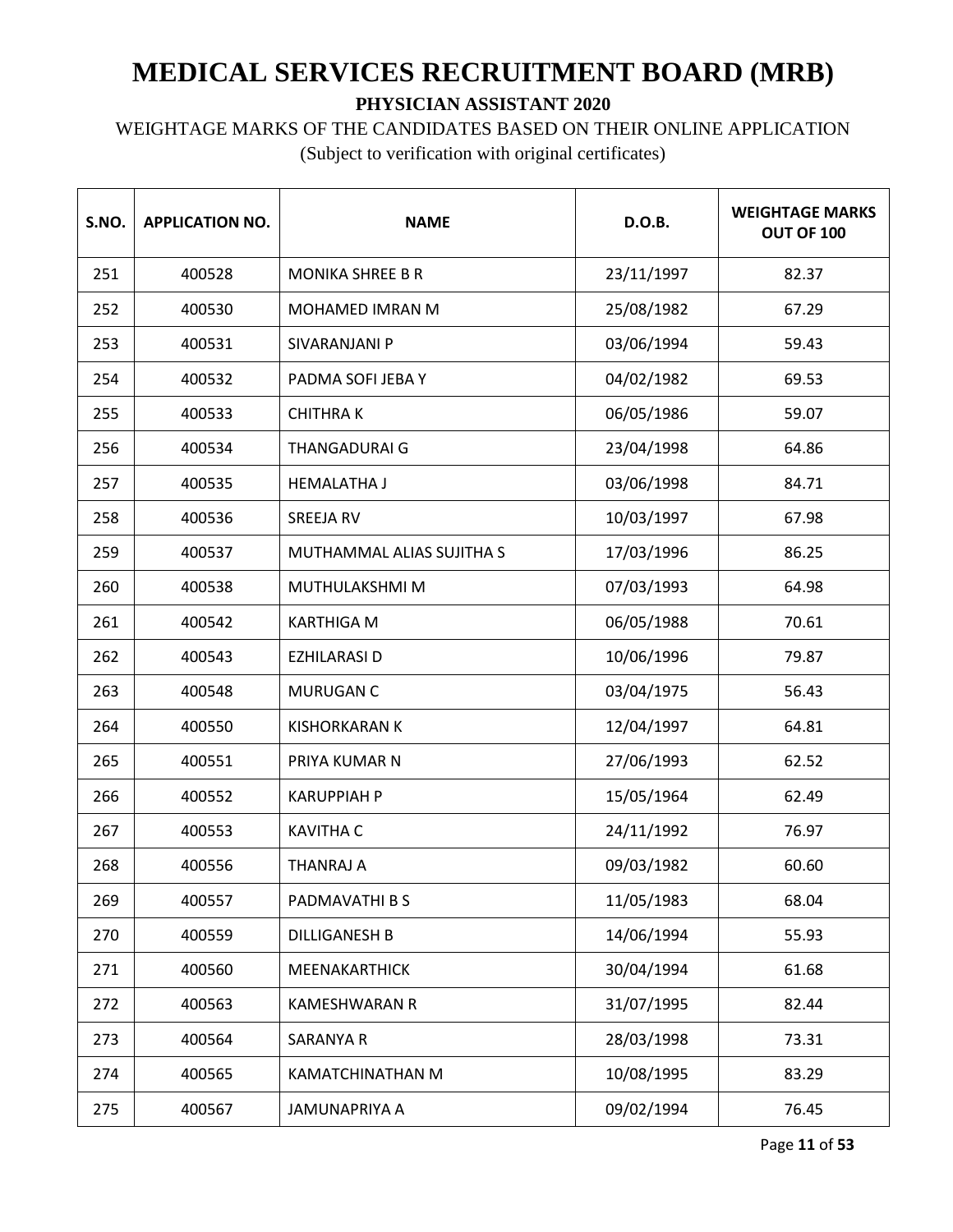## WEIGHTAGE MARKS OF THE CANDIDATES BASED ON THEIR ONLINE APPLICATION

| S.NO. | <b>APPLICATION NO.</b> | <b>NAME</b>            | D.O.B.     | <b>WEIGHTAGE MARKS</b><br>OUT OF 100 |
|-------|------------------------|------------------------|------------|--------------------------------------|
| 276   | 400572                 | NADESA NITHYANANDAM M  | 15/10/1986 | 74.95                                |
| 277   | 400575                 | AROKIYAPRIYA A         | 16/05/1997 | 74.07                                |
| 278   | 400576                 | SINDHIYA D             | 22/10/1997 | 85.13                                |
| 279   | 400577                 | SARAVANAKUMAR P        | 16/05/1998 | 63.09                                |
| 280   | 400578                 | <b>SANGEETHA S</b>     | 10/05/1994 | 67.20                                |
| 281   | 400579                 | RAJESWARI G            | 26/04/1996 | 78.26                                |
| 282   | 400581                 | PERINBA DEVI M         | 02/05/1997 | 80.69                                |
| 283   | 400582                 | <b>RAGUL M</b>         | 23/10/1995 | 75.46                                |
| 284   | 400584                 | <b>JEBA VISHALYA B</b> | 22/12/1991 | 67.15                                |
| 285   | 400585                 | <b>GOMALATHA P</b>     | 28/02/1988 | 58.20                                |
| 286   | 400589                 | <b>GEETHA S</b>        | 25/03/1998 | 76.09                                |
| 287   | 400590                 | SENTHIL MURUGAN S      | 01/10/1988 | 51.87                                |
| 288   | 400591                 | <b>ARUNRAJ G</b>       | 02/05/1998 | 62.63                                |
| 289   | 400594                 | <b>VASUKI K R</b>      | 14/09/1987 | 71.34                                |
| 290   | 400598                 | <b>DHISHANIKL</b>      | 13/07/1997 | 86.95                                |
| 291   | 400601                 | SARASWATHI D           | 13/08/1995 | 64.45                                |
| 292   | 400602                 | YAZHINI B              | 13/11/1996 | 82.12                                |
| 293   | 400604                 | <b>VASUNDRA DEVIT</b>  | 12/07/1994 | 71.89                                |
| 294   | 400605                 | <b>VENKATESAN M</b>    | 20/05/1989 | 56.96                                |
| 295   | 400607                 | PRIYA M                | 01/10/1997 | 84.58                                |
| 296   | 400608                 | PRAISY LILY PUSHPAM R  | 28/08/1996 | 81.38                                |
| 297   | 400611                 | SANGEETHA T            | 12/05/1997 | 69.91                                |
| 298   | 400615                 | <b>VIMALADEVI R</b>    | 08/08/1995 | 79.12                                |
| 299   | 400617                 | MOHANAPRIYA V          | 25/05/1994 | 65.82                                |
| 300   | 400619                 | <b>MATHILA A</b>       | 24/05/1989 | 57.92                                |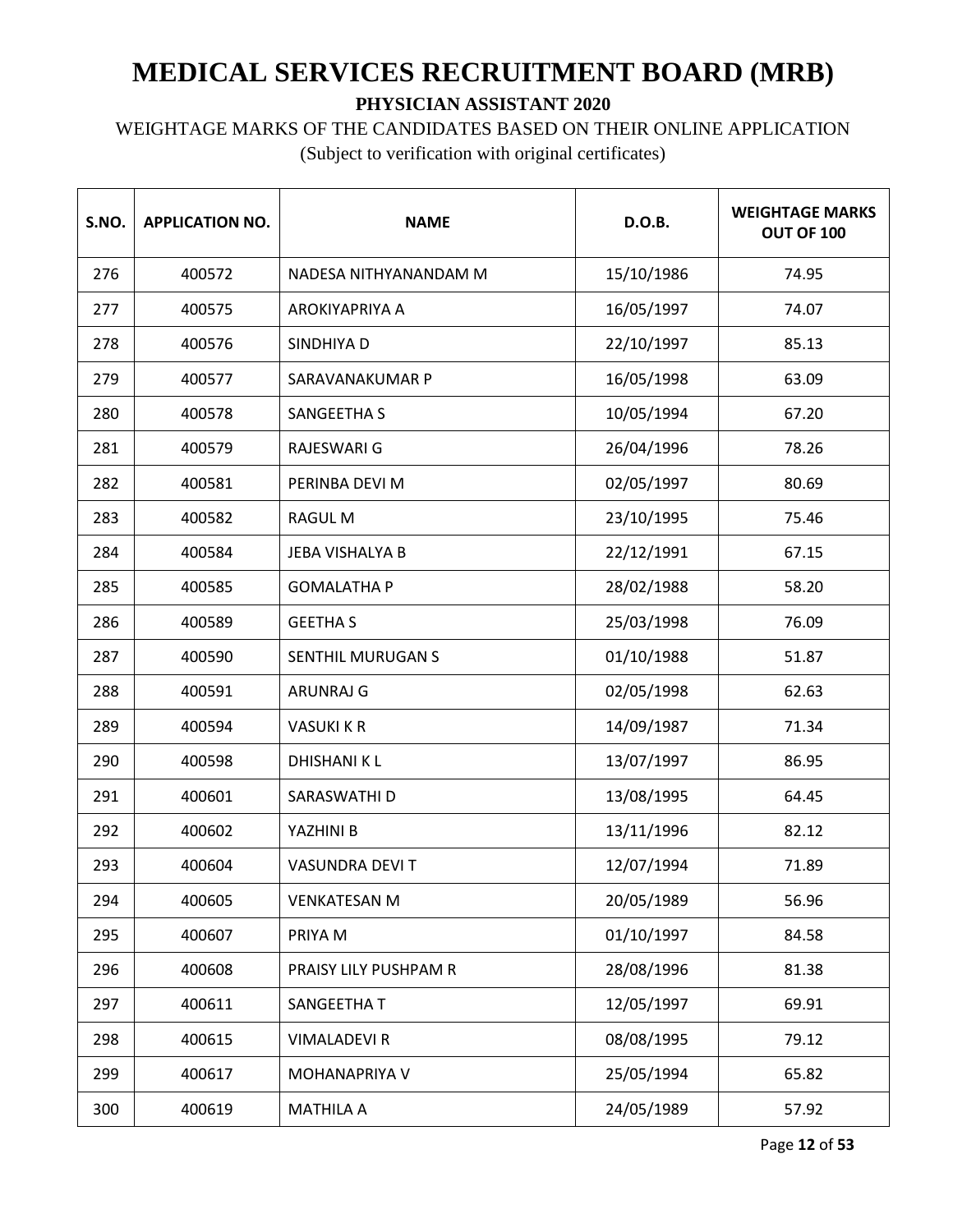### WEIGHTAGE MARKS OF THE CANDIDATES BASED ON THEIR ONLINE APPLICATION

| S.NO. | <b>APPLICATION NO.</b> | <b>NAME</b>                | D.O.B.     | <b>WEIGHTAGE MARKS</b><br><b>OUT OF 100</b> |
|-------|------------------------|----------------------------|------------|---------------------------------------------|
| 301   | 400620                 | ANNAPOORANI V              | 16/07/1997 | 76.65                                       |
| 302   | 400621                 | MEALESSA BHASKAR SAMPAGAON | 29/01/1996 | 69.51                                       |
| 303   | 400625                 | <b>DINESH BABUS</b>        | 21/07/1998 | 79.03                                       |
| 304   | 400628                 | <b>KOWSALYA R</b>          | 09/11/1997 | 67.06                                       |
| 305   | 400631                 | <b>DEEPAP</b>              | 12/12/1982 | 69.63                                       |
| 306   | 400633                 | PRIYANKA D                 | 27/01/1994 | 60.30                                       |
| 307   | 400636                 | DIVYA M                    | 04/02/1998 | 78.17                                       |
| 308   | 400640                 | <b>HEMALATHA A</b>         | 18/05/1991 | 64.10                                       |
| 309   | 400642                 | <b>ARON CHRISTY X</b>      | 03/06/1985 | 79.06                                       |
| 310   | 400644                 | <b>SUGANTHIN</b>           | 25/03/1995 | 70.40                                       |
| 311   | 400646                 | SAHAYA PRIYANKA J          | 06/02/1998 | 74.24                                       |
| 312   | 400651                 | PREETHI L                  | 17/05/1994 | 72.70                                       |
| 313   | 400653                 | <b>MENAKA P</b>            | 07/04/1998 | 81.46                                       |
| 314   | 400657                 | <b>SUBALAKSHMI E</b>       | 02/10/1991 | 74.10                                       |
| 315   | 400659                 | <b>DHIVYA S</b>            | 24/03/1996 | 88.45                                       |
| 316   | 400660                 | PAVALASELVI A              | 25/05/1984 | 62.48                                       |
| 317   | 400661                 | SOMASUNDHARAM K            | 19/09/1994 | 71.65                                       |
| 318   | 400663                 | NITHYACHANDRA S            | 28/04/1995 | 74.77                                       |
| 319   | 400667                 | <b>GEETHANJALI S</b>       | 03/06/1992 | 69.68                                       |
| 320   | 400669                 | <b>VAISHNAVI P</b>         | 05/06/1997 | 75.41                                       |
| 321   | 400670                 | ELIZABETH M.K              | 30/10/1997 | 56.63                                       |
| 322   | 400671                 | PAVITHRA D                 | 27/11/1993 | 74.52                                       |
| 323   | 400675                 | STAR BRIGHT ANANTH N       | 15/04/1997 | 61.86                                       |
| 324   | 400677                 | <b>RAMYAN</b>              | 23/03/1997 | 69.46                                       |
| 325   | 400679                 | KHADER AHMED GHIAS IRFAN   | 11/11/1982 | 70.62                                       |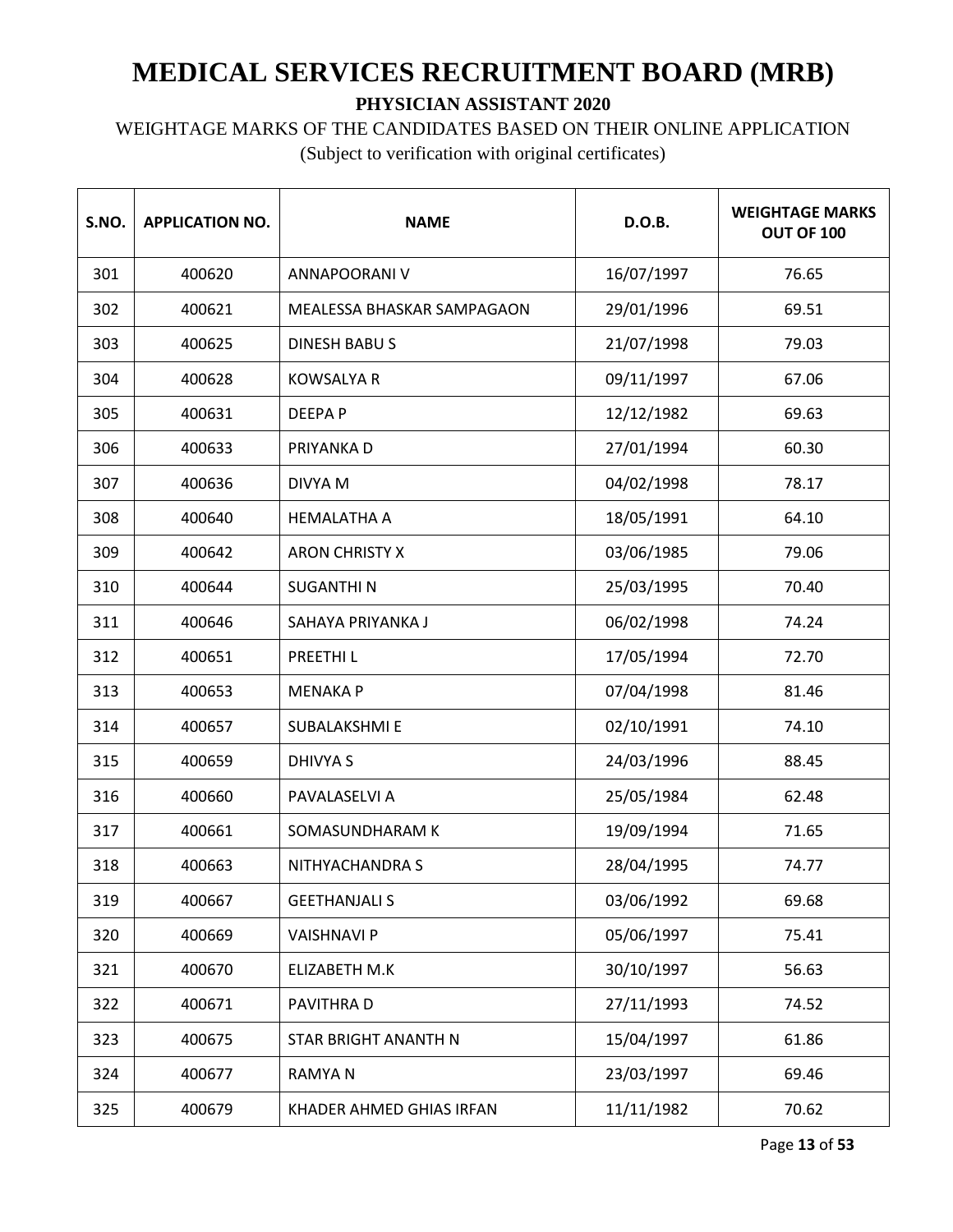WEIGHTAGE MARKS OF THE CANDIDATES BASED ON THEIR ONLINE APPLICATION

| S.NO. | <b>APPLICATION NO.</b> | <b>NAME</b>              | D.O.B.     | <b>WEIGHTAGE MARKS</b><br>OUT OF 100 |
|-------|------------------------|--------------------------|------------|--------------------------------------|
| 326   | 400685                 | <b>AROCKIA RAJA S</b>    | 20/04/1992 | 64.12                                |
| 327   | 400686                 | <b>INDHUMATHIM</b>       | 23/04/1995 | 55.61                                |
| 328   | 400687                 | <b>NIKHIL E</b>          | 19/06/1997 | 65.99                                |
| 329   | 400691                 | <b>MUTHUMARIK</b>        | 28/02/1998 | 70.79                                |
| 330   | 400696                 | RATHINASABAPATHY C       | 05/01/1987 | 68.79                                |
| 331   | 400701                 | PAVITHRA V               | 24/05/1999 | 80.61                                |
| 332   | 400702                 | PARTHIBAN V              | 28/11/1991 | 54.80                                |
| 333   | 400705                 | <b>ANITHA S</b>          | 07/03/1996 | 81.54                                |
| 334   | 400706                 | <b>RAVIKUMAR M</b>       | 08/06/1995 | 76.91                                |
| 335   | 400707                 | AMALA G                  | 27/02/1987 | 69.71                                |
| 336   | 400711                 | <b>SASMITHA S</b>        | 07/01/1995 | 78.34                                |
| 337   | 400712                 | <b>THUFAIL F</b>         | 06/01/1995 | 62.33                                |
| 338   | 400713                 | SOUNTHARYA S             | 24/07/1997 | 77.18                                |
| 339   | 400719                 | <b>MOHANAPRIYA N</b>     | 24/12/1991 | 66.96                                |
| 340   | 400720                 | SUBIKSHA SENTHIL KUMAR S | 30/11/1995 | 66.70                                |
| 341   | 400721                 | <b>SUPRRAJHA D</b>       | 23/05/1998 | 77.03                                |
| 342   | 400723                 | PRASANNA A               | 23/07/1997 | 79.67                                |
| 343   | 400729                 | DAVID WINSON J           | 25/08/1997 | 67.77                                |
| 344   | 400730                 | <b>NAVEEN KUMARY</b>     | 30/12/1986 | 65.50                                |
| 345   | 400732                 | SATHIYAMEENA R           | 18/11/1997 | 77.97                                |
| 346   | 400736                 | YUVARANI K               | 17/07/1997 | 60.95                                |
| 347   | 400738                 | <b>DHANUSHYA E</b>       | 05/10/1996 | 77.79                                |
| 348   | 400741                 | <b>SUSIL R</b>           | 14/11/1996 | 76.39                                |
| 349   | 400748                 | <b>AGALYA S</b>          | 11/09/1993 | 80.35                                |
| 350   | 400751                 | R.BRINDHA                | 07/03/1994 | 68.53                                |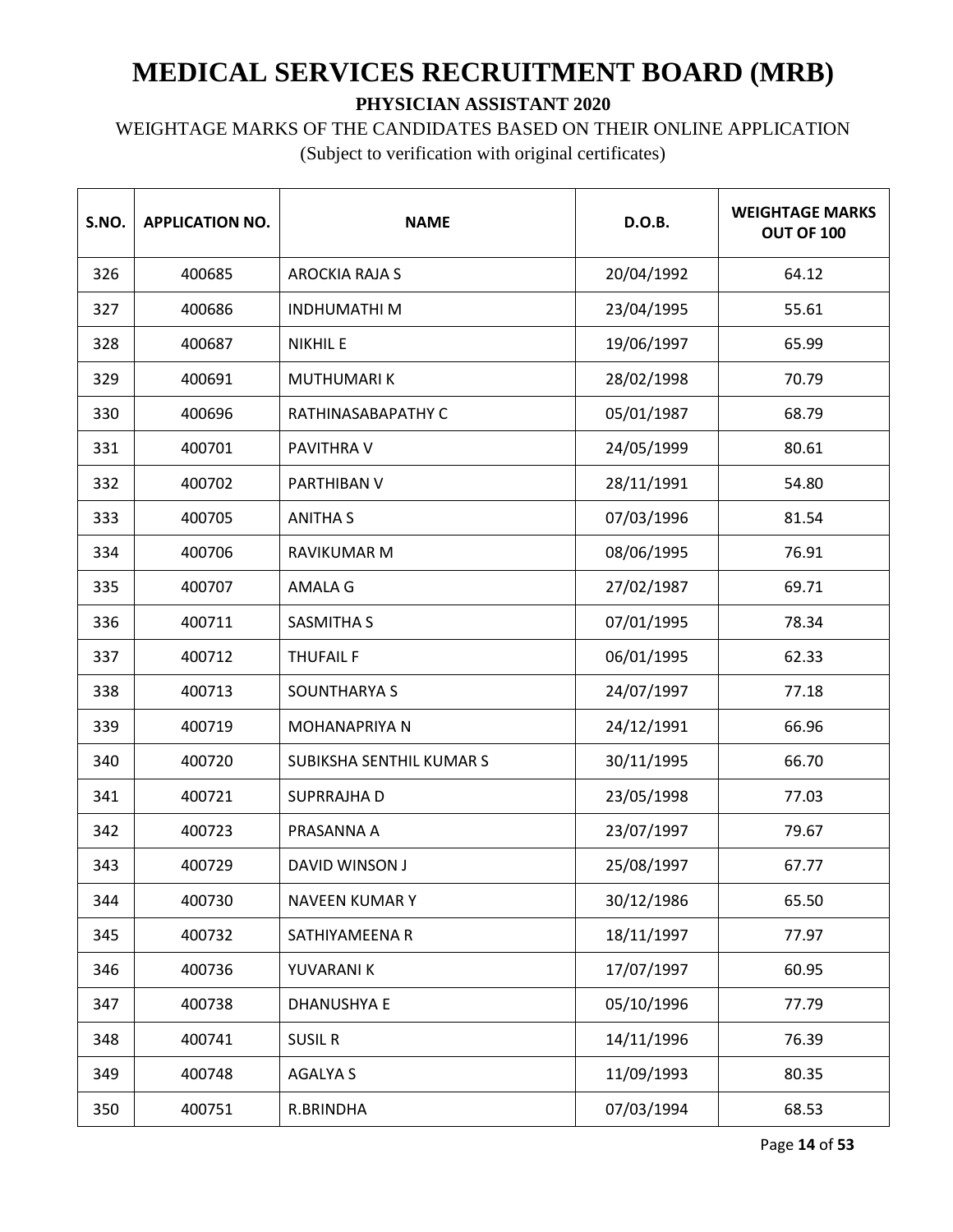#### WEIGHTAGE MARKS OF THE CANDIDATES BASED ON THEIR ONLINE APPLICATION

| S.NO. | <b>APPLICATION NO.</b> | <b>NAME</b>               | D.O.B.     | <b>WEIGHTAGE MARKS</b><br>OUT OF 100 |
|-------|------------------------|---------------------------|------------|--------------------------------------|
| 351   | 400753                 | <b>ASHWINI S</b>          | 19/06/1997 | 71.86                                |
| 352   | 400760                 | <b>GOMATHIS</b>           | 10/01/1997 | 84.99                                |
| 353   | 400762                 | ESTHERRANI CHELLASAMY     | 03/06/1981 | 74.71                                |
| 354   | 400763                 | <b>DHINESH S</b>          | 24/01/1997 | 84.57                                |
| 355   | 400766                 | SOWNDHARYA R              | 28/05/1998 | 72.64                                |
| 356   | 400768                 | <b>NISHANI G</b>          | 19/05/1997 | 66.68                                |
| 357   | 400769                 | <b>ARUN N</b>             | 29/07/1997 | 78.68                                |
| 358   | 400770                 | <b>GOPI SUNDARAM S</b>    | 01/06/1994 | 62.36                                |
| 359   | 400772                 | <b>KESAVAN R</b>          | 11/09/1993 | 60.88                                |
| 360   | 400773                 | <b>GOWTHAMIT</b>          | 10/06/1989 | 62.95                                |
| 361   | 400780                 | <b>GOVINDARAJ P</b>       | 26/06/1994 | 63.34                                |
| 362   | 400782                 | <b>SUMITHA S</b>          | 30/10/1996 | 74.41                                |
| 363   | 400784                 | RAJAPANDIAN A             | 30/06/1998 | 54.14                                |
| 364   | 400786                 | <b>KALPANADEVI R</b>      | 26/08/1989 | 72.06                                |
| 365   | 400789                 | INDIRA PRIYADHARSINI TM   | 04/01/1987 | 73.26                                |
| 366   | 400790                 | <b>BRINDHAJ</b>           | 07/06/1996 | 58.28                                |
| 367   | 400791                 | <b>RENUGAB</b>            | 22/06/1995 | 63.06                                |
| 368   | 400794                 | <b>SAHANALD</b>           | 29/05/1994 | 76.34                                |
| 369   | 400796                 | PAVITHRA M                | 04/03/1997 | 75.83                                |
| 370   | 400798                 | MATHIYALAKAN N            | 28/02/1993 | 55.67                                |
| 371   | 400799                 | <b>VENKATKUMAR A</b>      | 18/12/1997 | 77.28                                |
| 372   | 400802                 | <b>DEEPIKA M</b>          | 10/07/1997 | 66.66                                |
| 373   | 400804                 | <b>BENISTON KISHORE V</b> | 16/01/1994 | 63.80                                |
| 374   | 400807                 | <b>NANDHINI B</b>         | 19/02/1997 | 74.17                                |
| 375   | 400809                 | MEERA M                   | 23/12/1995 | 64.06                                |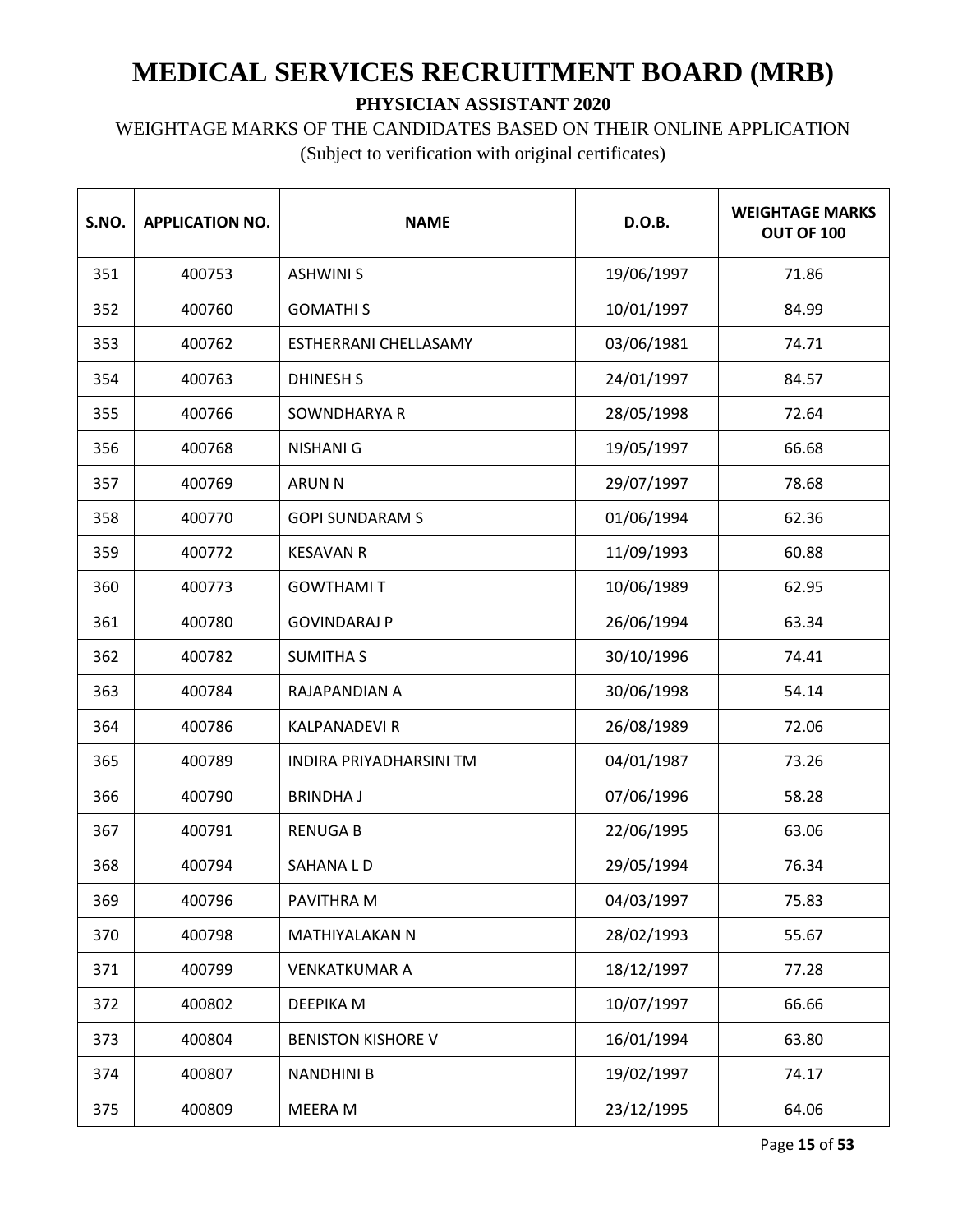WEIGHTAGE MARKS OF THE CANDIDATES BASED ON THEIR ONLINE APPLICATION

| S.NO. | <b>APPLICATION NO.</b> | <b>NAME</b>               | D.O.B.     | <b>WEIGHTAGE MARKS</b><br><b>OUT OF 100</b> |
|-------|------------------------|---------------------------|------------|---------------------------------------------|
| 376   | 400810                 | <b>AJISHA PRAISEE S</b>   | 09/09/1995 | 67.85                                       |
| 377   | 400813                 | <b>C.KALAIYARASAN C</b>   | 06/11/1996 | 73.05                                       |
| 378   | 400814                 | <b>NISHA S R</b>          | 02/04/1987 | 67.86                                       |
| 379   | 400815                 | <b>KEERTHIGA R</b>        | 07/07/1999 | 78.62                                       |
| 380   | 400816                 | <b>NIVEDHAP</b>           | 26/07/1996 | 78.66                                       |
| 381   | 400817                 | <b>ALAGIRI R</b>          | 27/04/1986 | 71.11                                       |
| 382   | 400818                 | MANIMEKALAI D BSC NURSING | 23/01/1995 | 73.67                                       |
| 383   | 400820                 | NITHYA M                  | 09/04/1994 | 88.67                                       |
| 384   | 400821                 | SUBALAKSHMI M             | 03/02/1998 | 65.78                                       |
| 385   | 400826                 | NALLAMURUGAN.A A          | 12/04/1992 | 79.00                                       |
| 386   | 400827                 | MANIGANDAN U              | 30/07/1997 | 75.41                                       |
| 387   | 400829                 | <b>HYRUNE ZOHARA M V</b>  | 15/09/1981 | 82.08                                       |
| 388   | 400830                 | THIRUPATHI N              | 04/06/1998 | 55.48                                       |
| 389   | 400831                 | PREETHIV                  | 25/06/1999 | 72.55                                       |
| 390   | 400836                 | <b>CHITRA KOWSALYA K</b>  | 20/05/1998 | 69.37                                       |
| 391   | 400837                 | <b>SHAMINIC</b>           | 07/04/1994 | 55.24                                       |
| 392   | 400842                 | VANDANA U                 | 17/09/1992 | 74.59                                       |
| 393   | 400844                 | <b>PAVITHRAP</b>          | 21/05/1996 | 89.20                                       |
| 394   | 400845                 | <b>TAMILSELVI A</b>       | 11/12/1996 | 73.80                                       |
| 395   | 400849                 | POORNIMA P                | 01/07/1998 | 70.77                                       |
| 396   | 400850                 | <b>KALAIVANI V</b>        | 04/04/1997 | 80.54                                       |
| 397   | 400851                 | <b>GOKILA K</b>           | 24/03/1997 | 75.04                                       |
| 398   | 400853                 | ASHWINI PRIYA D           | 14/12/1996 | 73.85                                       |
| 399   | 400855                 | PAVITHRA P                | 22/12/1997 | 83.37                                       |
| 400   | 400858                 | LAKSHMI PRIYA M           | 01/04/1987 | 76.37                                       |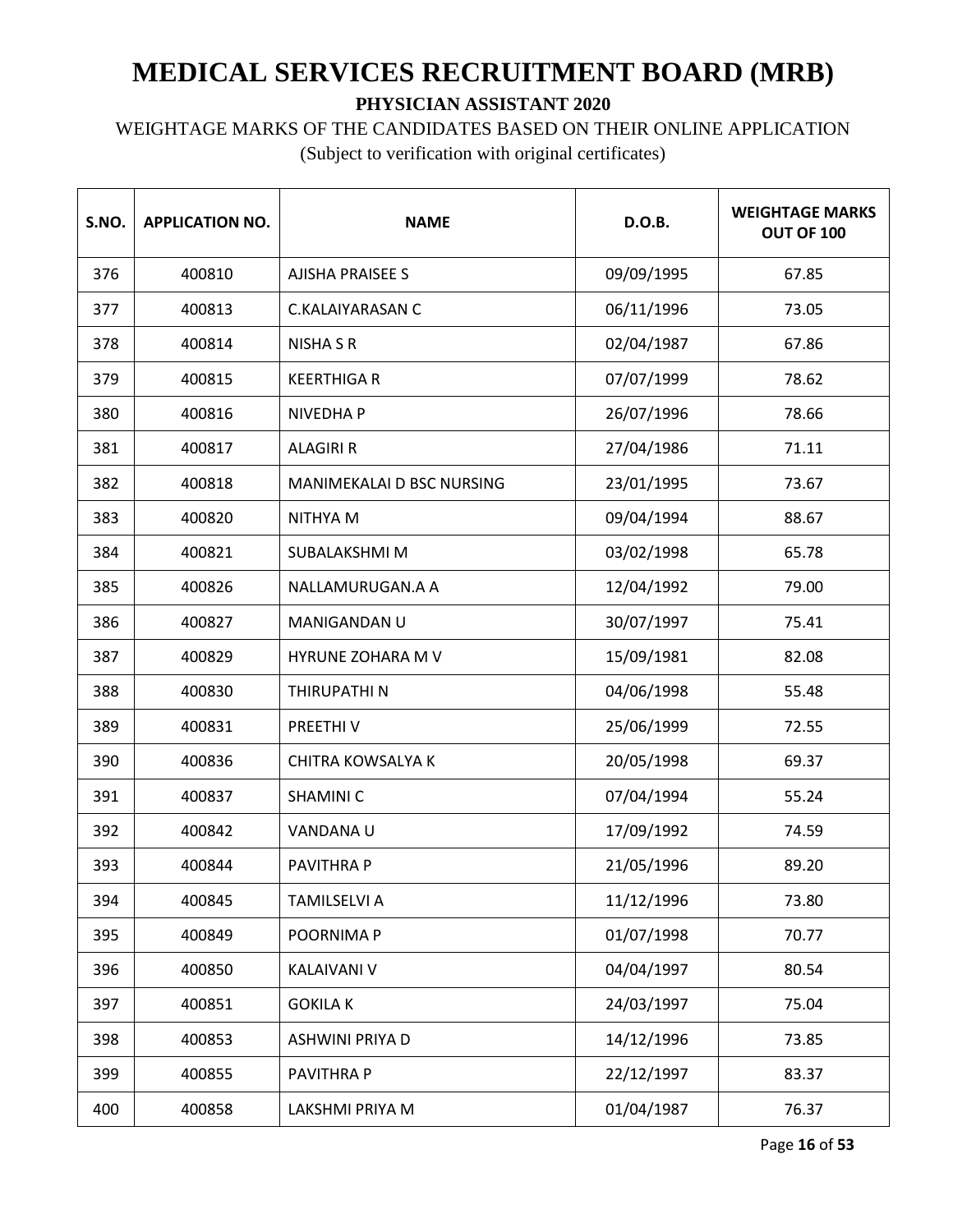WEIGHTAGE MARKS OF THE CANDIDATES BASED ON THEIR ONLINE APPLICATION

| S.NO. | <b>APPLICATION NO.</b> | <b>NAME</b>               | D.O.B.     | <b>WEIGHTAGE MARKS</b><br><b>OUT OF 100</b> |
|-------|------------------------|---------------------------|------------|---------------------------------------------|
| 401   | 400859                 | <b>AIDEN DANIEL</b>       | 11/09/1996 | 77.97                                       |
| 402   | 400862                 | <b>BALAJI SK</b>          | 19/04/1982 | 64.48                                       |
| 403   | 400863                 | PUSHKALA M                | 25/11/1997 | 73.22                                       |
| 404   | 400864                 | <b>MARISELVI M</b>        | 13/03/1991 | 72.80                                       |
| 405   | 400866                 | RAGUL.F                   | 10/05/1997 | 63.89                                       |
| 406   | 400868                 | <b>SARANYA S</b>          | 23/11/1993 | 84.61                                       |
| 407   | 400870                 | <b>BARATH RAJKUMAR</b>    | 07/06/1989 | 56.72                                       |
| 408   | 400873                 | LOGESHWARI G              | 09/04/1997 | 83.17                                       |
| 409   | 400875                 | <b>MOHANAPREETHI B</b>    | 19/03/2000 | 83.06                                       |
| 410   | 400876                 | <b>ANUSUYA S</b>          | 24/07/1998 | 57.09                                       |
| 411   | 400877                 | <b>REKHAV</b>             | 15/05/1988 | 66.58                                       |
| 412   | 400886                 | <b>MANO NANDHINI K</b>    | 12/11/1996 | 75.24                                       |
| 413   | 400888                 | <b>GAYATHRID</b>          | 14/07/1995 | 83.95                                       |
| 414   | 400889                 | <b>KARTHICK G</b>         | 20/01/1988 | 59.16                                       |
| 415   | 400890                 | GOKULA KRISHNA BHARATHI V | 06/02/1981 | 54.02                                       |
| 416   | 400893                 | ANUSUYA DEVI P            | 15/01/1992 | 67.71                                       |
| 417   | 400900                 | <b>JOSHIEB</b>            | 01/05/1993 | 66.59                                       |
| 418   | 400908                 | <b>PAVITHRA R</b>         | 10/09/1997 | 78.49                                       |
| 419   | 400910                 | <b>ABIRAMI S</b>          | 22/06/1996 | 77.98                                       |
| 420   | 400917                 | <b>RAMESHKUMAR S</b>      | 17/04/1993 | 63.18                                       |
| 421   | 400918                 | <b>BHARATHI A</b>         | 27/06/1993 | 66.15                                       |
| 422   | 400919                 | <b>SNEKA LATHA A S</b>    | 14/03/1996 | 77.57                                       |
| 423   | 400920                 | <b>KIRUBA PONMALAR R</b>  | 17/05/1989 | 56.82                                       |
| 424   | 400921                 | <b>SUDHAM</b>             | 30/06/1993 | 74.78                                       |
| 425   | 400922                 | CHANDRA HENNAH KUMARI P   | 03/07/1993 | 70.28                                       |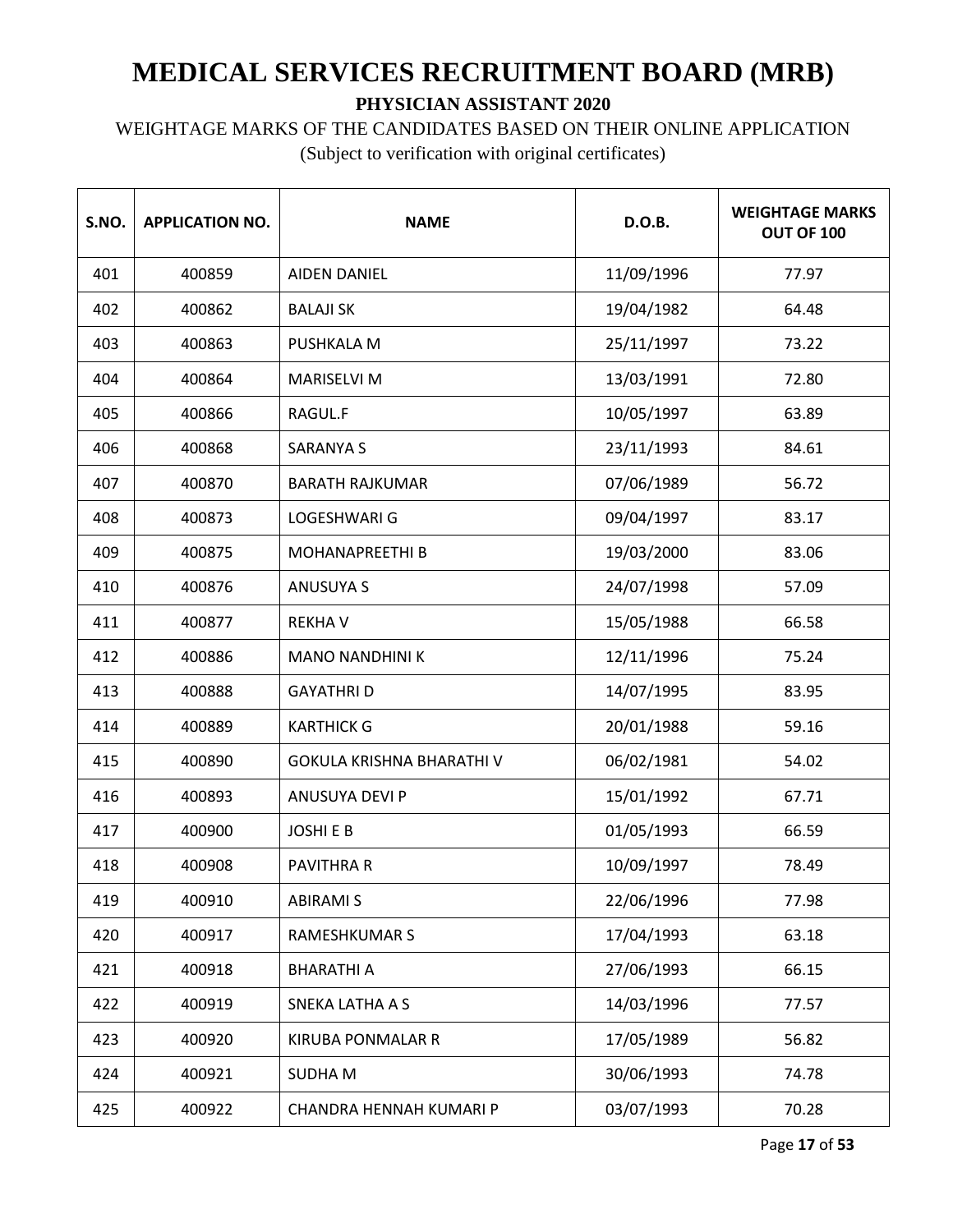# WEIGHTAGE MARKS OF THE CANDIDATES BASED ON THEIR ONLINE APPLICATION

| S.NO. | <b>APPLICATION NO.</b> | <b>NAME</b>               | <b>D.O.B.</b> | <b>WEIGHTAGE MARKS</b><br>OUT OF 100 |
|-------|------------------------|---------------------------|---------------|--------------------------------------|
| 426   | 400923                 | <b>MANJULA C</b>          | 08/01/1994    | 82.98                                |
| 427   | 400925                 | PRIYADHARSHINI S          | 29/07/1998    | 70.91                                |
| 428   | 400926                 | <b>MANIMEKALAY T</b>      | 11/04/1992    | 66.59                                |
| 429   | 400927                 | SIVANANDHAM D             | 05/08/1997    | 65.20                                |
| 430   | 400928                 | KALAICHANDRAN J           | 15/05/1987    | 53.00                                |
| 431   | 400932                 | <b>SUJITHA S</b>          | 20/05/1998    | 81.45                                |
| 432   | 400934                 | HASANMOHAMMED M           | 27/03/1998    | 64.78                                |
| 433   | 400935                 | PONMATHI K                | 22/10/1996    | 78.80                                |
| 434   | 400936                 | <b>SAMUEL E</b>           | 03/03/1992    | 67.05                                |
| 435   | 400937                 | <b>ARTHIS</b>             | 10/10/1985    | 70.59                                |
| 436   | 400941                 | <b>PRABA SV</b>           | 06/06/1983    | 83.81                                |
| 437   | 400942                 | <b>NANDHINI P</b>         | 12/10/1993    | 62.12                                |
| 438   | 400947                 | <b>ANJALY KRISHNA K P</b> | 05/12/1996    | 69.53                                |
| 439   | 400949                 | <b>NOUSY A</b>            | 08/09/1997    | 87.26                                |
| 440   | 400950                 | <b>JAYASRIT</b>           | 15/06/1998    | 73.09                                |
| 441   | 400951                 | <b>VANMATHIK</b>          | 14/05/1997    | 64.57                                |
| 442   | 400954                 | <b>NIVEDITHA P</b>        | 09/06/1998    | 81.66                                |
| 443   | 400955                 | ELAKKIYA A                | 15/07/1994    | 64.10                                |
| 444   | 400956                 | <b>ROSELINE S</b>         | 21/06/1994    | 58.56                                |
| 445   | 400957                 | <b>MURUGAN R</b>          | 05/06/1996    | 66.45                                |
| 446   | 400960                 | POONGA P                  | 15/06/1996    | 54.96                                |
| 447   | 400964                 | <b>MADHUBALA M</b>        | 15/01/1998    | 76.93                                |
| 448   | 400965                 | <b>KARTHIK M V</b>        | 12/12/1996    | 76.05                                |
| 449   | 400968                 | SRILAKSHMI A              | 20/03/1995    | 63.40                                |
| 450   | 400973                 | UMAPARAMESHWARI P         | 05/03/1997    | 61.49                                |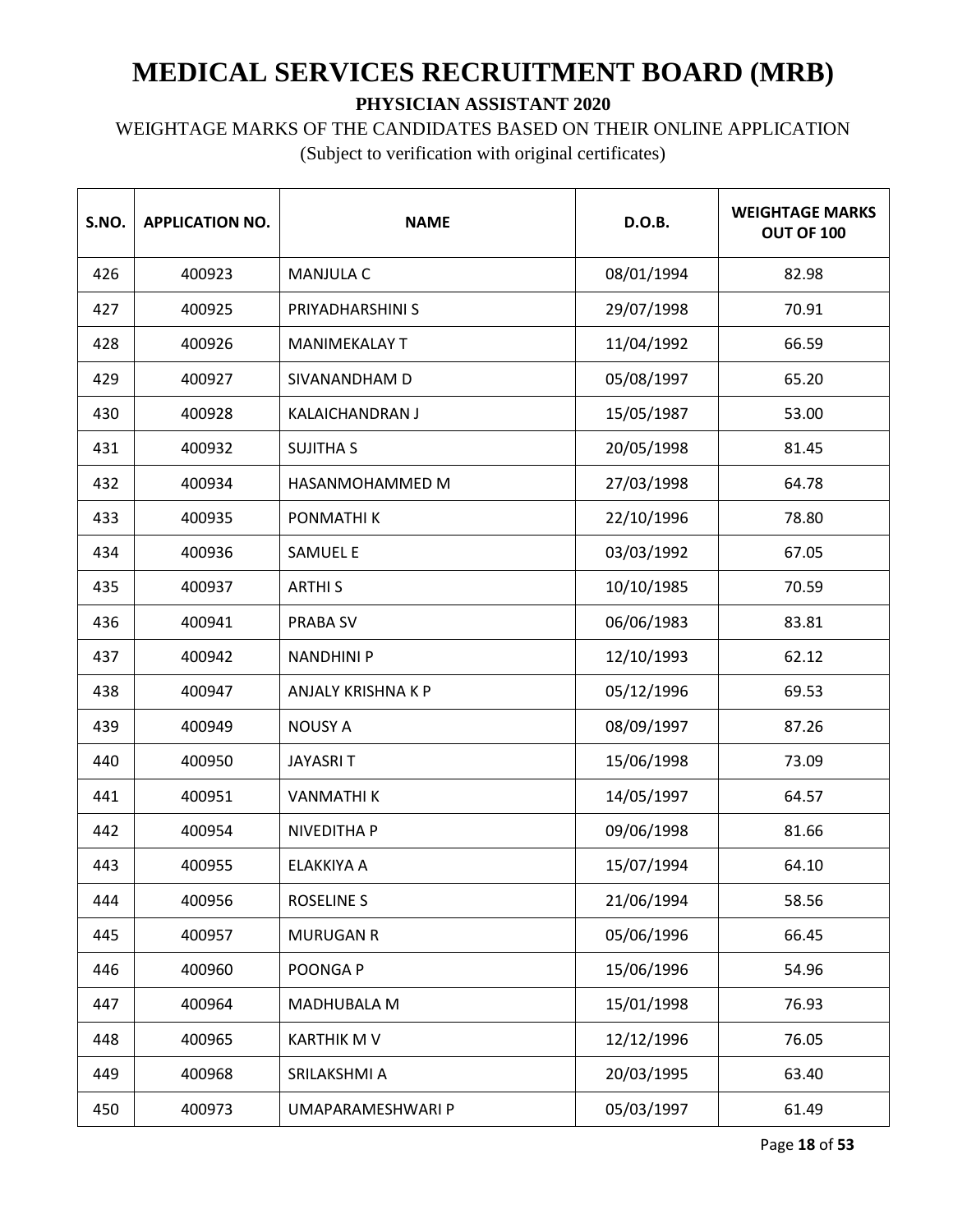# WEIGHTAGE MARKS OF THE CANDIDATES BASED ON THEIR ONLINE APPLICATION

| S.NO. | <b>APPLICATION NO.</b> | <b>NAME</b>               | D.O.B.     | <b>WEIGHTAGE MARKS</b><br>OUT OF 100 |
|-------|------------------------|---------------------------|------------|--------------------------------------|
| 451   | 400976                 | ANANDAN G                 | 12/04/1991 | 66.46                                |
| 452   | 400977                 | <b>BHUVANESWARIS</b>      | 11/04/1998 | 80.02                                |
| 453   | 400980                 | ARUNASALAM M              | 04/03/1996 | 59.75                                |
| 454   | 400983                 | <b>SUBATHRA P</b>         | 07/07/1997 | 69.07                                |
| 455   | 400984                 | SABAIMALAI S              | 11/05/1985 | 69.94                                |
| 456   | 400987                 | <b>AJITHKUMAR G</b>       | 10/06/1997 | 58.76                                |
| 457   | 400991                 | <b>ANBUSELVI K</b>        | 10/06/1998 | 46.16                                |
| 458   | 400992                 | SATHIYA KALA V            | 17/09/1997 | 58.98                                |
| 459   | 400993                 | <b>RAMYAS</b>             | 01/04/1997 | 100.00                               |
| 460   | 400994                 | <b>SINDHUR</b>            | 15/10/1991 | 68.31                                |
| 461   | 400997                 | <b>ARUL KALAI SELVI S</b> | 10/04/1987 | 68.30                                |
| 462   | 400998                 | YOGABHARTHI P             | 11/06/1998 | 65.36                                |
| 463   | 401001                 | <b>GLADY A</b>            | 13/07/1997 | 78.76                                |
| 464   | 401002                 | <b>BAIRAVI P</b>          | 29/05/1996 | 60.05                                |
| 465   | 401003                 | <b>SURYAR</b>             | 09/09/1993 | 71.43                                |
| 466   | 401008                 | <b>SURENTHAR</b>          | 04/05/1992 | 56.80                                |
| 467   | 401009                 | <b>J.KALAIVANI</b>        | 30/06/1997 | 59.89                                |
| 468   | 401010                 | RAJESHKANNAN A            | 05/07/1989 | 75.32                                |
| 469   | 401013                 | <b>HEMAP</b>              | 24/05/1991 | 61.14                                |
| 470   | 401016                 | <b>HEPZIBAY</b>           | 24/03/1993 | 75.01                                |
| 471   | 401019                 | <b>GNANASUNDAR R</b>      | 22/10/1991 | 73.79                                |
| 472   | 401020                 | KANAGA VARTHINI S         | 23/07/1994 | 64.31                                |
| 473   | 401021                 | <b>BHAVA SUMIPRIYAA P</b> | 07/03/1994 | 72.50                                |
| 474   | 401022                 | MOHANA PRIYA C            | 06/01/1999 | 77.79                                |
| 475   | 401027                 | <b>KIRUPHAS</b>           | 14/04/1994 | 68.67                                |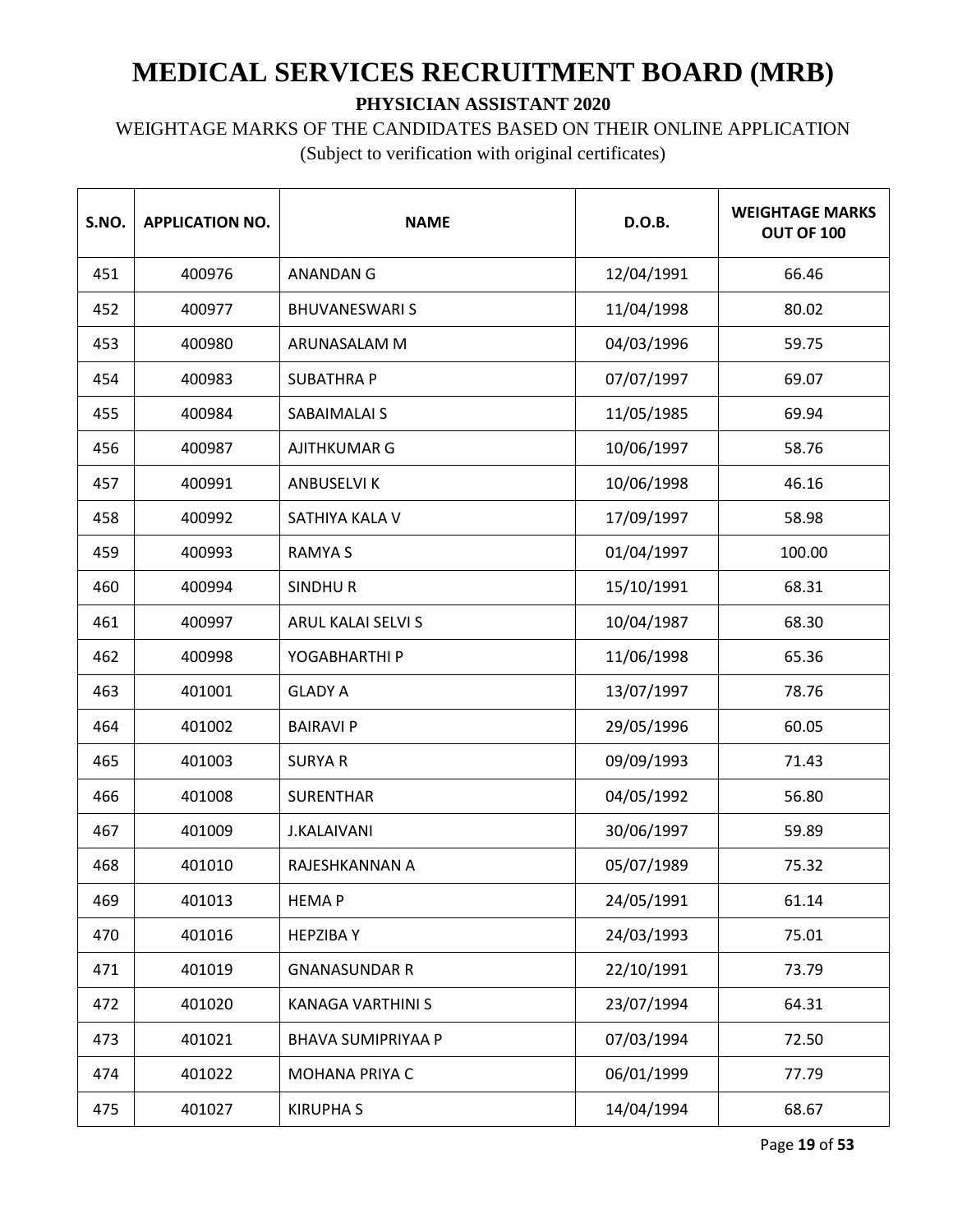WEIGHTAGE MARKS OF THE CANDIDATES BASED ON THEIR ONLINE APPLICATION

| S.NO. | <b>APPLICATION NO.</b> | <b>NAME</b>             | D.O.B.     | <b>WEIGHTAGE MARKS</b><br><b>OUT OF 100</b> |
|-------|------------------------|-------------------------|------------|---------------------------------------------|
| 476   | 401029                 | <b>MALAIYARASI R</b>    | 05/05/1998 | 82.51                                       |
| 477   | 401030                 | HUMAIRA WAJEEHA S H     | 20/03/1997 | 77.43                                       |
| 478   | 401032                 | <b>KOKHILA M</b>        | 30/12/1993 | 69.10                                       |
| 479   | 401033                 | PRIYA T                 | 26/07/1997 | 63.50                                       |
| 480   | 401037                 | <b>VIDYA NAGARAJAN</b>  | 26/12/1983 | 77.48                                       |
| 481   | 401048                 | <b>DIVYA S</b>          | 26/12/1997 | 83.41                                       |
| 482   | 401051                 | SATHYA K                | 08/11/1981 | 86.06                                       |
| 483   | 401056                 | PREETHI M               | 22/11/1995 | 76.80                                       |
| 484   | 401057                 | <b>VIMAL RAJAN</b>      | 17/09/1992 | 65.88                                       |
| 485   | 401060                 | <b>NISHANTHI S</b>      | 02/02/1997 | 69.11                                       |
| 486   | 401061                 | <b>KARTHIK B</b>        | 27/06/1984 | 61.14                                       |
| 487   | 401063                 | SHANMUGAPRIYA D         | 23/05/1985 | 86.86                                       |
| 488   | 401065                 | <b>GUNASUNDARI N</b>    | 27/06/1995 | 69.57                                       |
| 489   | 401066                 | PON MARI M              | 04/04/1995 | 67.70                                       |
| 490   | 401067                 | SAMRAJKUMAR R           | 31/03/1993 | 66.90                                       |
| 491   | 401075                 | VIJAYALAKSHMI V         | 02/09/1995 | 68.43                                       |
| 492   | 401076                 | <b>SUBATHRA P</b>       | 26/07/1997 | 69.07                                       |
| 493   | 401078                 | <b>NANDHINI SUBBU P</b> | 21/05/1990 | 63.32                                       |
| 494   | 401079                 | ESAKKIYAMMAL M          | 08/09/1997 | 63.68                                       |
| 495   | 401080                 | VASANTHAKUMAR V         | 25/05/1997 | 64.55                                       |
| 496   | 401081                 | MALARSELVI H            | 27/05/1988 | 63.60                                       |
| 497   | 401082                 | SELVADURAI C            | 27/11/1997 | 84.07                                       |
| 498   | 401085                 | MAHENDRAN H             | 25/03/1995 | 70.56                                       |
| 499   | 401088                 | KOUSALYA A              | 29/06/1998 | 75.62                                       |
| 500   | 401089                 | KEERTHY A.S.            | 15/08/1990 | 66.32                                       |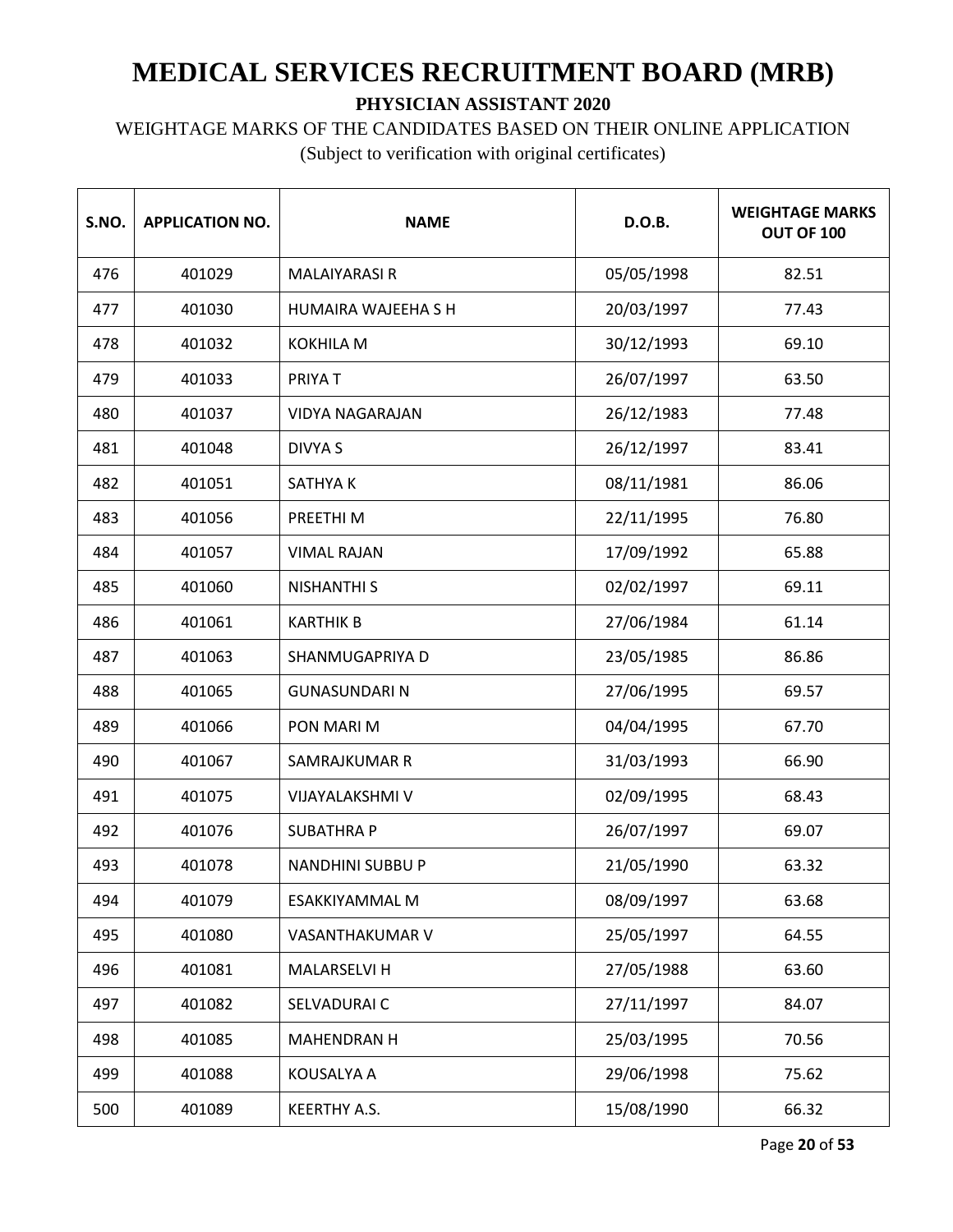WEIGHTAGE MARKS OF THE CANDIDATES BASED ON THEIR ONLINE APPLICATION

| S.NO. | <b>APPLICATION NO.</b> | <b>NAME</b>                  | D.O.B.     | <b>WEIGHTAGE MARKS</b><br><b>OUT OF 100</b> |
|-------|------------------------|------------------------------|------------|---------------------------------------------|
| 501   | 401090                 | PRIYADHARSHINI S             | 26/05/1998 | 69.35                                       |
| 502   | 401092                 | <b>JEMIMADARATHY J</b>       | 06/12/1997 | 77.48                                       |
| 503   | 401093                 | <b>BALAMURUGAN G</b>         | 24/11/1996 | 74.68                                       |
| 504   | 401094                 | <b>KALAIVANI S</b>           | 21/12/1996 | 87.97                                       |
| 505   | 401095                 | <b>PONMANIG</b>              | 25/03/1997 | 57.46                                       |
| 506   | 401096                 | <b>SUGANYA A</b>             | 22/06/1994 | 71.86                                       |
| 507   | 401098                 | <b>KALAIRATHNA T</b>         | 10/09/1993 | 62.35                                       |
| 508   | 401100                 | TAMILARASAN ANTHONI J        | 08/03/1994 | 66.81                                       |
| 509   | 401101                 | <b>DHINESHKUMAR K</b>        | 14/05/1997 | 54.21                                       |
| 510   | 401102                 | <b>BHUVANESWARI P</b>        | 23/12/1997 | 80.62                                       |
| 511   | 401103                 | <b>PARTHEEBAN S</b>          | 28/04/1995 | 80.58                                       |
| 512   | 401105                 | <b>ASWANI R MOHAN</b>        | 22/09/1994 | 81.41                                       |
| 513   | 401107                 | DHANALAKSHMI K               | 23/07/1996 | 69.34                                       |
| 514   | 401109                 | <b>VAISHNAVI RAMAMOORTHY</b> | 03/09/1993 | 69.34                                       |
| 515   | 401110                 | <b>KAVITHA M</b>             | 21/06/1981 | 64.07                                       |
| 516   | 401111                 | RAMAMOORTHY V.A              | 23/11/1985 | 72.00                                       |
| 517   | 401112                 | ATHSAL ANNA JEMI S           | 07/09/1989 | 76.47                                       |
| 518   | 401117                 | <b>RAJATHI S</b>             | 15/03/1995 | 61.85                                       |
| 519   | 401118                 | <b>NEROJA DEVI</b>           | 19/04/1997 | 65.05                                       |
| 520   | 401122                 | <b>FEMI FELIX</b>            | 31/12/1995 | 79.87                                       |
| 521   | 401126                 | SHAKILA BANU K               | 13/02/1998 | 56.76                                       |
| 522   | 401130                 | MAHALAKSHMI G                | 06/03/1985 | 73.78                                       |
| 523   | 401132                 | DURGA DEVI M                 | 21/10/1990 | 64.46                                       |
| 524   | 401133                 | THENMOZHI A                  | 17/07/1994 | 69.13                                       |
| 525   | 401135                 | <b>KARTHIKA SA</b>           | 28/02/1993 | 71.75                                       |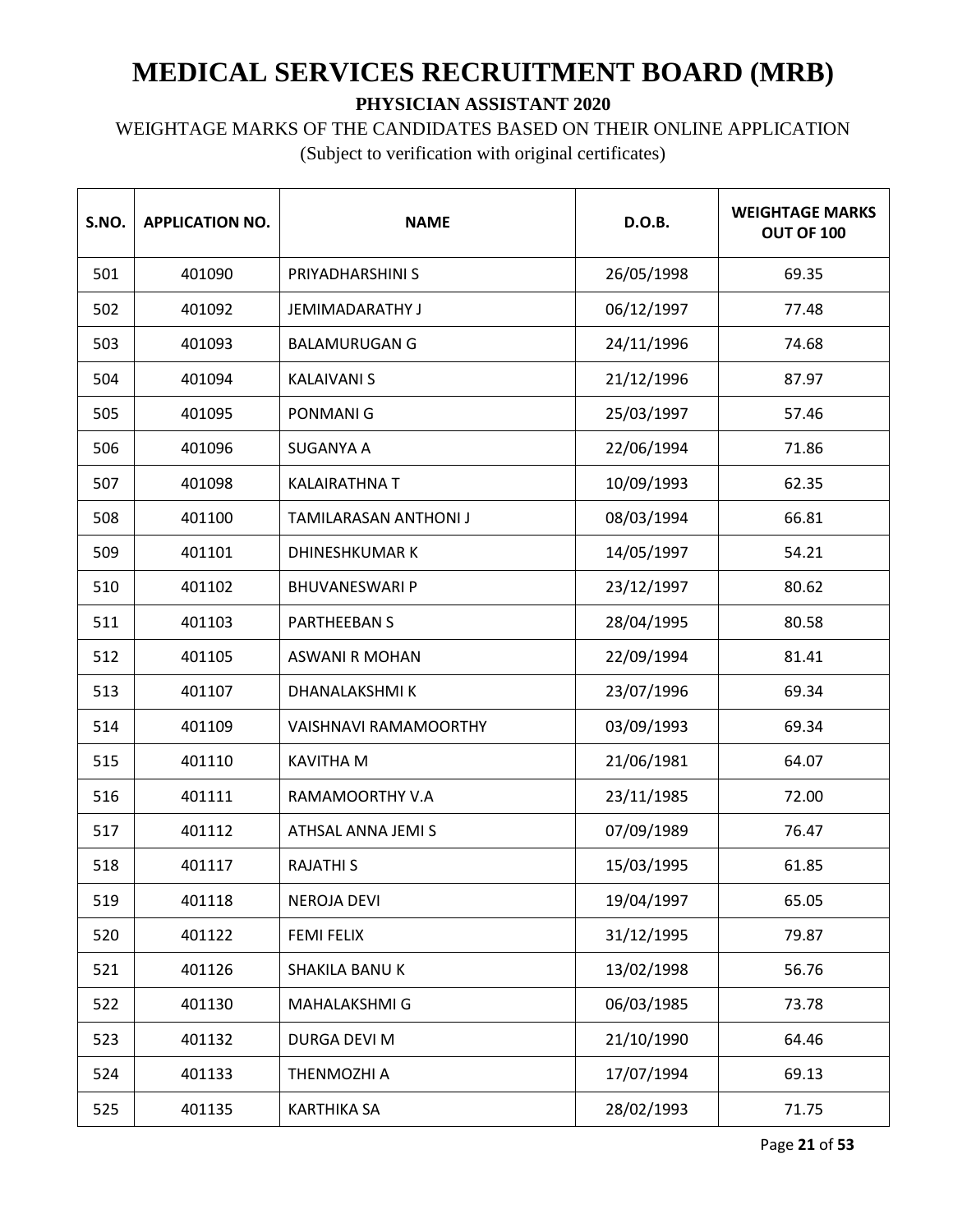WEIGHTAGE MARKS OF THE CANDIDATES BASED ON THEIR ONLINE APPLICATION

| S.NO. | <b>APPLICATION NO.</b> | <b>NAME</b>            | D.O.B.     | <b>WEIGHTAGE MARKS</b><br>OUT OF 100 |
|-------|------------------------|------------------------|------------|--------------------------------------|
| 526   | 401137                 | <b>KALAIVANI V</b>     | 12/04/1997 | 74.70                                |
| 527   | 401138                 | LEELA CATHERINE A      | 12/10/1997 | 67.01                                |
| 528   | 401142                 | <b>REETHIKAD</b>       | 28/06/1996 | 89.80                                |
| 529   | 401143                 | <b>HARITHA C</b>       | 22/01/1997 | 75.77                                |
| 530   | 401146                 | <b>SOWMIYA E</b>       | 04/03/1987 | 74.15                                |
| 531   | 401147                 | SARANYA M              | 26/07/1994 | 66.34                                |
| 532   | 401148                 | <b>VIGNESH A</b>       | 16/01/1996 | 71.77                                |
| 533   | 401150                 | <b>TAMILSELVI M</b>    | 19/06/1995 | 56.81                                |
| 534   | 401151                 | <b>VIGNESH K</b>       | 14/11/1997 | 71.88                                |
| 535   | 401153                 | AJITHA A               | 05/03/1988 | 69.20                                |
| 536   | 401154                 | PRIYANKA R             | 24/03/1997 | 65.01                                |
| 537   | 401156                 | <b>SOWMIYA E</b>       | 10/06/1996 | 71.98                                |
| 538   | 401158                 | MOHANA PRIYA J         | 20/12/1997 | 68.57                                |
| 539   | 401163                 | <b>ARULJOTHI P</b>     | 30/05/1981 | 68.05                                |
| 540   | 401166                 | R CHRISTAL JOYLET      | 10/06/1989 | 60.48                                |
| 541   | 401168                 | NIRESH M               | 01/10/1994 | 71.14                                |
| 542   | 401171                 | <b>KARTHIK C</b>       | 26/11/1991 | 87.38                                |
| 543   | 401174                 | NARTHANA M             | 07/02/1998 | 86.57                                |
| 544   | 401176                 | ABINAYASRI             | 12/04/1994 | 66.37                                |
| 545   | 401178                 | <b>JACKULIN MARY.A</b> | 11/12/1981 | 59.85                                |
| 546   | 401183                 | M RAJAGURU             | 05/06/1985 | 72.30                                |
| 547   | 401184                 | MOHAMMED ALI           | 20/06/1996 | 66.74                                |
| 548   | 401185                 | <b>SUGANYAL</b>        | 10/05/1990 | 69.44                                |
| 549   | 401187                 | AYISHA HAZIM A         | 14/08/1993 | 81.86                                |
| 550   | 401190                 | <b>JINCIA RAJ S</b>    | 29/05/1988 | 95.09                                |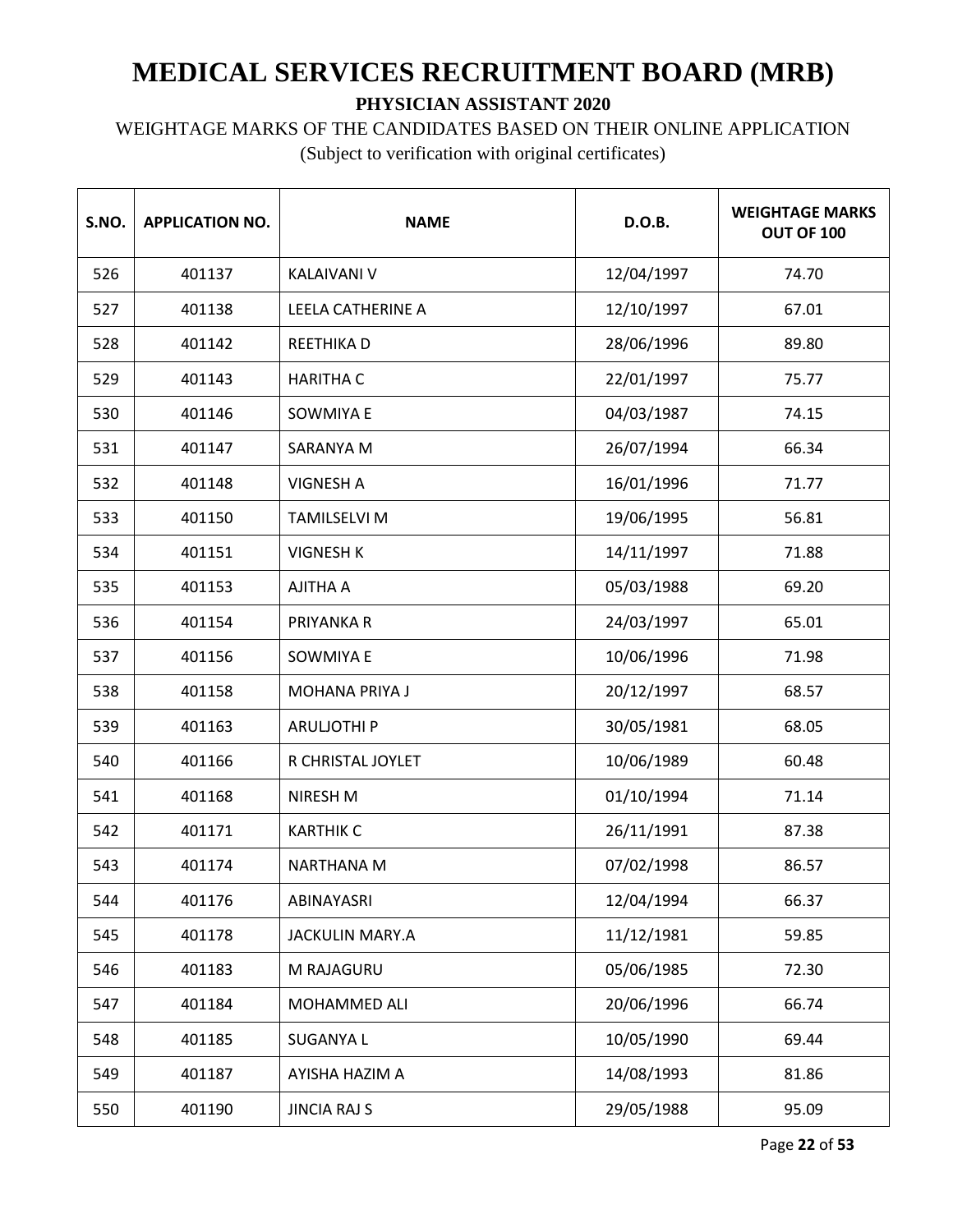WEIGHTAGE MARKS OF THE CANDIDATES BASED ON THEIR ONLINE APPLICATION

| S.NO. | <b>APPLICATION NO.</b> | <b>NAME</b>              | D.O.B.     | <b>WEIGHTAGE MARKS</b><br>OUT OF 100 |
|-------|------------------------|--------------------------|------------|--------------------------------------|
| 551   | 401194                 | <b>KAVITHA M</b>         | 07/08/1993 | 71.76                                |
| 552   | 401201                 | <b>GEETHAM S</b>         | 09/03/1988 | 75.25                                |
| 553   | 401202                 | <b>CHITRA S</b>          | 29/09/1992 | 66.96                                |
| 554   | 401203                 | <b>HEMALATHA M</b>       | 02/11/1996 | 54.72                                |
| 555   | 401205                 | <b>ARUN KUMAR T</b>      | 18/05/1995 | 72.42                                |
| 556   | 401207                 | <b>MERINALOTUS</b>       | 05/12/1997 | 71.80                                |
| 557   | 401210                 | SHANMUGAPRIYA D          | 13/06/1984 | 71.58                                |
| 558   | 401211                 | <b>SARANYA S</b>         | 16/04/1993 | 65.83                                |
| 559   | 401213                 | POORNIMA M               | 09/07/1998 | 67.08                                |
| 560   | 401215                 | RATHIKA M                | 26/06/1997 | 76.18                                |
| 561   | 401217                 | <b>BOWSUL HIDHAYA J</b>  | 06/04/1997 | 82.01                                |
| 562   | 401219                 | <b>ANUPRIYA B</b>        | 20/05/1996 | 71.92                                |
| 563   | 401220                 | <b>CHRISTOPHER K</b>     | 11/12/1994 | 67.91                                |
| 564   | 401221                 | <b>MEENAR</b>            | 10/05/1994 | 61.55                                |
| 565   | 401223                 | <b>KUMARAN M</b>         | 09/02/1994 | 56.09                                |
| 566   | 401224                 | SUGANYA M                | 20/12/1996 | 76.54                                |
| 567   | 401227                 | <b>SHRAVAN KUMAR C H</b> | 03/10/1988 | 57.60                                |
| 568   | 401229                 | <b>JAGAN V</b>           | 20/07/1997 | 73.70                                |
| 569   | 401232                 | <b>JABA GRACY A</b>      | 11/04/1998 | 74.01                                |
| 570   | 401233                 | AMBIKA A                 | 07/07/1991 | 62.41                                |
| 571   | 401234                 | <b>PAVITHRAS</b>         | 07/12/1992 | 83.30                                |
| 572   | 401239                 | <b>MANOJ M</b>           | 10/06/1997 | 62.25                                |
| 573   | 401242                 | <b>KALPANA A</b>         | 10/06/1994 | 64.64                                |
| 574   | 401245                 | <b>MEGANATHAN S</b>      | 05/04/1984 | 50.70                                |
| 575   | 401248                 | <b>KEREN EMMIMA D</b>    | 17/02/1997 | 65.57                                |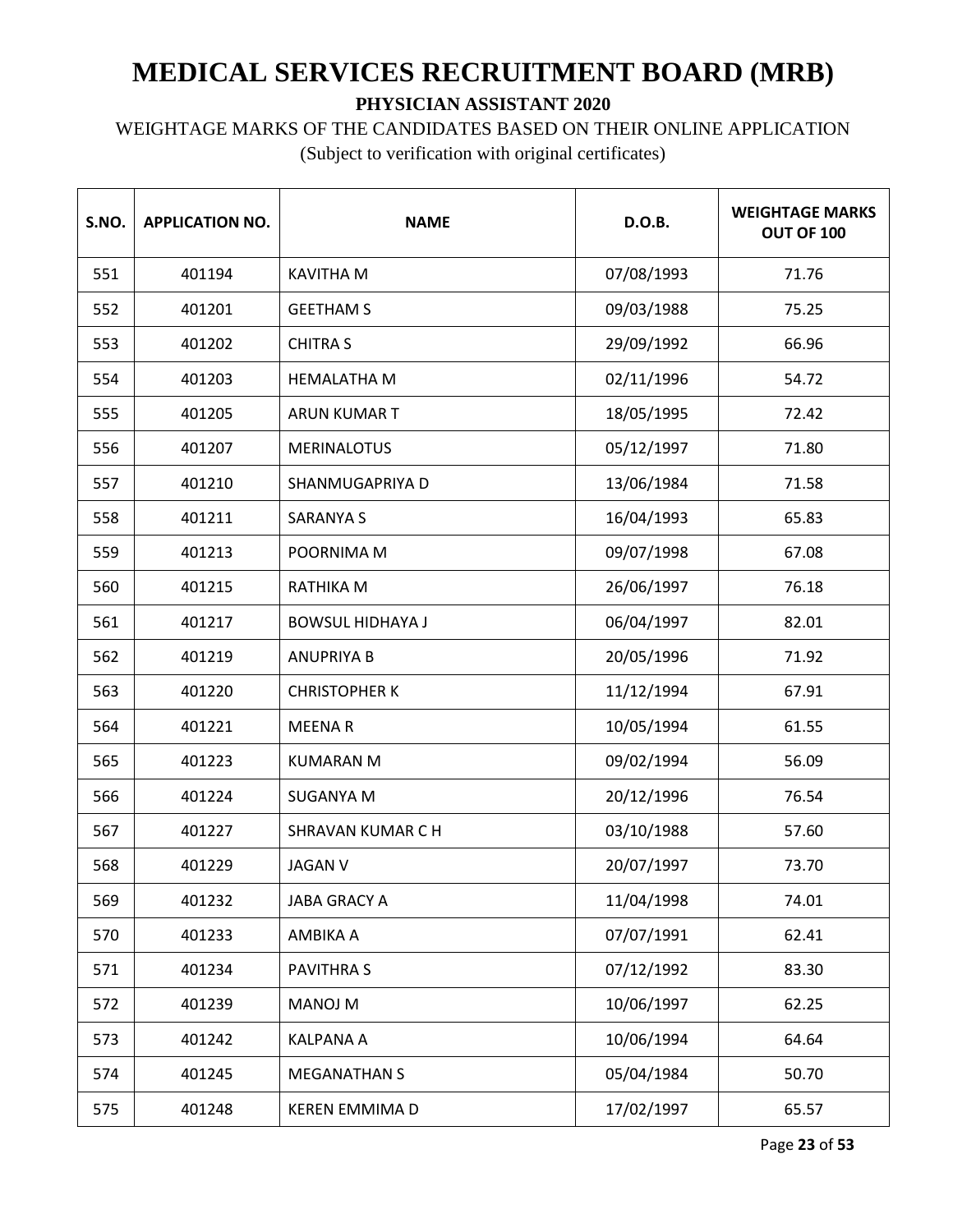WEIGHTAGE MARKS OF THE CANDIDATES BASED ON THEIR ONLINE APPLICATION

| S.NO. | <b>APPLICATION NO.</b> | <b>NAME</b>                 | D.O.B.     | <b>WEIGHTAGE MARKS</b><br>OUT OF 100 |
|-------|------------------------|-----------------------------|------------|--------------------------------------|
| 576   | 401249                 | THILAKAVATHI.B              | 29/05/1996 | 77.40                                |
| 577   | 401251                 | <b>DINESH K</b>             | 17/12/1987 | 68.95                                |
| 578   | 401252                 | SOUNDARYA E                 | 26/05/1998 | 78.14                                |
| 579   | 401254                 | <b>SUDARMOZHI S</b>         | 10/12/1997 | 64.61                                |
| 580   | 401255                 | R.DINESHKUMAR               | 04/01/1998 | 69.86                                |
| 581   | 401256                 | <b>ISABELLAEDALINI D</b>    | 25/03/1995 | 69.77                                |
| 582   | 401257                 | <b>HANISH HAMILA MARY J</b> | 10/07/1994 | 83.57                                |
| 583   | 401259                 | <b>DIVYA R</b>              | 23/06/1996 | 74.15                                |
| 584   | 401260                 | MICHAELANTONY W             | 12/12/1996 | 83.75                                |
| 585   | 401261                 | <b>VIJIYAKUMAR V</b>        | 15/07/1991 | 58.88                                |
| 586   | 401262                 | <b>MOHANA PRIYA S</b>       | 15/06/1997 | 83.40                                |
| 587   | 401263                 | <b>NITHYAT</b>              | 17/06/1987 | 69.12                                |
| 588   | 401266                 | <b>TAMILSELVI T.T</b>       | 15/06/1989 | 86.42                                |
| 589   | 401268                 | <b>RANIP</b>                | 08/01/1984 | 69.56                                |
| 590   | 401270                 | <b>RANJITHA R</b>           | 25/05/1995 | 78.81                                |
| 591   | 401271                 | <b>SOBIGAR</b>              | 28/06/1997 | 83.97                                |
| 592   | 401276                 | <b>ESWARAN M</b>            | 20/06/1998 | 65.92                                |
| 593   | 401277                 | <b>PARVATHY G</b>           | 15/02/1994 | 87.44                                |
| 594   | 401278                 | <b>MANIMARAN R</b>          | 03/02/1991 | 56.93                                |
| 595   | 401281                 | <b>KAVIPRIYA M</b>          | 29/01/1999 | 74.96                                |
| 596   | 401282                 | <b>VINITHAK</b>             | 01/06/1994 | 64.29                                |
| 597   | 401284                 | <b>MONISHA S</b>            | 01/04/1996 | 74.31                                |
| 598   | 401286                 | <b>MANIVANNAN K</b>         | 27/07/1997 | 71.63                                |
| 599   | 401288                 | <b>DINESHKUMAR R</b>        | 04/01/1998 | 72.00                                |
| 600   | 401289                 | <b>MAHARAJA S</b>           | 14/05/1997 | 73.48                                |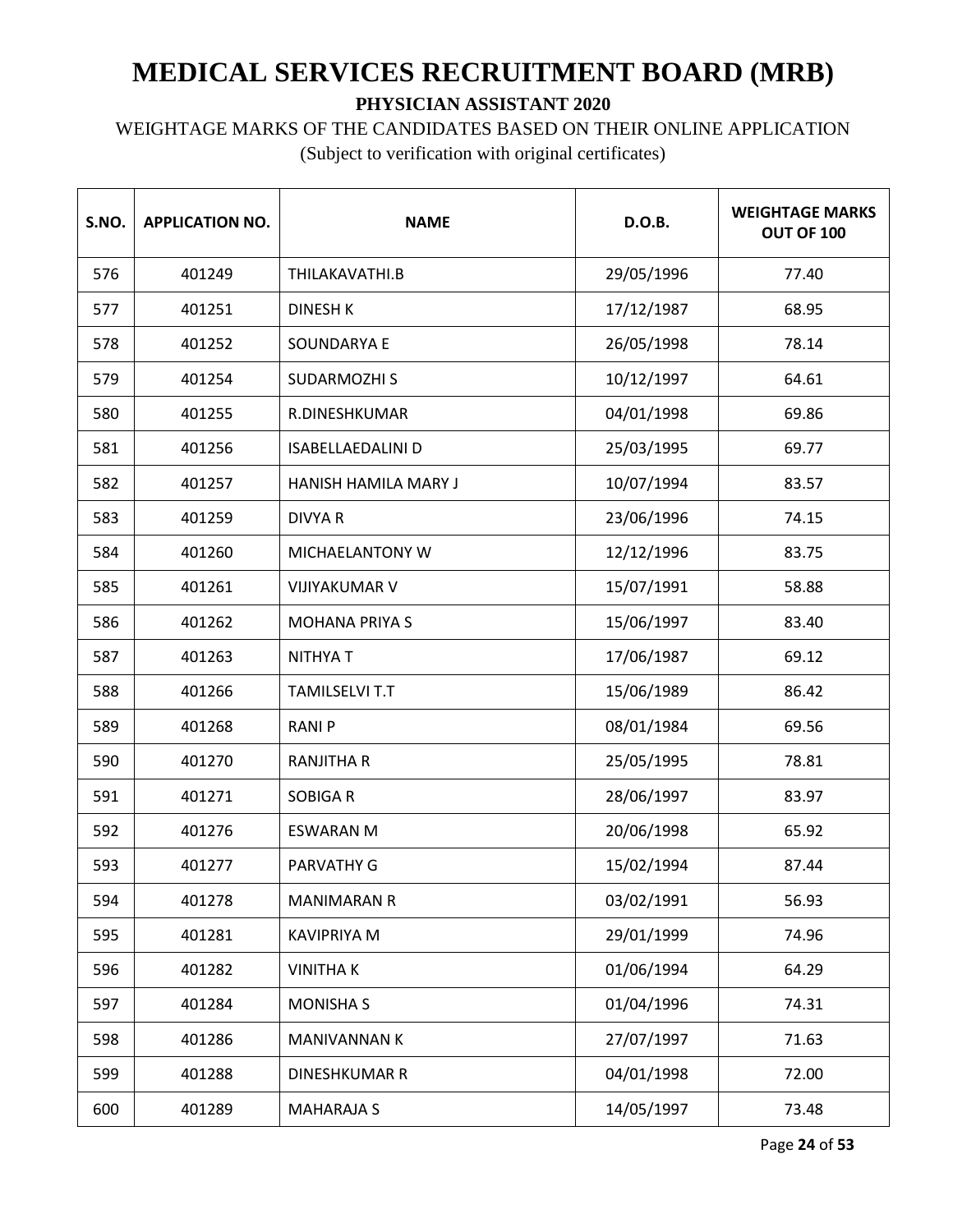## WEIGHTAGE MARKS OF THE CANDIDATES BASED ON THEIR ONLINE APPLICATION

| S.NO. | <b>APPLICATION NO.</b> | <b>NAME</b>                                                  | D.O.B.     | <b>WEIGHTAGE MARKS</b><br><b>OUT OF 100</b> |
|-------|------------------------|--------------------------------------------------------------|------------|---------------------------------------------|
| 601   | 401290                 | <b>ARUNA C</b>                                               | 19/06/1997 | 72.01                                       |
| 602   | 401292                 | SILAMBARASAN R                                               | 05/07/1998 | 64.14                                       |
| 603   | 401294                 | SELVA SUBHASHRI A                                            | 02/03/1998 | 80.31                                       |
| 604   | 401299                 | <b>SUNANTHA DEVI B</b>                                       | 20/01/1994 | 73.73                                       |
| 605   | 401303                 | FAREETHA HASMATH SM                                          | 13/09/1976 | 61.68                                       |
| 606   | 401305                 | <b>ANUSHIYA V</b>                                            | 15/02/1995 | 80.41                                       |
| 607   | 401309                 | SAMDENIAL V                                                  | 16/05/1994 | 76.06                                       |
| 608   | 401316                 | <b>NAVIN KUMARS</b>                                          | 12/05/1995 | 85.47                                       |
| 609   | 401317                 | <b>KIRUTHIKA S</b>                                           | 15/07/1993 | 72.38                                       |
| 610   | 401320                 | <b>UMADEVI J</b>                                             | 23/06/1995 | 59.29                                       |
| 611   | 401322                 | <b>JENISHA MARY J R</b>                                      | 21/10/1996 | 87.43                                       |
| 612   | 401324                 | N.PONNAMMAL BSS DIPLOMA IN<br><b>NURSING ASSISTANT COURS</b> | 12/08/1989 | 75.21                                       |
| 613   | 401330                 | SARANYADEVI VIJAYAN                                          | 07/02/1986 | 68.11                                       |
| 614   | 401331                 | RAMYA U                                                      | 12/11/1995 | 70.85                                       |
| 615   | 401334                 | <b>BALASUBRAMANIAN P</b>                                     | 03/09/1996 | 67.70                                       |
| 616   | 401335                 | <b>RUBESHWARAN P</b>                                         | 31/10/1997 | 57.24                                       |
| 617   | 401336                 | SHARMILA A                                                   | 10/04/1998 | 75.24                                       |
| 618   | 401337                 | <b>VEERAMMALT</b>                                            | 16/04/1988 | 64.76                                       |
| 619   | 401338                 | <b>TAMILSELVI S</b>                                          | 27/04/1991 | 68.98                                       |
| 620   | 401339                 | RAJAMMAL                                                     | 15/04/1987 | 71.63                                       |
| 621   | 401340                 | <b>BHUVANESHWARIS</b>                                        | 09/02/1997 | 77.81                                       |
| 622   | 401345                 | <b>GAYATHRIM</b>                                             | 29/12/1996 | 65.43                                       |
| 623   | 401349                 | <b>GRACY S</b>                                               | 05/05/1980 | 61.49                                       |
| 624   | 401352                 | <b>LOGESHWARI SV</b>                                         | 21/01/1994 | 61.77                                       |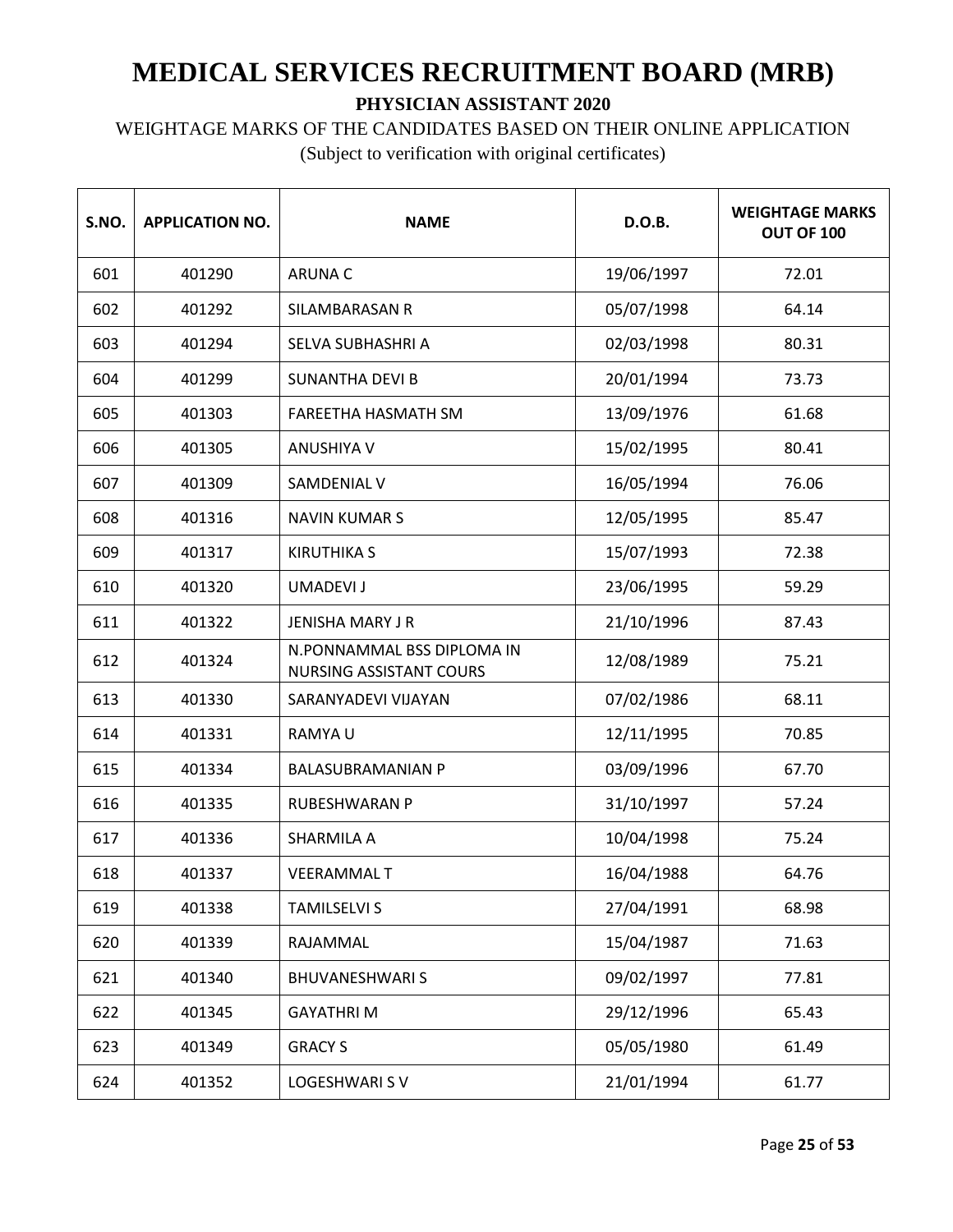## WEIGHTAGE MARKS OF THE CANDIDATES BASED ON THEIR ONLINE APPLICATION

| S.NO. | <b>APPLICATION NO.</b> | <b>NAME</b>            | D.O.B.     | <b>WEIGHTAGE MARKS</b><br>OUT OF 100 |
|-------|------------------------|------------------------|------------|--------------------------------------|
| 625   | 401353                 | <b>ANITHAK</b>         | 10/04/1995 | 64.71                                |
| 626   | 401359                 | <b>NAVEEN SR</b>       | 13/07/1985 | 67.55                                |
| 627   | 401361                 | <b>GOWTHAMRAJ M</b>    | 13/06/1997 | 62.18                                |
| 628   | 401362                 | THENMOZHI V            | 11/11/1997 | 76.62                                |
| 629   | 401363                 | <b>SUNITHA RANI S</b>  | 12/03/1991 | 59.22                                |
| 630   | 401365                 | <b>CHANDRA KALA B</b>  | 08/10/1996 | 72.31                                |
| 631   | 401366                 | JEEVAN J               | 19/07/1998 | 71.33                                |
| 632   | 401367                 | SWETHA J               | 19/10/1995 | 71.78                                |
| 633   | 401368                 | <b>KALPANAN</b>        | 08/08/1988 | 65.23                                |
| 634   | 401370                 | SOWMIYA M              | 05/05/1997 | 77.83                                |
| 635   | 401371                 | <b>HARISH K</b>        | 02/04/1992 | 54.17                                |
| 636   | 401373                 | <b>GAJANATHAMANI D</b> | 07/05/1992 | 50.83                                |
| 637   | 401374                 | <b>AARTHIJ</b>         | 11/11/1992 | 80.27                                |
| 638   | 401380                 | <b>PAVITHRAS</b>       | 14/04/1997 | 72.95                                |
| 639   | 401381                 | MAHALAKSHMI M          | 18/05/1995 | 65.38                                |
| 640   | 401383                 | <b>DEEPIKASHREE P</b>  | 26/10/1995 | 87.44                                |
| 641   | 401385                 | <b>AMERTHA A</b>       | 15/05/1995 | 73.59                                |
| 642   | 401386                 | SANMATHI SU            | 29/08/1996 | 62.76                                |
| 643   | 401388                 | <b>SEETHADEVIP</b>     | 09/05/1983 | 68.79                                |
| 644   | 401392                 | <b>SATHIYA R</b>       | 12/06/1986 | 75.06                                |
| 645   | 401394                 | <b>MONIKA V</b>        | 06/05/1998 | 66.61                                |
| 646   | 401395                 | VANMEEKANATHAN M       | 18/05/1995 | 57.45                                |
| 647   | 401396                 | SADHANA R              | 09/07/1994 | 100.00                               |
| 648   | 401399                 | LATHA G                | 09/06/1993 | 66.92                                |
| 649   | 401402                 | ABIRAMI A              | 22/03/1992 | 65.07                                |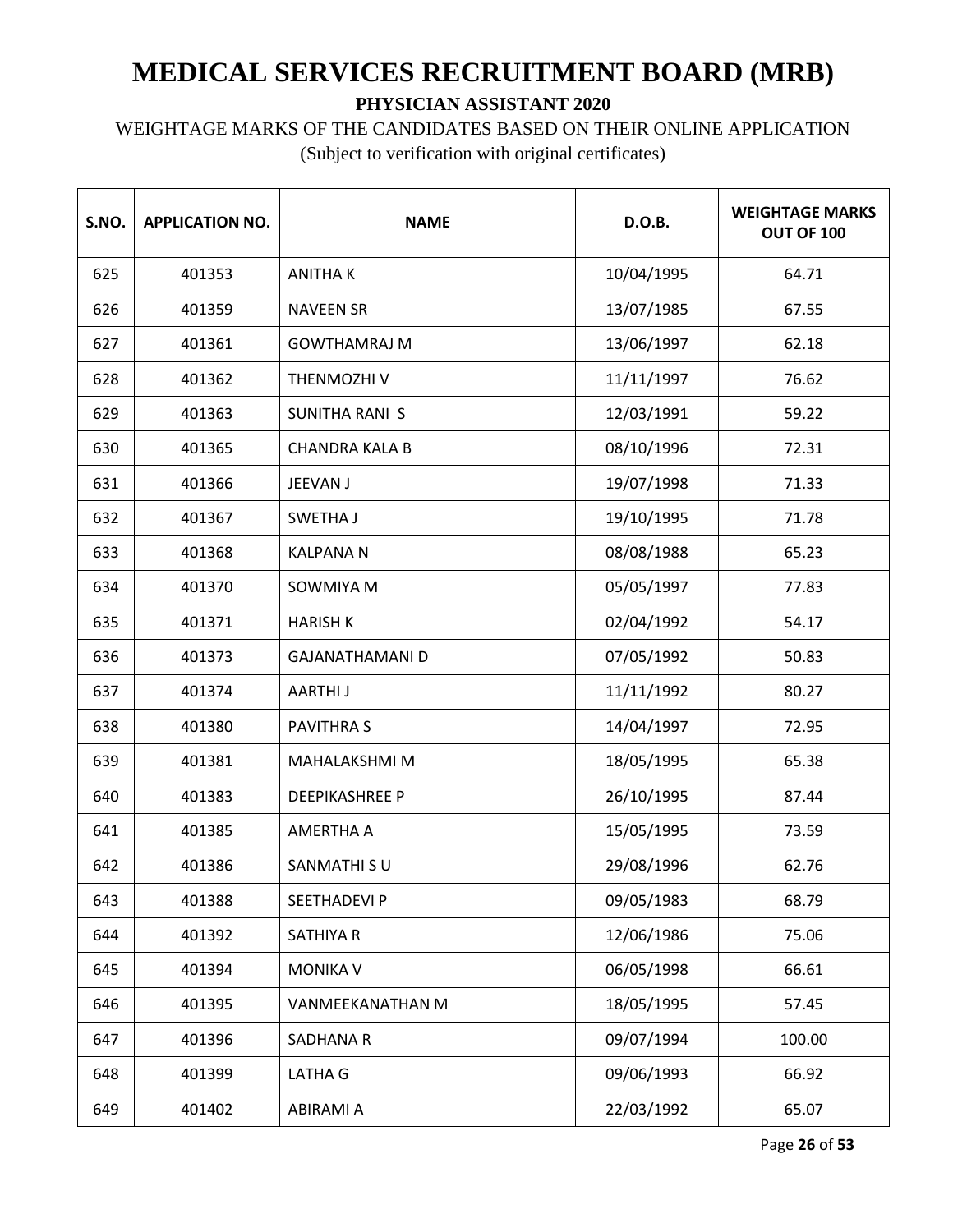# WEIGHTAGE MARKS OF THE CANDIDATES BASED ON THEIR ONLINE APPLICATION

| S.NO. | <b>APPLICATION NO.</b> | <b>NAME</b>               | D.O.B.     | <b>WEIGHTAGE MARKS</b><br>OUT OF 100 |
|-------|------------------------|---------------------------|------------|--------------------------------------|
| 650   | 401406                 | <b>VIJAYALAKSHMI N</b>    | 21/03/1990 | 63.79                                |
| 651   | 401409                 | LEELA BHAVANI R           | 07/06/1996 | 71.27                                |
| 652   | 401414                 | <b>BALAMURUGAN P</b>      | 15/06/1986 | 52.91                                |
| 653   | 401417                 | DHIVYA BHARATHI G         | 23/05/1993 | 72.28                                |
| 654   | 401420                 | <b>LAKSHMIC</b>           | 08/02/1985 | 74.43                                |
| 655   | 401422                 | <b>UTHRAR</b>             | 11/07/1996 | 78.93                                |
| 656   | 401424                 | <b>JENIFA MANI M</b>      | 05/03/1993 | 74.22                                |
| 657   | 401425                 | MUTHU KUMAR C             | 02/08/1994 | 72.86                                |
| 658   | 401426                 | SHANMUGAPRIYA B           | 28/06/1994 | 65.83                                |
| 659   | 401432                 | <b>BARNABAS A A</b>       | 11/05/1988 | 73.38                                |
| 660   | 401433                 | <b>KARUNAKARAN B</b>      | 19/01/1989 | 55.24                                |
| 661   | 401438                 | <b>SARANYAT</b>           | 03/10/1996 | 71.15                                |
| 662   | 401439                 | <b>SUGANTHI C</b>         | 14/10/1986 | 81.11                                |
| 663   | 401443                 | <b>VIKKASH S</b>          | 10/06/1998 | 73.34                                |
| 664   | 401451                 | AISHWARYA C               | 12/10/1993 | 86.03                                |
| 665   | 401456                 | <b>SUDHAM</b>             | 10/06/1980 | 65.93                                |
| 666   | 401459                 | <b>PARTHIPAN R</b>        | 05/06/1989 | 52.84                                |
| 667   | 401463                 | <b>ABINAYA S</b>          | 30/08/1996 | 81.87                                |
| 668   | 401464                 | PREETHI B                 | 27/05/1997 | 76.18                                |
| 669   | 401465                 | <b>DINESH D</b>           | 13/02/1991 | 68.23                                |
| 670   | 401466                 | <b>GOWTHAMAN.K SINGLE</b> | 11/04/1998 | 79.71                                |
| 671   | 401469                 | ANANDHA RAMA KRISHNAN     | 29/01/1996 | 77.30                                |
| 672   | 401475                 | NANTHINI MALA .G          | 21/05/1998 | 100.00                               |
| 673   | 401476                 | <b>KARTHIKA U</b>         | 24/04/1993 | 71.82                                |
| 674   | 401479                 | <b>HARIKA DEVI S</b>      | 13/05/1997 | 79.52                                |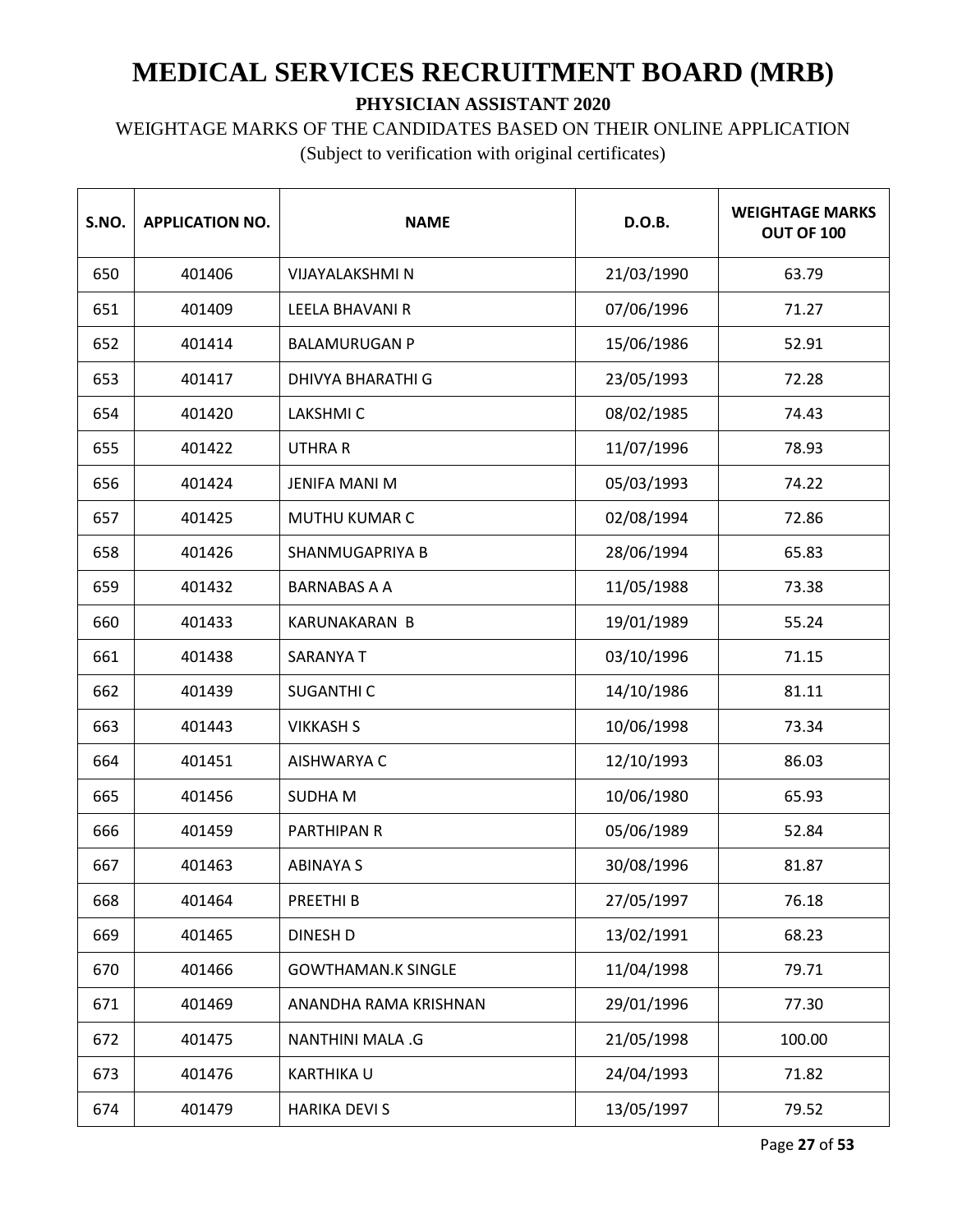#### WEIGHTAGE MARKS OF THE CANDIDATES BASED ON THEIR ONLINE APPLICATION

| S.NO. | <b>APPLICATION NO.</b> | <b>NAME</b>                  | D.O.B.     | <b>WEIGHTAGE MARKS</b><br>OUT OF 100 |
|-------|------------------------|------------------------------|------------|--------------------------------------|
| 675   | 401481                 | <b>ANJUP</b>                 | 27/03/1998 | 89.47                                |
| 676   | 401485                 | <b>SARANYA S</b>             | 07/03/1994 | 54.30                                |
| 677   | 401487                 | <b>CHITHRA M</b>             | 26/12/1995 | 73.24                                |
| 678   | 401488                 | <b>MANISHA MAHALAKSHMI R</b> | 08/02/1993 | 77.14                                |
| 679   | 401489                 | SANTHIYA.K                   | 05/05/1997 | 71.77                                |
| 680   | 401490                 | SWATHINI U                   | 25/07/1994 | 73.93                                |
| 681   | 401493                 | <b>MEENAKSHIM</b>            | 26/08/1995 | 65.70                                |
| 682   | 401494                 | <b>JAYA BHARATHI CK</b>      | 26/04/1989 | 73.40                                |
| 683   | 401495                 | <b>SUMATHIR</b>              | 06/05/1992 | 79.76                                |
| 684   | 401496                 | MUTHAMIL SELVI K             | 30/01/1980 | 64.94                                |
| 685   | 401508                 | <b>GNANAPRAKASH P</b>        | 23/06/1996 | 57.94                                |
| 686   | 401512                 | <b>JAYAKUMAR R</b>           | 05/06/1985 | 72.59                                |
| 687   | 401513                 | <b>ELANGOVAN K</b>           | 05/06/1989 | 76.40                                |
| 688   | 401514                 | <b>JAYABHARAATHI B</b>       | 26/05/1997 | 81.12                                |
| 689   | 401519                 | <b>KARUPPASAMY R</b>         | 30/05/1985 | 64.70                                |
| 690   | 401521                 | ANGALESHWARI N               | 20/04/1997 | 81.00                                |
| 691   | 401522                 | RAMYA M                      | 25/11/1996 | 82.27                                |
| 692   | 401523                 | RAJARAJESWARI M              | 30/07/1994 | 65.79                                |
| 693   | 401527                 | ANURADHA N                   | 29/06/1996 | 54.64                                |
| 694   | 401530                 | <b>JUNIOR DIVYA</b>          | 21/06/1983 | 70.85                                |
| 695   | 401534                 | <b>KEERTHANA S</b>           | 20/10/1997 | 73.94                                |
| 696   | 401538                 | <b>ASWIN A</b>               | 03/04/1995 | 57.06                                |
| 697   | 401540                 | <b>MEENA MURUGESAN</b>       | 14/06/1987 | 78.45                                |
| 698   | 401543                 | UMAMAHESWARI K               | 25/06/1992 | 66.16                                |
| 699   | 401545                 | <b>JOTHIPRIYA K</b>          | 01/06/1998 | 65.78                                |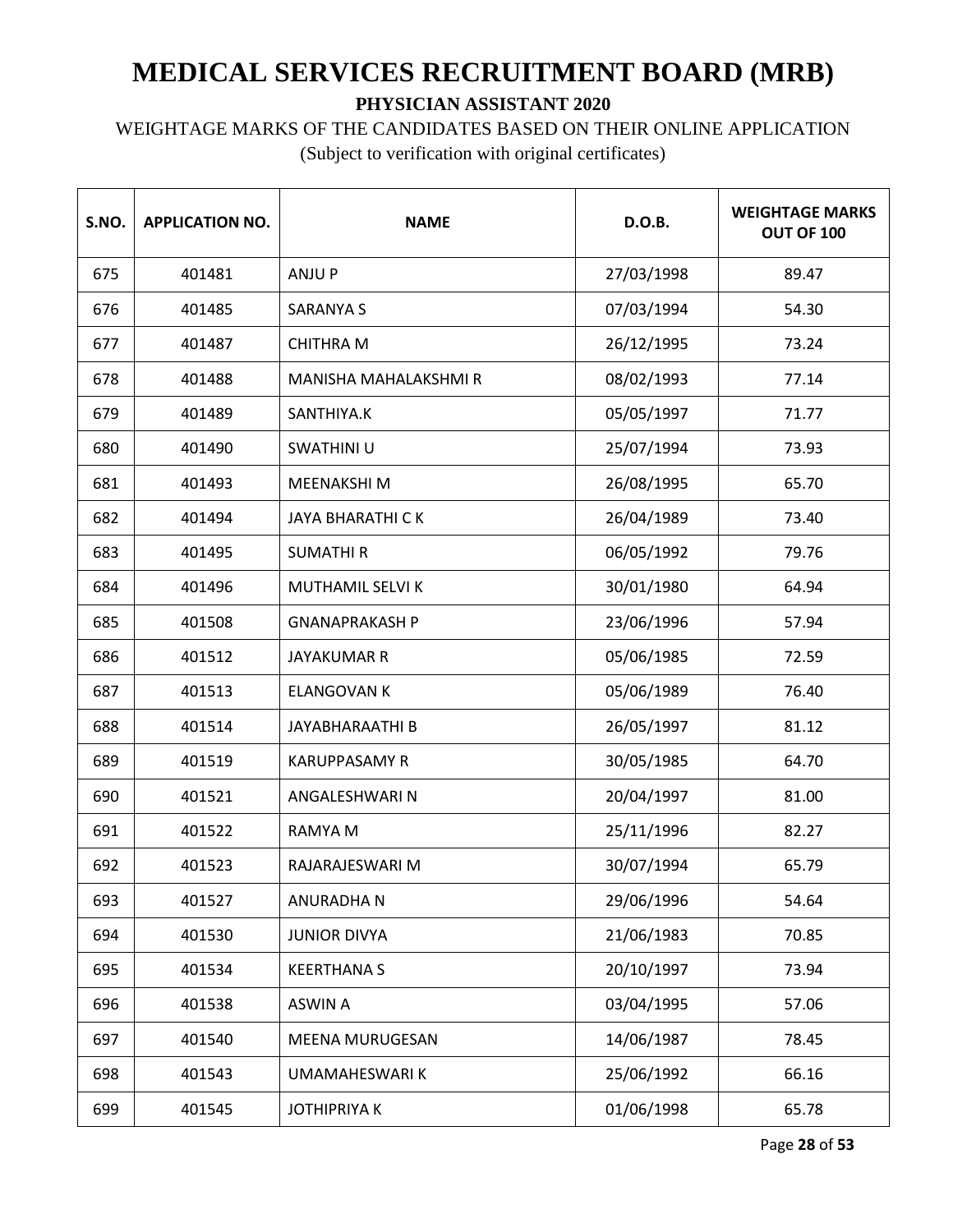WEIGHTAGE MARKS OF THE CANDIDATES BASED ON THEIR ONLINE APPLICATION

| S.NO. | <b>APPLICATION NO.</b> | <b>NAME</b>              | D.O.B.     | <b>WEIGHTAGE MARKS</b><br><b>OUT OF 100</b> |
|-------|------------------------|--------------------------|------------|---------------------------------------------|
| 700   | 401548                 | PATHMADEVI I             | 07/04/1988 | 75.70                                       |
| 701   | 401549                 | UMAMAGESWARI A           | 03/06/1995 | 58.54                                       |
| 702   | 401552                 | <b>JEROSY PRIYANKA J</b> | 04/03/1996 | 76.78                                       |
| 703   | 401553                 | <b>VINESH S</b>          | 16/05/1996 | 66.55                                       |
| 704   | 401555                 | <b>MONISHA S</b>         | 15/07/1997 | 64.84                                       |
| 705   | 401557                 | JAYAPRADHA PANEER SELVAM | 26/02/1994 | 62.90                                       |
| 706   | 401558                 | <b>BALAMURUGAN P</b>     | 16/05/1994 | 69.95                                       |
| 707   | 401561                 | M.MAHALAKSHMI M          | 02/06/1997 | 67.27                                       |
| 708   | 401562                 | MANJU PRIYA D            | 10/04/1988 | 73.96                                       |
| 709   | 401563                 | <b>TAMILARASAN M</b>     | 15/09/1997 | 54.24                                       |
| 710   | 401564                 | SRINIVASAN S             | 20/07/1997 | 71.18                                       |
| 711   | 401567                 | <b>NADHIYA V</b>         | 28/01/1987 | 80.79                                       |
| 712   | 401568                 | <b>GANESAN K</b>         | 07/09/1986 | 57.90                                       |
| 713   | 401569                 | <b>SURIYA V</b>          | 05/10/1993 | 79.63                                       |
| 714   | 401570                 | NIRMALA DEVI K           | 30/06/1985 | 56.96                                       |
| 715   | 401571                 | <b>CHANDRIKA R</b>       | 28/12/1995 | 69.15                                       |
| 716   | 401573                 | <b>BALAGANESH S</b>      | 19/05/1997 | 62.80                                       |
| 717   | 401576                 | <b>KANIMOZHI S</b>       | 24/08/1996 | 73.40                                       |
| 718   | 401577                 | <b>SUBASHINI S</b>       | 04/06/1996 | 85.10                                       |
| 719   | 401582                 | MUHAMEDH MUFAZIL K M     | 04/05/1998 | 81.28                                       |
| 720   | 401583                 | PRIYADHARSHINI P         | 08/10/1997 | 84.62                                       |
| 721   | 401584                 | <b>KARTHIK KD</b>        | 19/06/1998 | 80.19                                       |
| 722   | 401585                 | RAJASEKAR N              | 05/02/1985 | 66.48                                       |
| 723   | 401592                 | SWETHA G                 | 20/02/1996 | 64.91                                       |
| 724   | 401593                 | POOJA G                  | 27/09/1998 | 79.83                                       |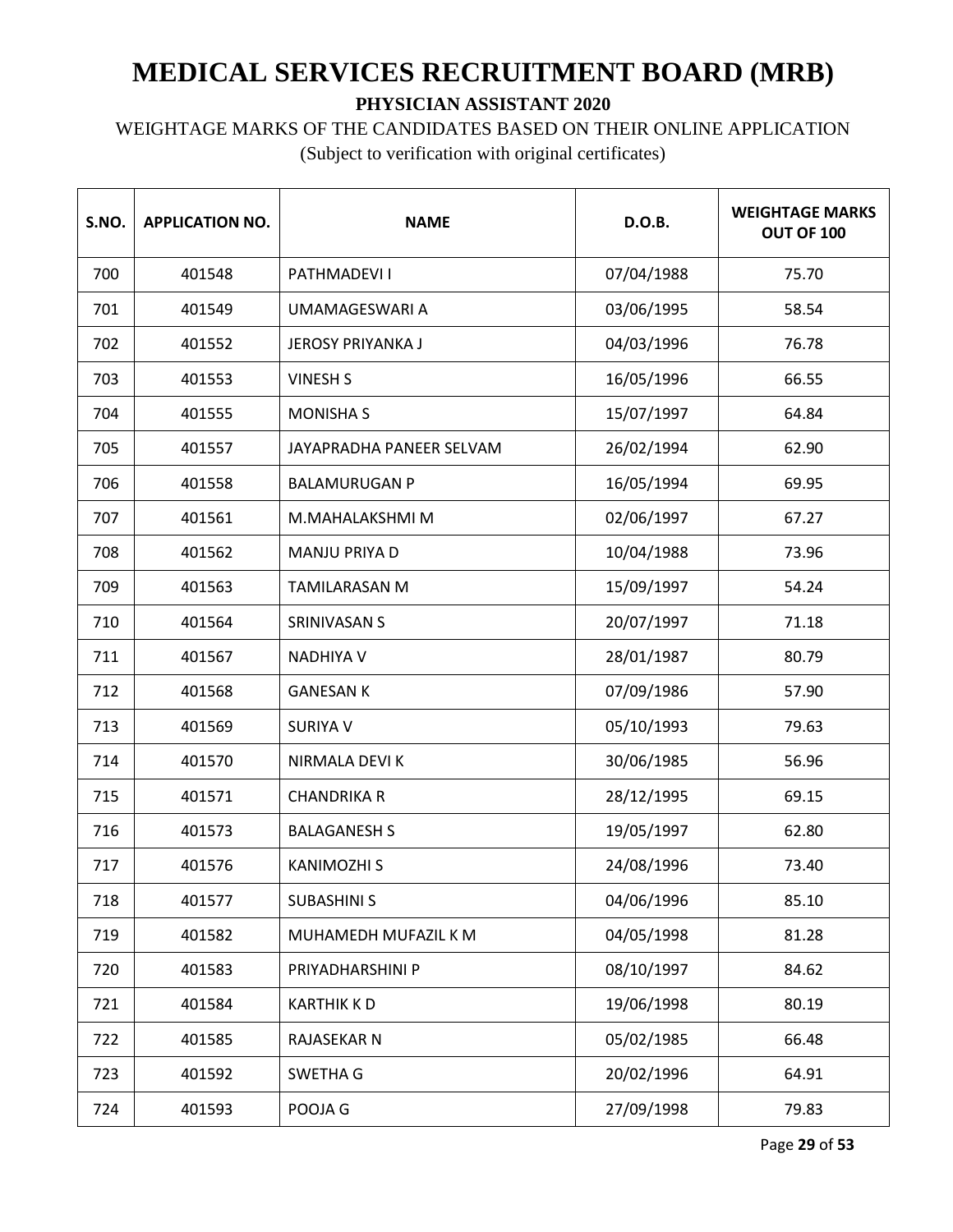WEIGHTAGE MARKS OF THE CANDIDATES BASED ON THEIR ONLINE APPLICATION

| S.NO. | <b>APPLICATION NO.</b> | <b>NAME</b>          | D.O.B.     | <b>WEIGHTAGE MARKS</b><br>OUT OF 100 |
|-------|------------------------|----------------------|------------|--------------------------------------|
| 725   | 401594                 | <b>GOKUL G</b>       | 07/02/1998 | 59.34                                |
| 726   | 401598                 | <b>VASANTH V</b>     | 23/06/1998 | 62.78                                |
| 727   | 401605                 | <b>HEMALATHA S</b>   | 29/09/1994 | 100.00                               |
| 728   | 401606                 | <b>ARAVINDH K</b>    | 28/10/1997 | 86.04                                |
| 729   | 401607                 | <b>SATHIYA A</b>     | 06/07/1989 | 50.47                                |
| 730   | 401608                 | PANBUKKARASI K       | 28/10/1984 | 67.86                                |
| 731   | 401609                 | <b>GUNASEKARAN R</b> | 10/06/1997 | 71.49                                |
| 732   | 401610                 | <b>NITHYADEVI S</b>  | 25/03/1987 | 67.39                                |
| 733   | 401611                 | RANJITH KUMAR K      | 26/08/1997 | 57.93                                |
| 734   | 401617                 | SILAMBARASAN P       | 08/07/1996 | 76.04                                |
| 735   | 401621                 | SARAVANA KANNAN T    | 10/02/1995 | 58.00                                |
| 736   | 401622                 | <b>SHONIA Y</b>      | 06/05/1990 | 70.67                                |
| 737   | 401624                 | <b>BHARATHI G</b>    | 25/02/1981 | 67.51                                |
| 738   | 401626                 | <b>VENKATESAN K</b>  | 05/06/1995 | 81.85                                |
| 739   | 401627                 | SELVAKUMAR U         | 20/08/1997 | 79.72                                |
| 740   | 401629                 | <b>KEERTHIGA B</b>   | 29/12/1996 | 63.04                                |
| 741   | 401630                 | SINDHUJA G           | 25/11/1993 | 72.78                                |
| 742   | 401631                 | NAGALAKSHMI M        | 05/12/1998 | 76.57                                |
| 743   | 401634                 | <b>MONISHA R</b>     | 06/10/1994 | 53.40                                |
| 744   | 401636                 | PAVITHRA A           | 12/07/1994 | 67.43                                |
| 745   | 401638                 | <b>GOMATHIP</b>      | 06/05/1998 | 68.82                                |
| 746   | 401639                 | SINDHUV              | 31/10/1991 | 58.73                                |
| 747   | 401640                 | ANGEL SHEEBA R       | 21/06/1995 | 67.58                                |
| 748   | 401641                 | MOHAN M              | 31/07/1995 | 70.85                                |
| 749   | 401645                 | <b>SWATHY T</b>      | 08/03/1997 | 71.42                                |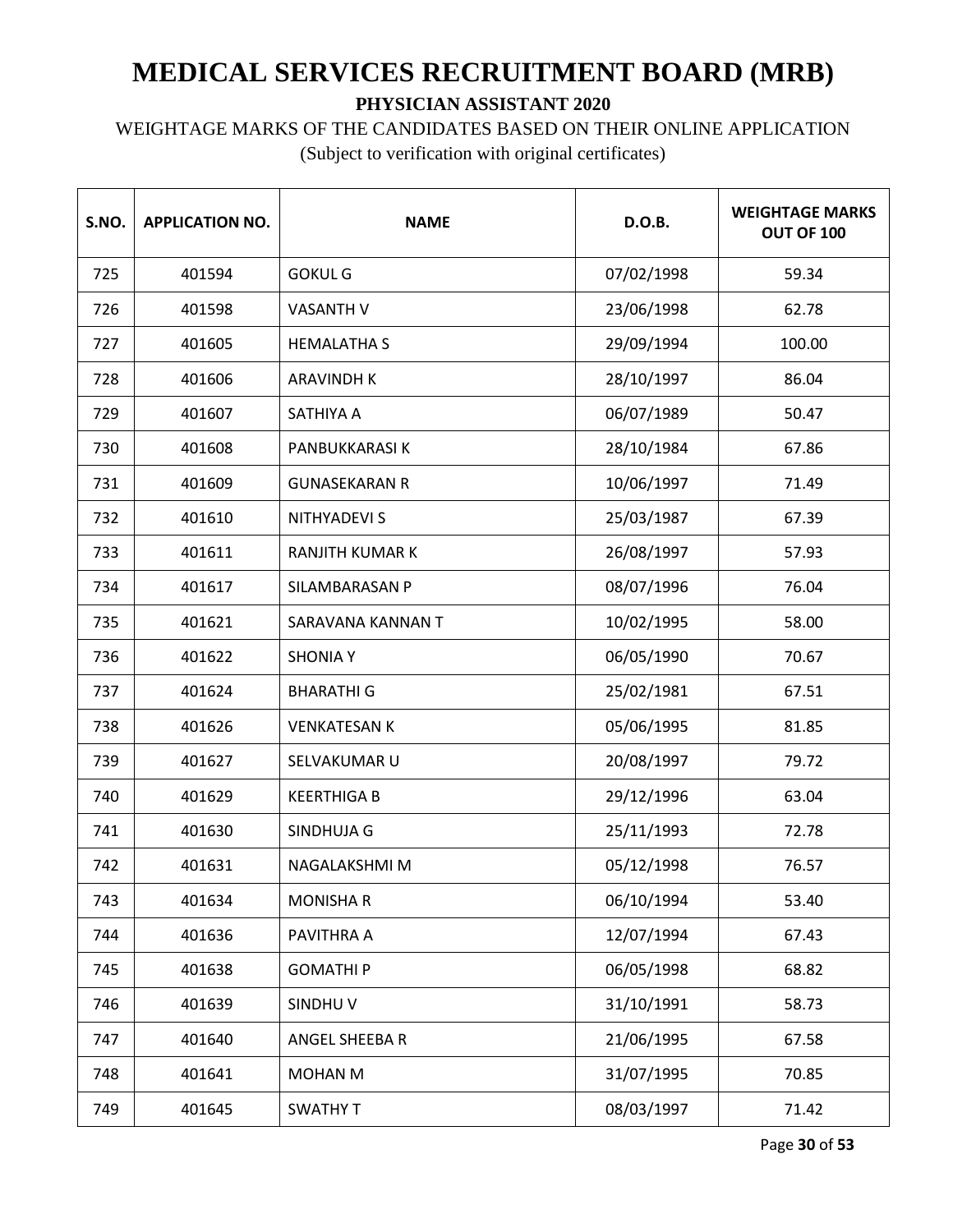WEIGHTAGE MARKS OF THE CANDIDATES BASED ON THEIR ONLINE APPLICATION

| S.NO. | <b>APPLICATION NO.</b> | <b>NAME</b>                     | D.O.B.     | <b>WEIGHTAGE MARKS</b><br>OUT OF 100 |
|-------|------------------------|---------------------------------|------------|--------------------------------------|
| 750   | 401646                 | JAYAKUMAR J                     | 13/05/1982 | 62.74                                |
| 751   | 401647                 | <b>TONNYWALTER T</b>            | 17/04/1995 | 51.88                                |
| 752   | 401649                 | DHANALAKSHMI P                  | 10/04/1990 | 66.90                                |
| 753   | 401651                 | <b>NITHYAR</b>                  | 15/06/1994 | 67.97                                |
| 754   | 401652                 | AMRISHA PAVITHRA PK             | 16/12/1991 | 67.20                                |
| 755   | 401653                 | <b>KARTHIKA P</b>               | 17/05/1998 | 81.12                                |
| 756   | 401654                 | THEBORAL M                      | 19/04/1995 | 56.40                                |
| 757   | 401655                 | <b>VANAMADEVIS</b>              | 19/02/1975 | 59.64                                |
| 758   | 401659                 | LAVANYA THIYAGARAJAN            | 13/06/1996 | 68.93                                |
| 759   | 401660                 | MAGALAKSHMI J                   | 09/09/1995 | 79.25                                |
| 760   | 401664                 | <b>MANOJKUMAR M</b>             | 06/05/1992 | 58.24                                |
| 761   | 401667                 | <b>ABIRAMI P</b>                | 14/01/1986 | 78.27                                |
| 762   | 401668                 | I MOHAMED SHAFIULLA INAYATHULLA | 29/08/1980 | 68.42                                |
| 763   | 401670                 | LAVANYA M                       | 04/04/1998 | 80.20                                |
| 764   | 401671                 | PRAMILA M                       | 02/05/1992 | 71.99                                |
| 765   | 401672                 | <b>KARTHIKA K</b>               | 20/07/1993 | 59.45                                |
| 766   | 401674                 | <b>LAKSHMIS</b>                 | 28/12/1979 | 72.08                                |
| 767   | 401675                 | <b>SARAVANAN R</b>              | 08/06/1979 | 47.59                                |
| 768   | 401676                 | <b>NANDHINI B</b>               | 27/01/1994 | 59.17                                |
| 769   | 401679                 | MURUGAVANI G                    | 10/01/1987 | 68.18                                |
| 770   | 401682                 | NITHYA V                        | 11/07/1992 | 72.53                                |
| 771   | 401684                 | <b>GOKULD</b>                   | 13/03/1995 | 68.01                                |
| 772   | 401685                 | SOWMIYA S                       | 01/12/1995 | 64.72                                |
| 773   | 401695                 | SAARUNYA D                      | 06/01/1998 | 77.64                                |
| 774   | 401696                 | ARUNACHALAM M                   | 18/05/1996 | 71.41                                |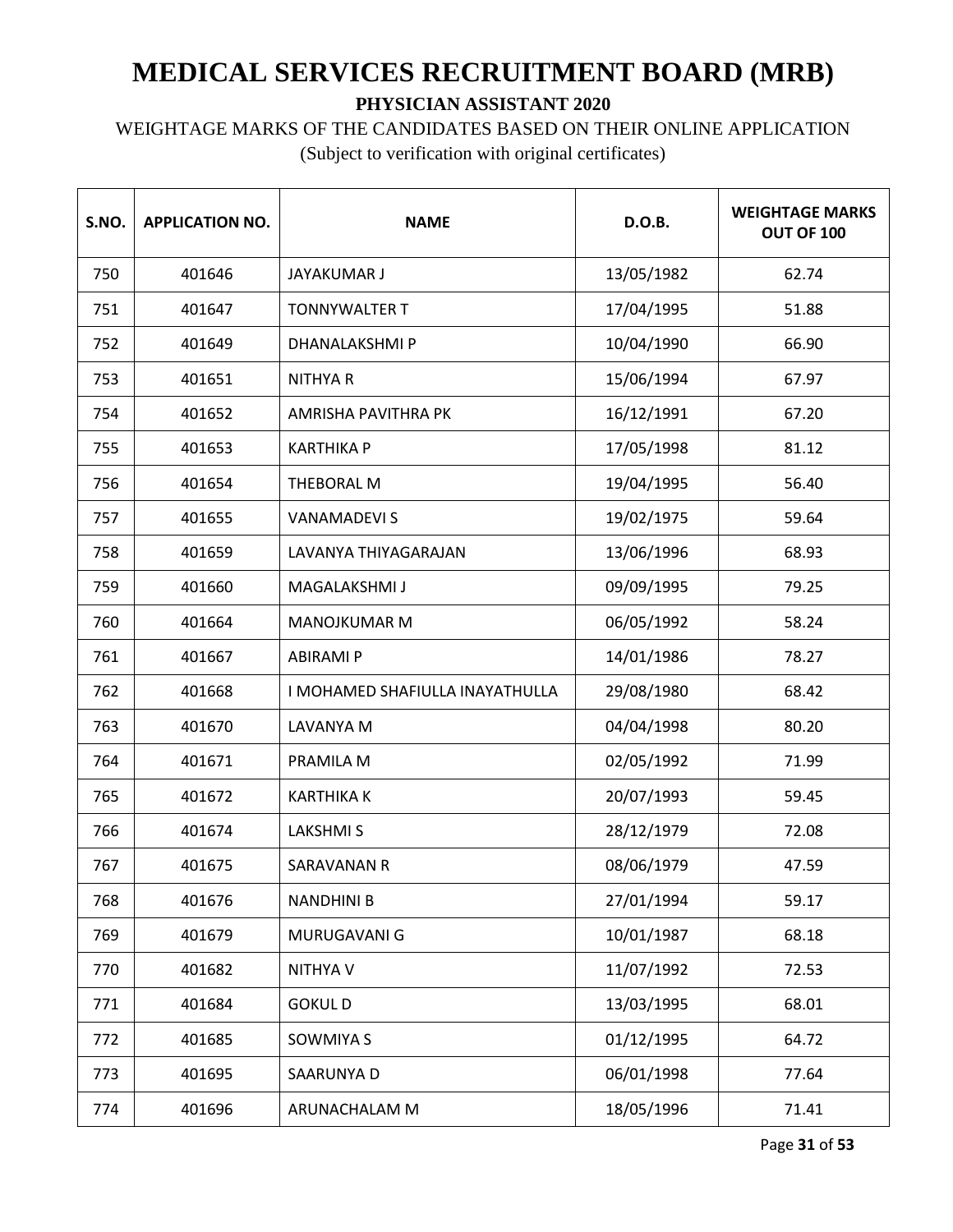WEIGHTAGE MARKS OF THE CANDIDATES BASED ON THEIR ONLINE APPLICATION

| S.NO. | <b>APPLICATION NO.</b> | <b>NAME</b>             | D.O.B.     | <b>WEIGHTAGE MARKS</b><br>OUT OF 100 |
|-------|------------------------|-------------------------|------------|--------------------------------------|
| 775   | 401698                 | PAVUNKUMAR L            | 28/06/1997 | 70.91                                |
| 776   | 401699                 | <b>SUSMITHA J</b>       | 09/07/1998 | 62.54                                |
| 777   | 401700                 | <b>VINITHA S</b>        | 10/04/1999 | 63.56                                |
| 778   | 401703                 | <b>SRIVIDHYA S</b>      | 01/09/1993 | 72.95                                |
| 779   | 401704                 | PRAVEENA N              | 25/11/1989 | 72.67                                |
| 780   | 401707                 | <b>ONISHA JAYAVEL J</b> | 07/11/1997 | 63.19                                |
| 781   | 401708                 | <b>MEGALA P</b>         | 01/05/1995 | 57.07                                |
| 782   | 401710                 | P VINIJA                | 31/05/1982 | 57.39                                |
| 783   | 401712                 | PUSHPARAJ P             | 12/06/1985 | 55.07                                |
| 784   | 401713                 | <b>RAMYAK</b>           | 22/01/1987 | 89.29                                |
| 785   | 401714                 | <b>NIVETHA V</b>        | 04/06/1993 | 68.71                                |
| 786   | 401718                 | <b>MANOJKUMAR K</b>     | 21/05/1996 | 74.44                                |
| 787   | 401720                 | <b>SNEGAPRIYA S</b>     | 09/06/1998 | 71.16                                |
| 788   | 401721                 | VASU P                  | 03/06/1997 | 61.11                                |
| 789   | 401722                 | <b>ILAVARASI P L</b>    | 07/01/1989 | 52.09                                |
| 790   | 401723                 | <b>BHUVANESWARI G</b>   | 04/03/1986 | 82.58                                |
| 791   | 401726                 | <b>RAMYAR</b>           | 06/12/1990 | 70.87                                |
| 792   | 401728                 | POTHUMPONNU C           | 24/07/1994 | 56.01                                |
| 793   | 401729                 | <b>SUSHIL A</b>         | 03/03/1995 | 71.43                                |
| 794   | 401730                 | NIVEDHA V               | 06/01/1997 | 68.22                                |
| 795   | 401732                 | RAJASEKAR G             | 20/01/1992 | 60.15                                |
| 796   | 401734                 | <b>JEYAPRIYA P</b>      | 25/07/1995 | 63.66                                |
| 797   | 401736                 | NIVETHA A               | 11/07/1992 | 70.35                                |
| 798   | 401737                 | <b>NANDHINI P</b>       | 10/10/1983 | 82.73                                |
| 799   | 401738                 | PRIYADHARSHINI N        | 24/07/1998 | 74.82                                |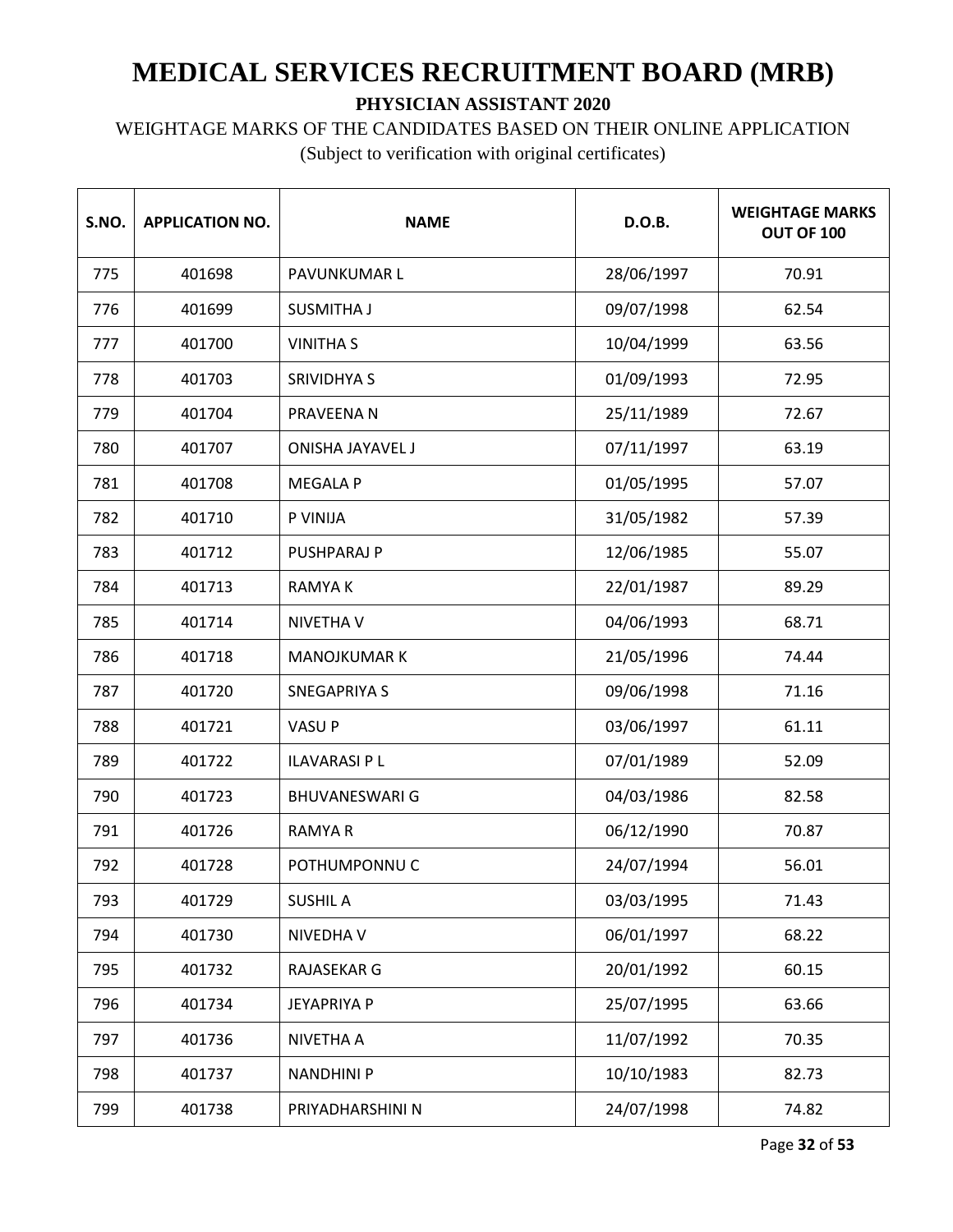### WEIGHTAGE MARKS OF THE CANDIDATES BASED ON THEIR ONLINE APPLICATION

| S.NO. | <b>APPLICATION NO.</b> | <b>NAME</b>             | D.O.B.     | <b>WEIGHTAGE MARKS</b><br>OUT OF 100 |
|-------|------------------------|-------------------------|------------|--------------------------------------|
| 800   | 401740                 | YOGESHWARI G            | 16/08/1994 | 70.29                                |
| 801   | 401741                 | <b>PRASANTH R</b>       | 18/07/1997 | 81.20                                |
| 802   | 401742                 | <b>ANUPRIYA S</b>       | 24/07/1992 | 64.03                                |
| 803   | 401745                 | <b>MATHIVANAN G</b>     | 22/06/1996 | 73.46                                |
| 804   | 401749                 | <b>RASATHI A</b>        | 17/04/2000 | 80.91                                |
| 805   | 401751                 | <b>SUGUNA B</b>         | 12/10/1997 | 69.43                                |
| 806   | 401752                 | <b>SHINY R</b>          | 29/09/1995 | 78.29                                |
| 807   | 401754                 | <b>SUJITHA G</b>        | 31/12/1985 | 86.07                                |
| 808   | 401758                 | AJAY RAJ D              | 19/02/1998 | 63.47                                |
| 809   | 401759                 | SANDHIYA K              | 13/01/1999 | 80.96                                |
| 810   | 401767                 | <b>RAHAVAN G</b>        | 18/03/1997 | 77.21                                |
| 811   | 401768                 | <b>MAHESHWARI M</b>     | 08/06/1998 | 68.21                                |
| 812   | 401774                 | <b>ARUNKUMAR R</b>      | 12/06/1995 | 67.58                                |
| 813   | 401778                 | VANSHIKA SHARMA         | 10/01/1998 | 86.12                                |
| 814   | 401779                 | DIVYA D                 | 04/06/1997 | 66.62                                |
| 815   | 401785                 | <b>HEMALATHA J</b>      | 04/03/1985 | 65.31                                |
| 816   | 401786                 | AUGESTINA CYINTHIYA A   | 09/05/1997 | 71.24                                |
| 817   | 401787                 | SRIMATHI K              | 30/05/1998 | 87.34                                |
| 818   | 401794                 | AARTHI M                | 25/02/1995 | 76.40                                |
| 819   | 401799                 | <b>DIVYAD</b>           | 01/06/1994 | 70.07                                |
| 820   | 401802                 | <b>VEERA PAVITHRA B</b> | 13/06/1997 | 89.31                                |
| 821   | 401803                 | <b>KEERTHANA S</b>      | 29/01/1998 | 60.75                                |
| 822   | 401805                 | <b>SUDHAN S</b>         | 11/03/1989 | 73.52                                |
| 823   | 401808                 | SARANYA V               | 13/07/1997 | 82.25                                |
| 824   | 401811                 | NAVEEN KUMAR M          | 21/06/1994 | 73.51                                |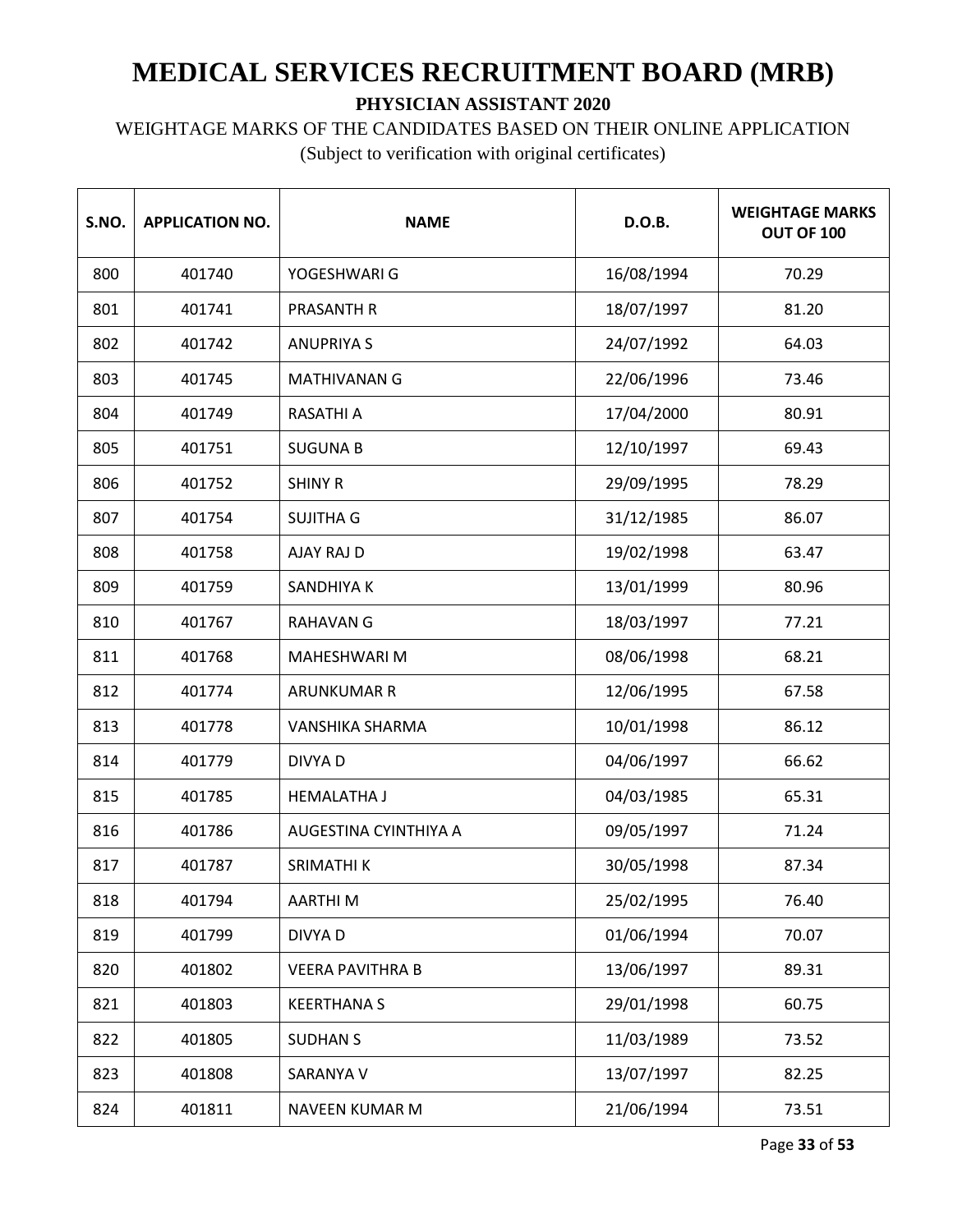WEIGHTAGE MARKS OF THE CANDIDATES BASED ON THEIR ONLINE APPLICATION

| S.NO. | <b>APPLICATION NO.</b> | <b>NAME</b>                   | D.O.B.     | <b>WEIGHTAGE MARKS</b><br>OUT OF 100 |
|-------|------------------------|-------------------------------|------------|--------------------------------------|
| 825   | 401818                 | SARAVANAKUMAR C R             | 25/06/1997 | 59.51                                |
| 826   | 401820                 | PRIYA AL                      | 28/11/1986 | 80.73                                |
| 827   | 401827                 | <b>PARTHIPANS</b>             | 19/04/1998 | 71.36                                |
| 828   | 401828                 | <b>SONIYA S</b>               | 23/04/1998 | 74.61                                |
| 829   | 401833                 | <b>MUTHU KALAIARASI K</b>     | 10/12/1993 | 70.34                                |
| 830   | 401837                 | SILAMBARASAN S                | 10/03/1990 | 61.14                                |
| 831   | 401840                 | <b>NAGARAJAN M</b>            | 22/09/1985 | 66.92                                |
| 832   | 401842                 | <b>ESTHER HEPZIBAH BERYLS</b> | 04/02/1996 | 61.26                                |
| 833   | 401843                 | <b>GAYATHRI A</b>             | 23/06/1998 | 76.95                                |
| 834   | 401845                 | SHYAMALA S                    | 16/04/1986 | 75.91                                |
| 835   | 401846                 | <b>KOWSALYA S</b>             | 16/01/1998 | 39.99                                |
| 836   | 401848                 | <b>REGINAMARY S P</b>         | 10/05/1978 | 49.84                                |
| 837   | 401849                 | SENTHIL ARASU K               | 06/05/1980 | 64.54                                |
| 838   | 401850                 | RAVEENTHIRAN A                | 17/06/1993 | 61.92                                |
| 839   | 401851                 | SANDEEP SAMSAN N              | 24/10/1997 | 76.66                                |
| 840   | 401852                 | ASWINTHMURUGESH A             | 17/09/1997 | 68.68                                |
| 841   | 401854                 | ANANDARAJ V                   | 14/04/1981 | 49.50                                |
| 842   | 401855                 | <b>KRISHNA VENI R</b>         | 26/09/1996 | 81.93                                |
| 843   | 401858                 | <b>HEMALATHA P</b>            | 23/01/1997 | 73.00                                |
| 844   | 401860                 | <b>VAISHALI C</b>             | 15/07/1998 | 54.42                                |
| 845   | 401862                 | <b>KARPAGAM A</b>             | 30/10/1991 | 69.09                                |
| 846   | 401863                 | <b>SUBASHINI S</b>            | 11/10/1997 | 82.59                                |
| 847   | 401867                 | <b>KARTHIKA P</b>             | 03/12/1997 | 73.53                                |
| 848   | 401869                 | SELVARANI A                   | 07/04/1988 | 60.04                                |
| 849   | 401870                 | <b>AGNES JEMIMAH P</b>        | 28/04/1991 | 70.88                                |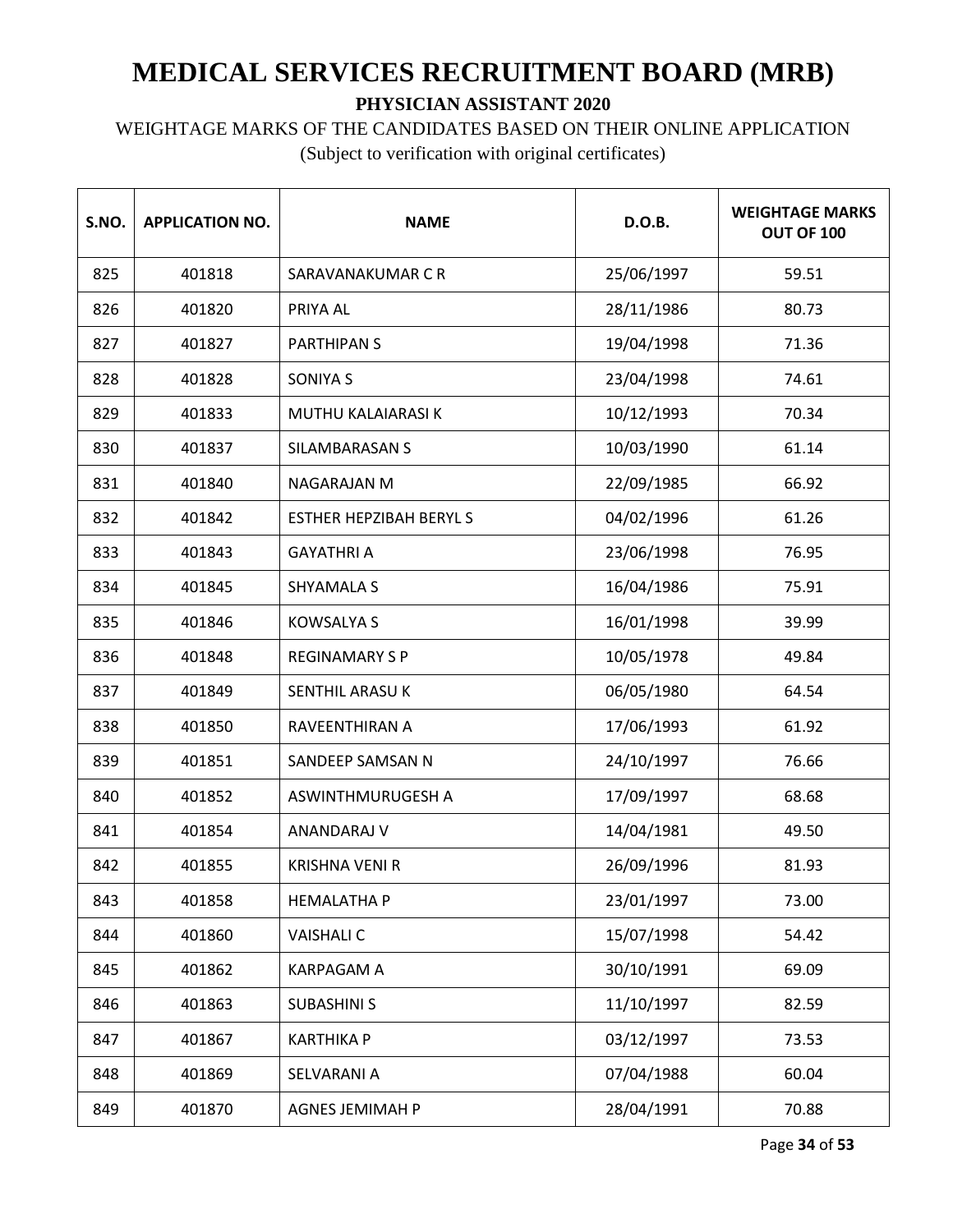WEIGHTAGE MARKS OF THE CANDIDATES BASED ON THEIR ONLINE APPLICATION

| S.NO. | <b>APPLICATION NO.</b> | <b>NAME</b>               | D.O.B.     | <b>WEIGHTAGE MARKS</b><br>OUT OF 100 |
|-------|------------------------|---------------------------|------------|--------------------------------------|
| 850   | 401871                 | <b>HEMALATHA M D</b>      | 12/01/1982 | 74.05                                |
| 851   | 401872                 | NIVETHA M                 | 17/04/1998 | 70.66                                |
| 852   | 401877                 | AYESHA ASHFA J            | 15/04/1996 | 79.49                                |
| 853   | 401882                 | PACKIALAKSHMI C           | 05/05/1997 | 68.23                                |
| 854   | 401885                 | <b>MARIRAJA M</b>         | 16/04/1995 | 81.03                                |
| 855   | 401886                 | <b>ABINAYA S</b>          | 28/05/1994 | 65.11                                |
| 856   | 401887                 | <b>THAMILARASAN G</b>     | 11/04/1986 | 59.94                                |
| 857   | 401889                 | <b>RAJAPRABUR</b>         | 16/09/1997 | 84.00                                |
| 858   | 401893                 | <b>GOKULAKANNAN D</b>     | 10/11/1997 | 81.18                                |
| 859   | 401901                 | <b>RENUKA S</b>           | 03/06/1998 | 73.14                                |
| 860   | 401903                 | <b>SUGANYA G</b>          | 25/07/1987 | 87.87                                |
| 861   | 401904                 | SIVARANJANI S             | 25/05/1994 | 75.95                                |
| 862   | 401907                 | <b>JEBAKANI PERCYAL R</b> | 12/12/1995 | 66.42                                |
| 863   | 401910                 | <b>AYYAMMALP</b>          | 02/03/1995 | 74.76                                |
| 864   | 401912                 | <b>GOKILA G</b>           | 20/05/1992 | 59.59                                |
| 865   | 401913                 | <b>BOOPALAN P</b>         | 12/05/1979 | 61.55                                |
| 866   | 401915                 | <b>VIMALKUMAR P</b>       | 03/06/1991 | 63.93                                |
| 867   | 401916                 | SAKTHI ABIRAMI R          | 09/11/1993 | 74.68                                |
| 868   | 401922                 | ANUSHA MERIN              | 06/08/1986 | 80.75                                |
| 869   | 401923                 | <b>DENESHKUMAAR S.E</b>   | 30/03/1996 | 68.88                                |
| 870   | 401926                 | AJITH.S                   | 20/06/1996 | 54.21                                |
| 871   | 401928                 | <b>SHERLY D</b>           | 06/05/1992 | 62.13                                |
| 872   | 401932                 | ACHUTHA BALAN A           | 31/07/1987 | 71.57                                |
| 873   | 401934                 | MARIYA BABY               | 21/01/1998 | 86.79                                |
| 874   | 401936                 | <b>AMBIKA S</b>           | 07/02/1988 | 80.72                                |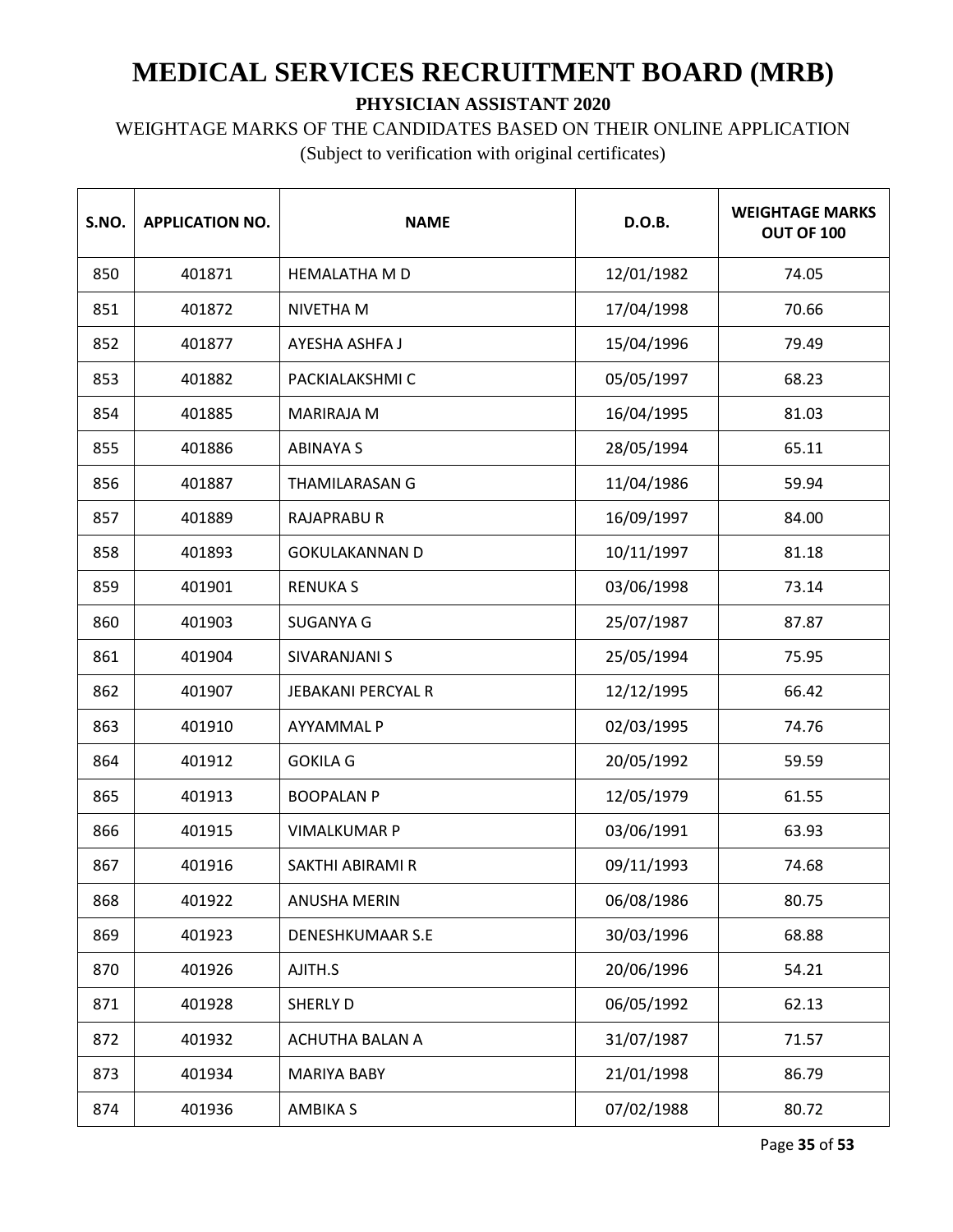WEIGHTAGE MARKS OF THE CANDIDATES BASED ON THEIR ONLINE APPLICATION

| S.NO. | <b>APPLICATION NO.</b> | <b>NAME</b>          | D.O.B.     | <b>WEIGHTAGE MARKS</b><br>OUT OF 100 |
|-------|------------------------|----------------------|------------|--------------------------------------|
| 875   | 401937                 | <b>KOUSALYA S</b>    | 25/06/1987 | 67.92                                |
| 876   | 401939                 | <b>SATHYA P</b>      | 22/04/1997 | 60.19                                |
| 877   | 401940                 | <b>NANDHINI P</b>    | 31/01/1996 | 69.50                                |
| 878   | 401942                 | <b>KOUSALYA PV</b>   | 18/07/1998 | 66.96                                |
| 879   | 401944                 | <b>MOHAN A K</b>     | 10/06/1980 | 63.15                                |
| 880   | 401945                 | SEVANTHI C           | 18/04/1996 | 54.40                                |
| 881   | 401946                 | SABARIGANESAN C      | 10/01/1993 | 64.81                                |
| 882   | 401948                 | PRIYANKA T           | 01/07/1998 | 68.79                                |
| 883   | 401949                 | SAKTHIDASAN P        | 04/11/1995 | 64.78                                |
| 884   | 401953                 | <b>BANUMATHIP</b>    | 05/01/1999 | 63.52                                |
| 885   | 401955                 | NIVETHA A            | 15/04/1995 | 69.30                                |
| 886   | 401957                 | SATHEESHKUMAR E K    | 23/04/1979 | 62.26                                |
| 887   | 401958                 | <b>THIRUMAGAL K</b>  | 27/05/1998 | 75.97                                |
| 888   | 401962                 | THIRUMATHAL K        | 09/01/1991 | 64.54                                |
| 889   | 401964                 | VIJILA NESA REMIL R  | 06/02/1987 | 70.73                                |
| 890   | 401966                 | SANTHIYA R R         | 20/06/1994 | 53.39                                |
| 891   | 401968                 | <b>KIRUBAKARAN R</b> | 04/05/1995 | 69.58                                |
| 892   | 401969                 | <b>REVATHI A</b>     | 11/05/1998 | 81.80                                |
| 893   | 401972                 | AGILANDESHWARI D     | 13/07/1998 | 77.78                                |
| 894   | 401973                 | MEENAKSHI A          | 24/11/1997 | 59.80                                |
| 895   | 401974                 | <b>RAJESWARI PS</b>  | 05/06/1986 | 65.98                                |
| 896   | 401975                 | <b>TAMILSELVI D</b>  | 30/06/1988 | 70.73                                |
| 897   | 401976                 | ARTHANAREESWARI G    | 30/07/1998 | 70.64                                |
| 898   | 401978                 | SOWMYA K             | 27/06/1998 | 85.82                                |
| 899   | 401980                 | <b>VIJAYASEKAR R</b> | 14/06/1999 | 85.22                                |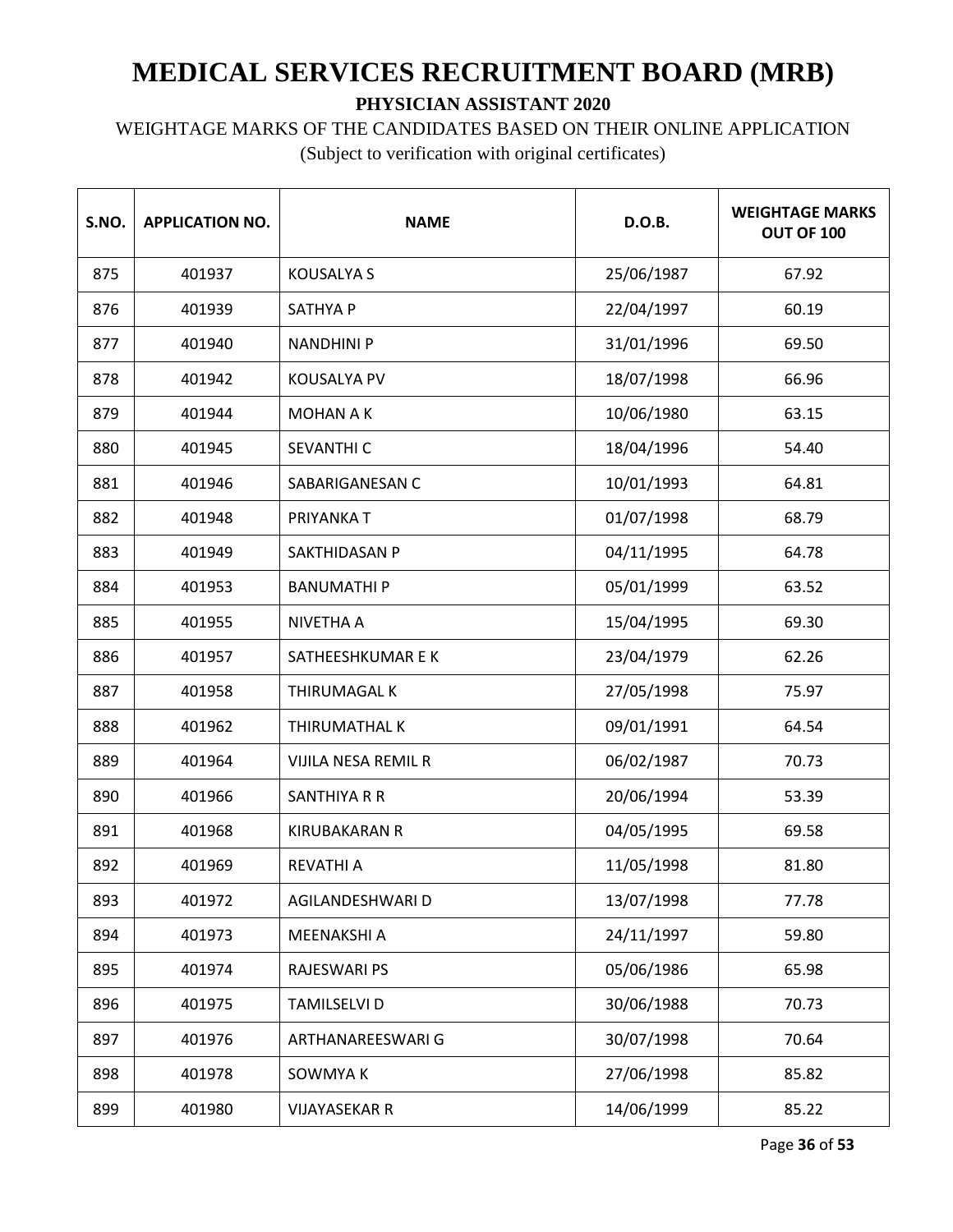# WEIGHTAGE MARKS OF THE CANDIDATES BASED ON THEIR ONLINE APPLICATION

| S.NO. | <b>APPLICATION NO.</b> | <b>NAME</b>            | D.O.B.     | <b>WEIGHTAGE MARKS</b><br>OUT OF 100 |
|-------|------------------------|------------------------|------------|--------------------------------------|
| 900   | 401981                 | SATHYAPRIYA G          | 15/06/1995 | 64.96                                |
| 901   | 401982                 | DIVYA C                | 15/06/1994 | 80.56                                |
| 902   | 401986                 | <b>TAMIL THENRAL M</b> | 17/01/1988 | 76.05                                |
| 903   | 401989                 | ARCHANA DEVI N         | 03/06/1997 | 68.13                                |
| 904   | 401990                 | <b>SUGANYA G</b>       | 29/05/1992 | 71.94                                |
| 905   | 401998                 | <b>UMADEVIS</b>        | 04/05/1997 | 75.72                                |
| 906   | 402003                 | <b>INDHUV</b>          | 09/07/1999 | 83.55                                |
| 907   | 402006                 | MUNEESWARI G           | 04/06/1998 | 62.11                                |
| 908   | 402007                 | <b>MALATHI A</b>       | 04/06/1997 | 74.17                                |
| 909   | 402009                 | <b>THENMOZHIN</b>      | 19/03/1992 | 57.89                                |
| 910   | 402010                 | <b>BELGIN SEJU S</b>   | 30/07/1992 | 65.36                                |
| 911   | 402011                 | <b>JEYALAKSHMI K</b>   | 02/06/1995 | 58.87                                |
| 912   | 402012                 | <b>MOORTHIM</b>        | 30/05/1994 | 61.79                                |
| 913   | 402014                 | <b>PARVATHI</b>        | 15/05/1988 | 75.12                                |
| 914   | 402016                 | <b>JESSY A</b>         | 21/09/1980 | 74.33                                |
| 915   | 402017                 | LAVANYA E M            | 06/11/1995 | 70.44                                |
| 916   | 402018                 | MAHALAKSHMI G          | 05/05/1996 | 67.88                                |
| 917   | 402019                 | <b>MANONMANI D</b>     | 25/10/1997 | 62.43                                |
| 918   | 402020                 | SANTHI A               | 15/06/1986 | 73.49                                |
| 919   | 402021                 | SHANMUGAPRIYANKA I     | 20/05/1998 | 81.33                                |
| 920   | 402023                 | YAMUNA G               | 05/05/1997 | 83.18                                |
| 921   | 402024                 | <b>SUSMITHA R N</b>    | 04/01/1998 | 79.36                                |
| 922   | 402026                 | <b>MONISHAV</b>        | 29/06/1998 | 73.79                                |
| 923   | 402028                 | VIJAYALAKSHMI P        | 10/10/1994 | 72.01                                |
| 924   | 402033                 | MOHAMMED SAMEEULLAH S  | 08/09/1995 | 63.83                                |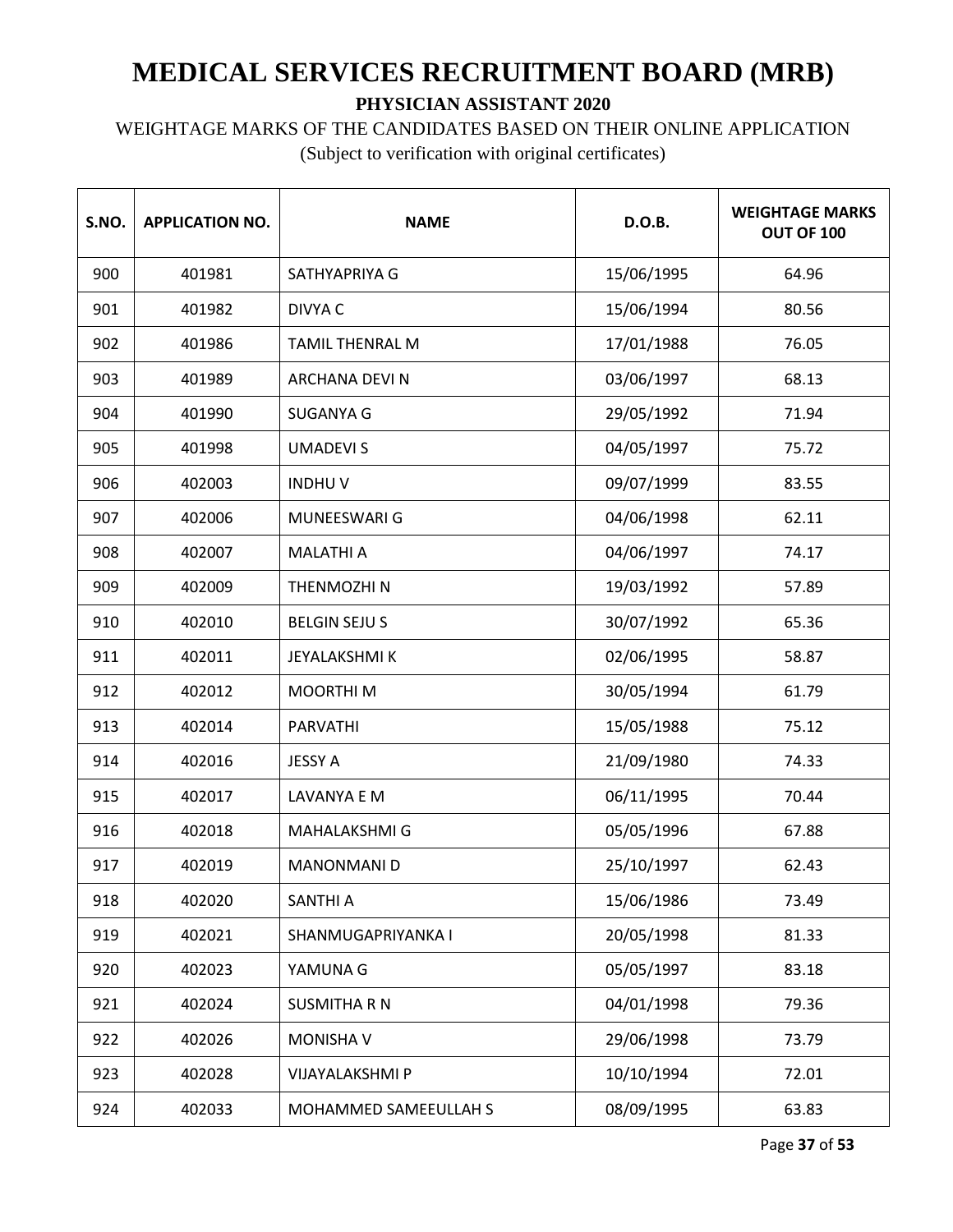# WEIGHTAGE MARKS OF THE CANDIDATES BASED ON THEIR ONLINE APPLICATION

| S.NO. | <b>APPLICATION NO.</b> | <b>NAME</b>             | D.O.B.     | <b>WEIGHTAGE MARKS</b><br><b>OUT OF 100</b> |
|-------|------------------------|-------------------------|------------|---------------------------------------------|
| 925   | 402036                 | <b>SUBBULAKSHMIS</b>    | 31/07/1994 | 62.34                                       |
| 926   | 402041                 | <b>JANAKI R</b>         | 17/06/1984 | 76.00                                       |
| 927   | 402044                 | <b>SANGEETHA DEVI R</b> | 15/05/1987 | 71.72                                       |
| 928   | 402046                 | MUTHULAKSHMI V          | 08/07/1996 | 62.64                                       |
| 929   | 402048                 | <b>CHANDRADEVIS</b>     | 20/04/1981 | 57.62                                       |
| 930   | 402051                 | <b>SUJATHA S</b>        | 25/07/1980 | 63.80                                       |
| 931   | 402054                 | <b>MUNEESWARAN S</b>    | 25/05/1993 | 69.62                                       |
| 932   | 402055                 | <b>INDHU RAGAVI A</b>   | 31/07/1995 | 81.68                                       |
| 933   | 402058                 | SOWNDHARYA B            | 13/05/1997 | 76.89                                       |
| 934   | 402061                 | <b>PRAMILA T</b>        | 07/01/1997 | 66.37                                       |
| 935   | 402063                 | <b>SUGANTHIRA S</b>     | 09/04/1984 | 62.76                                       |
| 936   | 402064                 | <b>GOPIKRISHNAN P</b>   | 27/05/1985 | 69.49                                       |
| 937   | 402065                 | S. NIVEDHA              | 11/03/1996 | 36.62                                       |
| 938   | 402068                 | <b>DHARSHINI K</b>      | 21/07/1994 | 78.31                                       |
| 939   | 402071                 | <b>SURESH KUMAR R</b>   | 20/08/1985 | 70.70                                       |
| 940   | 402073                 | DHAVAMANI L             | 05/06/1995 | 54.85                                       |
| 941   | 402074                 | <b>VIJAYAKUMAR M</b>    | 19/05/1996 | 64.30                                       |
| 942   | 402078                 | <b>NITHYA S</b>         | 13/02/1996 | 84.73                                       |
| 943   | 402087                 | <b>S.BHARATHI S</b>     | 16/05/1979 | 70.21                                       |
| 944   | 402089                 | <b>KATHIRAVAN S</b>     | 15/12/1996 | 69.18                                       |
| 945   | 402092                 | KALPANA KUPPURAJ        | 18/09/1983 | 79.27                                       |
| 946   | 402093                 | <b>DEEPIKAT</b>         | 18/11/1998 | 81.68                                       |
| 947   | 402097                 | KOWSALYA A              | 24/11/1983 | 69.84                                       |
| 948   | 402099                 | SASIKALA P              | 27/06/1988 | 67.04                                       |
| 949   | 402100                 | PRISCILLA MINNARASI I   | 12/06/1998 | 85.10                                       |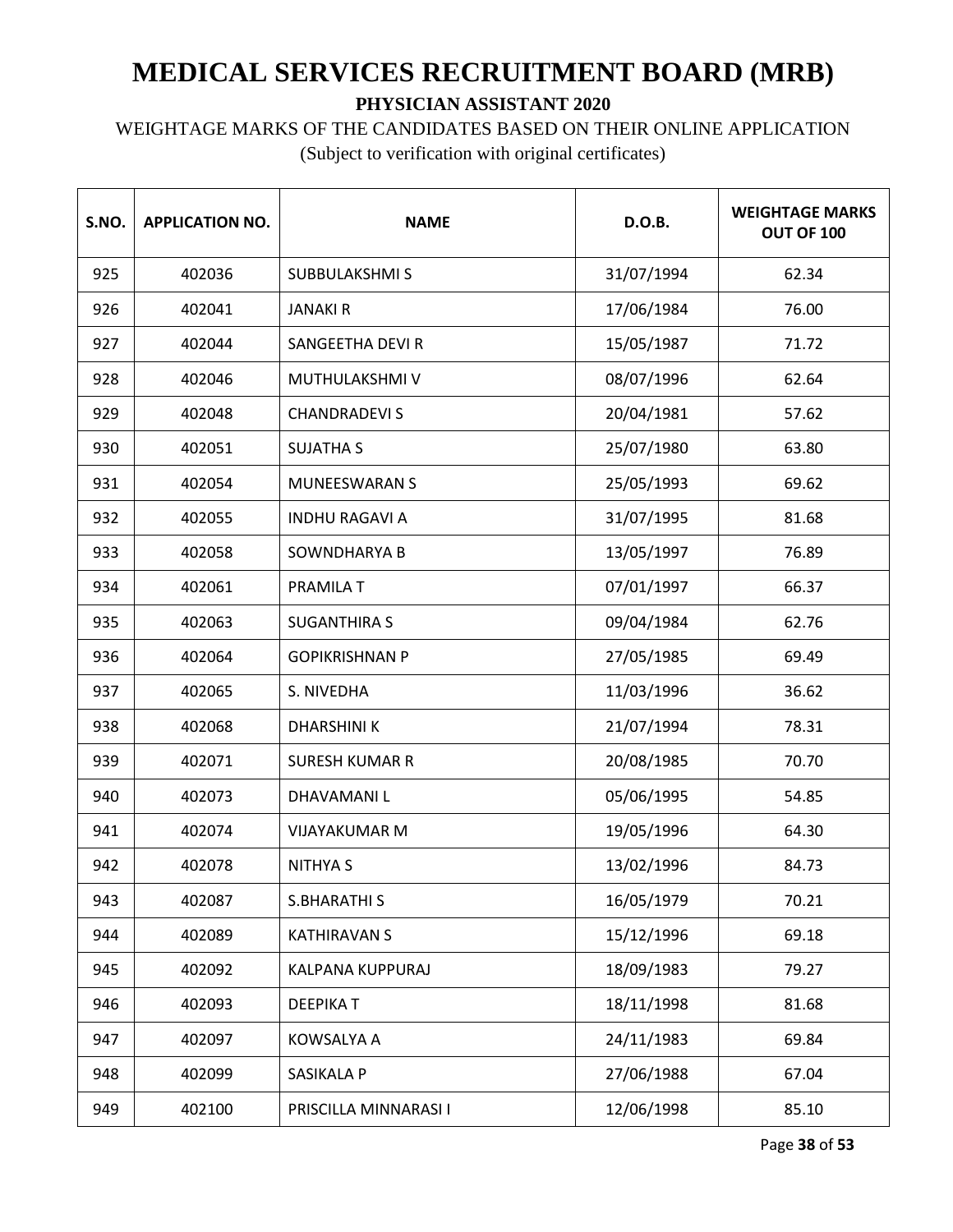#### WEIGHTAGE MARKS OF THE CANDIDATES BASED ON THEIR ONLINE APPLICATION

| S.NO. | <b>APPLICATION NO.</b> | <b>NAME</b>                | D.O.B.     | <b>WEIGHTAGE MARKS</b><br>OUT OF 100 |
|-------|------------------------|----------------------------|------------|--------------------------------------|
| 950   | 402113                 | <b>RAGAVIK</b>             | 09/05/1992 | 62.66                                |
| 951   | 402115                 | <b>JAYASUTHA T</b>         | 23/05/1975 | 78.55                                |
| 952   | 402116                 | VARALAKSHMI S.P.           | 07/01/1970 | 66.02                                |
| 953   | 402117                 | ARULRAJKUMAR M             | 03/05/1987 | 55.88                                |
| 954   | 402119                 | <b>MONISHA M</b>           | 05/06/1993 | 57.65                                |
| 955   | 402120                 | <b>BHARATHIM</b>           | 02/06/1989 | 62.92                                |
| 956   | 402122                 | SHRIDEVI M                 | 29/08/1983 | 77.14                                |
| 957   | 402123                 | <b>MAHESWARI R</b>         | 25/07/1991 | 61.69                                |
| 958   | 402131                 | <b>NISHATH BANU R</b>      | 06/06/1986 | 72.33                                |
| 959   | 402136                 | <b>SIVAMATHI B S</b>       | 24/07/1989 | 70.37                                |
| 960   | 402138                 | <b>ILAKKIYA A</b>          | 12/02/1998 | 78.91                                |
| 961   | 402140                 | <b>EDWIN GERALD E</b>      | 07/06/1992 | 64.11                                |
| 962   | 402141                 | VIJAYALAKSHMI V            | 17/03/1987 | 65.75                                |
| 963   | 402145                 | <b>VANIR</b>               | 02/11/1984 | 63.10                                |
| 964   | 402149                 | HANNAN EVANGELINE EBINESAR | 09/12/1996 | 71.19                                |
| 965   | 402151                 | <b>RAVIKUMAR T</b>         | 13/03/1984 | 61.42                                |
| 966   | 402152                 | <b>KEERTHIKA P</b>         | 07/02/1990 | 71.12                                |
| 967   | 402155                 | <b>VALARMATHIM</b>         | 14/05/1995 | 71.59                                |
| 968   | 402157                 | <b>JANAKI M</b>            | 10/02/1980 | 64.58                                |
| 969   | 402158                 | THIRUPATHI V               | 14/05/1996 | 62.43                                |
| 970   | 402159                 | <b>VITHYA S</b>            | 10/05/1994 | 59.29                                |
| 971   | 402163                 | SOMASUNDARI M              | 06/03/1997 | 76.67                                |
| 972   | 402164                 | <b>SWATHII R</b>           | 28/05/1999 | 82.86                                |
| 973   | 402165                 | SIVARANJANI T              | 15/05/1997 | 66.36                                |
| 974   | 402166                 | JAYACHANDRAN T             | 10/09/1984 | 52.40                                |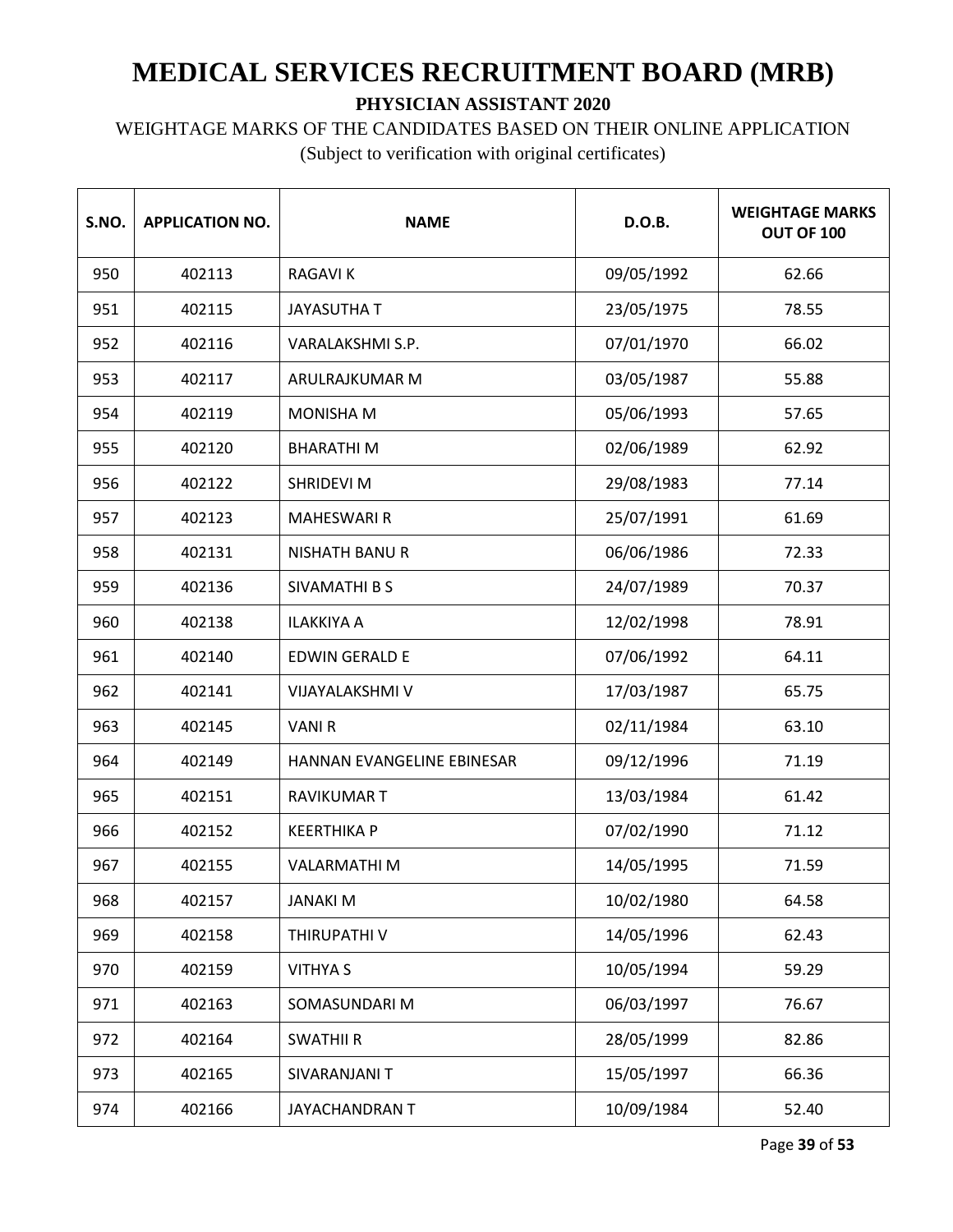# WEIGHTAGE MARKS OF THE CANDIDATES BASED ON THEIR ONLINE APPLICATION

| S.NO. | <b>APPLICATION NO.</b> | <b>NAME</b>          | D.O.B.     | <b>WEIGHTAGE MARKS</b><br>OUT OF 100 |
|-------|------------------------|----------------------|------------|--------------------------------------|
| 975   | 402169                 | <b>NANDHINIT.S</b>   | 05/03/1994 | 59.88                                |
| 976   | 402170                 | PRADEEPA B           | 29/06/1995 | 65.99                                |
| 977   | 402171                 | <b>SUMATHIP</b>      | 19/05/1991 | 61.38                                |
| 978   | 402173                 | <b>DHANALAKSHMIS</b> | 16/02/1992 | 47.70                                |
| 979   | 402174                 | <b>ANBARASUR</b>     | 30/07/1997 | 83.29                                |
| 980   | 402176                 | PREMKUMAR L          | 01/04/1997 | 72.21                                |
| 981   | 402177                 | <b>KALIDASS P S</b>  | 08/07/1979 | 70.32                                |
| 982   | 402180                 | <b>GAYATHRI E</b>    | 25/07/1990 | 61.92                                |
| 983   | 402185                 | PRAVEENA V           | 04/12/1994 | 67.41                                |
| 984   | 402187                 | <b>VARSINIK</b>      | 24/06/1998 | 62.82                                |
| 985   | 402188                 | ZEENATH FARZANA N.H. | 18/07/1985 | 78.27                                |
| 986   | 402193                 | LINGAPUSHPAM P       | 06/07/1996 | 72.51                                |
| 987   | 402196                 | MOHAMED H            | 11/03/1996 | 66.84                                |
| 988   | 402197                 | <b>SANTHIYA B</b>    | 16/12/1997 | 66.88                                |
| 989   | 402200                 | THIAGU R             | 21/10/1985 | 64.38                                |
| 990   | 402204                 | SWARNALATHA A        | 31/08/1995 | 65.19                                |
| 991   | 402206                 | SYNTHIA CHARLET W    | 14/04/1978 | 64.56                                |
| 992   | 402208                 | AKASH D R            | 06/03/1997 | 66.02                                |
| 993   | 402210                 | SANGEETHA S          | 05/06/1996 | 59.46                                |
| 994   | 402211                 | <b>GAJASHREE M</b>   | 30/06/1999 | 84.37                                |
| 995   | 402212                 | S DEEPAK RAJ         | 24/01/1997 | 68.70                                |
| 996   | 402213                 | <b>BRINDHAM</b>      | 02/05/1996 | 78.46                                |
| 997   | 402220                 | SASIKALA R           | 02/05/1989 | 70.26                                |
| 998   | 402222                 | MUTHU GANESH P       | 15/03/1995 | 78.34                                |
| 999   | 402225                 | <b>VINOTHINI M</b>   | 04/06/1996 | 68.30                                |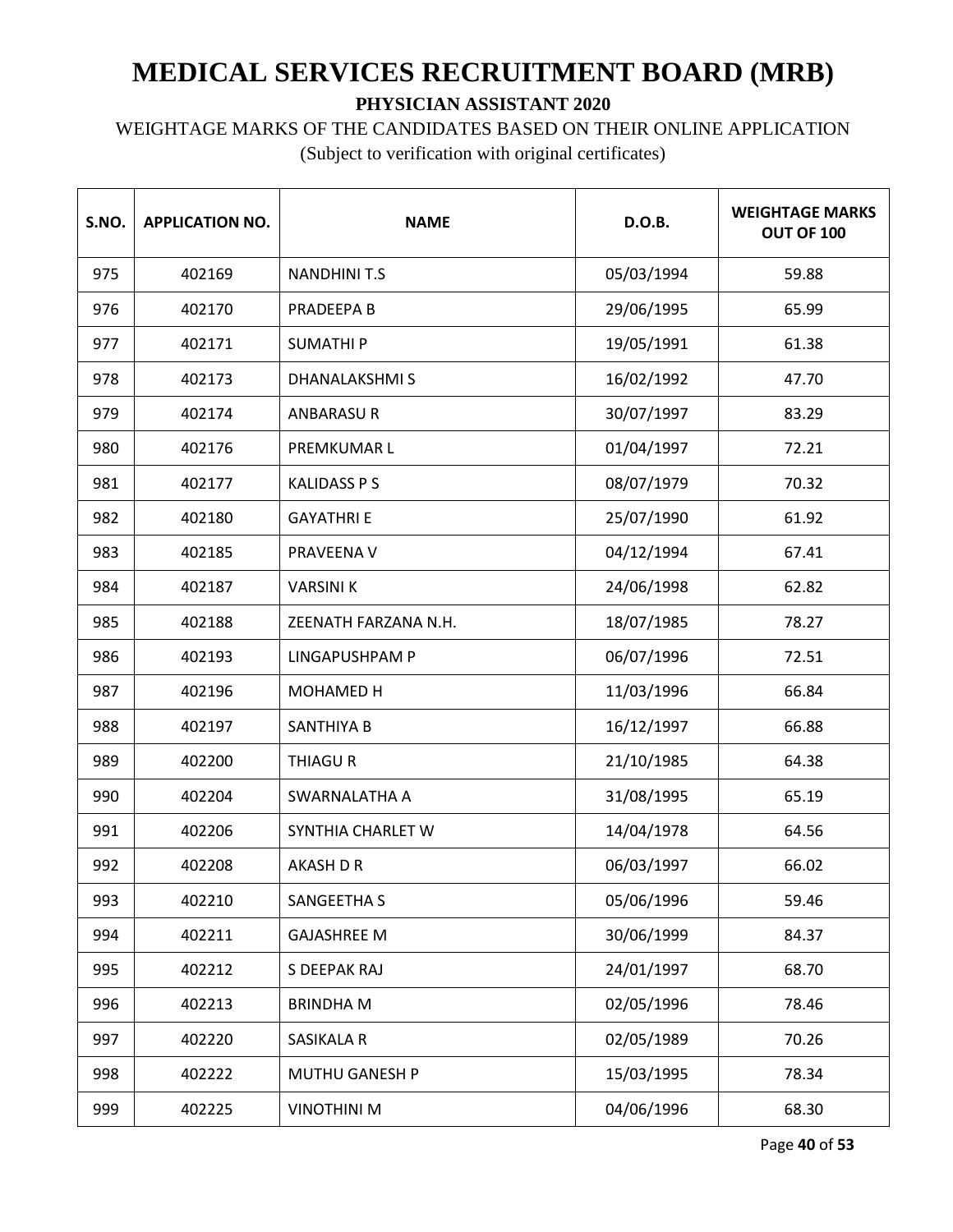WEIGHTAGE MARKS OF THE CANDIDATES BASED ON THEIR ONLINE APPLICATION

| S.NO. | <b>APPLICATION NO.</b> | <b>NAME</b>          | D.O.B.     | <b>WEIGHTAGE MARKS</b><br>OUT OF 100 |
|-------|------------------------|----------------------|------------|--------------------------------------|
| 1000  | 402228                 | PARTHASARATHY V      | 01/07/1985 | 68.28                                |
| 1001  | 402232                 | <b>SHANTHIP</b>      | 21/07/1990 | 62.00                                |
| 1002  | 402233                 | FEMI MARIA PAULINE J | 23/02/1998 | 73.70                                |
| 1003  | 402238                 | LAVANYA E.S.         | 27/02/1982 | 90.45                                |
| 1004  | 402240                 | <b>SHANTHIP</b>      | 03/04/1984 | 64.23                                |
| 1005  | 402243                 | <b>KAVITHA M</b>     | 17/08/1988 | 81.30                                |
| 1006  | 402244                 | RAMJAYANTH MOORTHY G | 27/03/1995 | 70.50                                |
| 1007  | 402249                 | AYESHA SANOFER M     | 27/12/1983 | 74.45                                |
| 1008  | 402250                 | AMRUTHA VARSHINI B   | 08/06/1998 | 78.49                                |
| 1009  | 402251                 | <b>ANURADHA S</b>    | 03/06/1993 | 78.93                                |
| 1010  | 402256                 | <b>VELANKANNI S</b>  | 03/04/1981 | 64.11                                |
| 1011  | 402257                 | <b>SUGANYA A</b>     | 08/04/1992 | 61.98                                |
| 1012  | 402260                 | <b>VICTOR S</b>      | 24/09/1984 | 49.26                                |
| 1013  | 402262                 | JASMINEASHMA A       | 22/05/1998 | 68.02                                |
| 1014  | 402267                 | SHEEBHA J P          | 19/06/1982 | 74.10                                |
| 1015  | 402269                 | SARANYA U            | 08/12/1989 | 68.97                                |
| 1016  | 402270                 | <b>HELANRANIC</b>    | 20/04/1989 | 65.83                                |
| 1017  | 402271                 | <b>AMUTHAVANI P</b>  | 08/05/1986 | 67.11                                |
| 1018  | 402275                 | MAHALAKSHMI K        | 26/05/1977 | 84.37                                |
| 1019  | 402276                 | VALARMATHI.R         | 09/08/1997 | 84.64                                |
| 1020  | 402277                 | <b>ESWARI A</b>      | 12/03/1985 | 64.11                                |
| 1021  | 402282                 | SAJITHA PARVEEN S    | 04/05/1987 | 71.62                                |
| 1022  | 402285                 | <b>HARSHINI M</b>    | 08/09/1996 | 71.70                                |
| 1023  | 402288                 | SAKTHIBALA P         | 30/06/1980 | 76.60                                |
| 1024  | 402289                 | MAHALAKSHMI K        | 10/06/1991 | 68.84                                |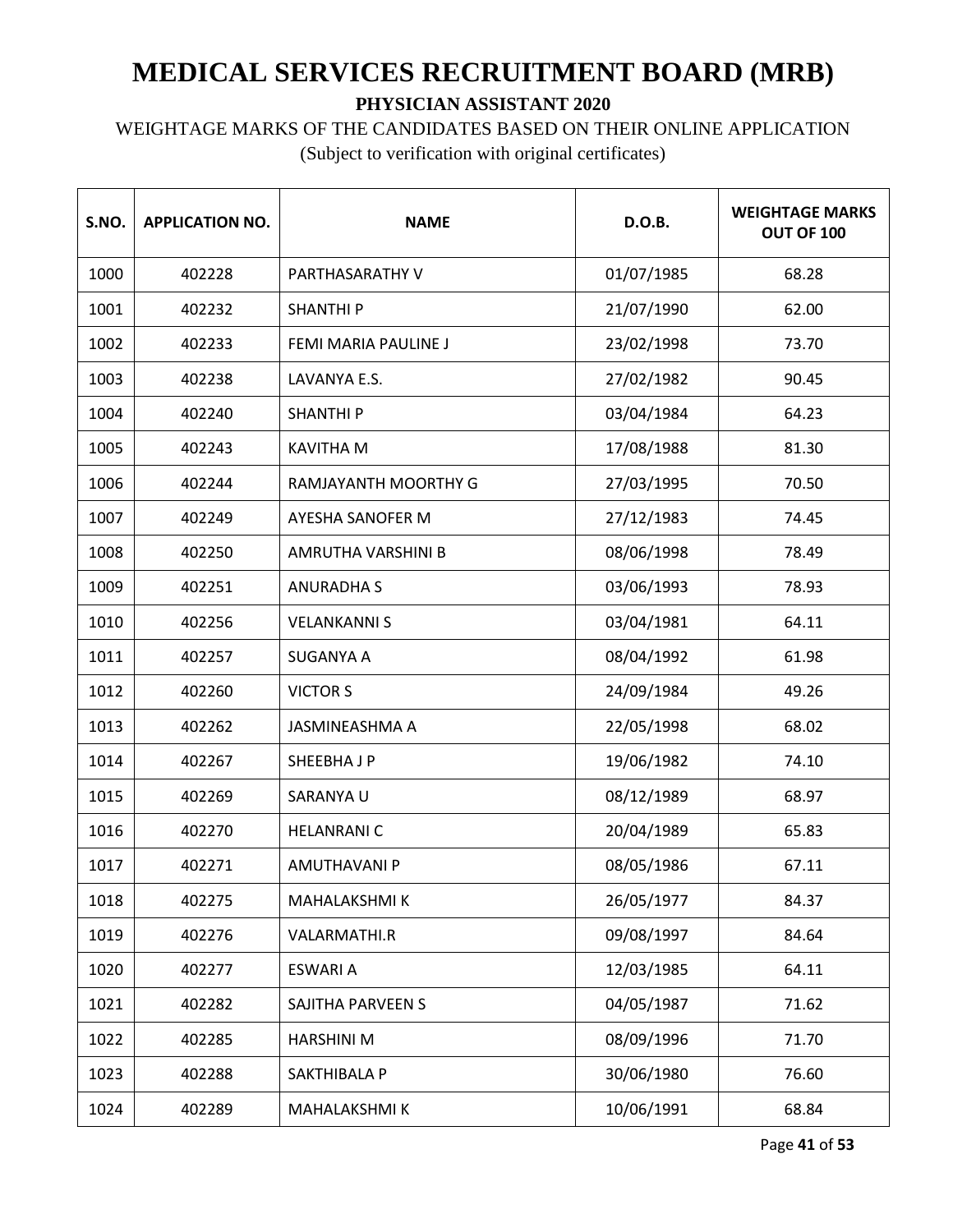WEIGHTAGE MARKS OF THE CANDIDATES BASED ON THEIR ONLINE APPLICATION

| S.NO. | <b>APPLICATION NO.</b> | <b>NAME</b>                | D.O.B.     | <b>WEIGHTAGE MARKS</b><br>OUT OF 100 |
|-------|------------------------|----------------------------|------------|--------------------------------------|
| 1025  | 402291                 | LAVANYA G                  | 17/02/1993 | 59.48                                |
| 1026  | 402292                 | <b>KANAGAVALLI V</b>       | 15/01/1997 | 75.78                                |
| 1027  | 402293                 | PRIYADARSHINI V            | 04/03/1995 | 76.57                                |
| 1028  | 402294                 | PREETHI A P                | 20/08/1997 | 82.62                                |
| 1029  | 402296                 | <b>HEMALATHA J</b>         | 06/06/1995 | 66.77                                |
| 1030  | 402297                 | <b>RENITTA S</b>           | 09/11/1992 | 77.75                                |
| 1031  | 402301                 | <b>LAKSHMIN</b>            | 05/06/1996 | 53.24                                |
| 1032  | 402303                 | <b>MOHANAPRIYA M</b>       | 12/05/1998 | 66.46                                |
| 1033  | 402304                 | <b>SNEHAS</b>              | 14/08/1998 | 68.22                                |
| 1034  | 402305                 | <b>NIVETHA A P</b>         | 03/06/1994 | 84.43                                |
| 1035  | 402306                 | DHANALAKSHMI K             | 30/05/1991 | 66.45                                |
| 1036  | 402308                 | <b>JACKULIN JENITH D</b>   | 05/07/1989 | 69.62                                |
| 1037  | 402309                 | PARAMASIVAN M              | 23/01/1967 | 57.67                                |
| 1038  | 402310                 | <b>CHRISTIYA S</b>         | 13/11/1997 | 57.09                                |
| 1039  | 402313                 | SATHYARAJ S                | 05/06/1994 | 62.07                                |
| 1040  | 402314                 | PACHAMUTHU P               | 12/04/1992 | 69.07                                |
| 1041  | 402316                 | <b>SUMITHRA E</b>          | 02/06/1996 | 72.93                                |
| 1042  | 402318                 | <b>ARUNKUMAR T</b>         | 23/05/1994 | 74.36                                |
| 1043  | 402319                 | RIYASDEEN P                | 12/06/1986 | 56.50                                |
| 1044  | 402320                 | <b>NANDHINIS</b>           | 25/10/1987 | 60.58                                |
| 1045  | 402321                 | PRASANTH M                 | 20/08/1993 | 69.18                                |
| 1046  | 402324                 | PRIYADHARSHINI ANNAMALAI A | 01/02/1997 | 69.53                                |
| 1047  | 402326                 | RAJA M M                   | 01/06/1998 | 66.27                                |
| 1048  | 402327                 | SARANYA A                  | 20/03/1999 | 86.54                                |
| 1049  | 402328                 | <b>TAMILSELVAN S</b>       | 31/05/1998 | 67.95                                |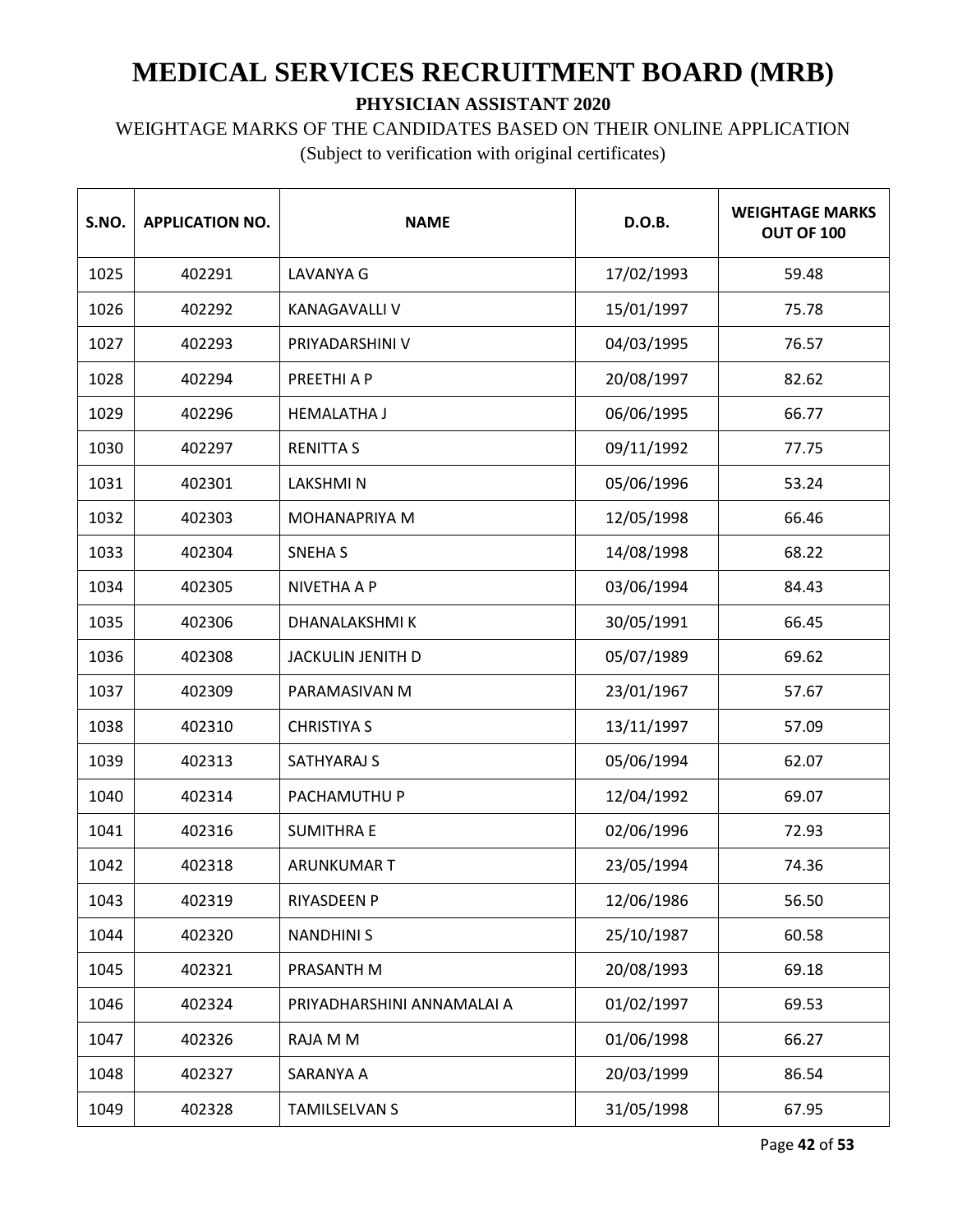WEIGHTAGE MARKS OF THE CANDIDATES BASED ON THEIR ONLINE APPLICATION

| S.NO. | <b>APPLICATION NO.</b> | <b>NAME</b>              | D.O.B.     | <b>WEIGHTAGE MARKS</b><br>OUT OF 100 |
|-------|------------------------|--------------------------|------------|--------------------------------------|
| 1050  | 402330                 | <b>BOOPATHIK</b>         | 15/08/1988 | 56.47                                |
| 1051  | 402331                 | <b>NANDHINIT</b>         | 16/01/1996 | 81.15                                |
| 1052  | 402332                 | <b>AARTHIR</b>           | 30/07/1995 | 71.59                                |
| 1053  | 402334                 | <b>NANDHINI N</b>        | 08/09/1997 | 73.78                                |
| 1054  | 402336                 | <b>DIPRISHAK</b>         | 10/05/1995 | 81.37                                |
| 1055  | 402344                 | <b>VINITHA S</b>         | 25/03/1996 | 67.24                                |
| 1056  | 402345                 | <b>MALINI J</b>          | 31/03/1996 | 68.91                                |
| 1057  | 402346                 | <b>INDHUS</b>            | 09/04/1996 | 92.46                                |
| 1058  | 402351                 | <b>KANIMOZHI M</b>       | 05/06/1997 | 54.82                                |
| 1059  | 402352                 | <b>SUPRIYA R</b>         | 26/08/1998 | 86.24                                |
| 1060  | 402354                 | <b>ELAIYARAJA K</b>      | 20/04/1994 | 61.71                                |
| 1061  | 402355                 | <b>SANTHIYA R</b>        | 12/06/1992 | 60.89                                |
| 1062  | 402356                 | <b>VIJAYALAKSHMI S</b>   | 16/05/1994 | 64.20                                |
| 1063  | 402357                 | <b>KATHIRAVAN G</b>      | 15/09/1998 | 76.62                                |
| 1064  | 402359                 | <b>KRUTHIKA B</b>        | 25/08/1999 | 79.18                                |
| 1065  | 402362                 | <b>PAVITHRA R</b>        | 07/02/1994 | 76.37                                |
| 1066  | 402364                 | <b>FLARENCE ANITHA I</b> | 02/05/1988 | 88.26                                |
| 1067  | 402366                 | <b>KOKILA RD</b>         | 28/07/1991 | 65.66                                |
| 1068  | 402368                 | <b>SHINY B</b>           | 01/06/1988 | 77.53                                |
| 1069  | 402369                 | <b>KARTHIK V</b>         | 15/02/1989 | 57.34                                |
| 1070  | 402370                 | YUVAPRIYA Y              | 03/11/1997 | 82.37                                |
| 1071  | 402371                 | <b>SUBRAMANIYAN K</b>    | 13/02/1977 | 51.06                                |
| 1072  | 402373                 | <b>KESAVAN R</b>         | 07/05/1995 | 62.21                                |
| 1073  | 402375                 | <b>SURIYA P</b>          | 03/02/1997 | 62.63                                |
| 1074  | 402378                 | MANI KANDAN M            | 16/06/1987 | 53.03                                |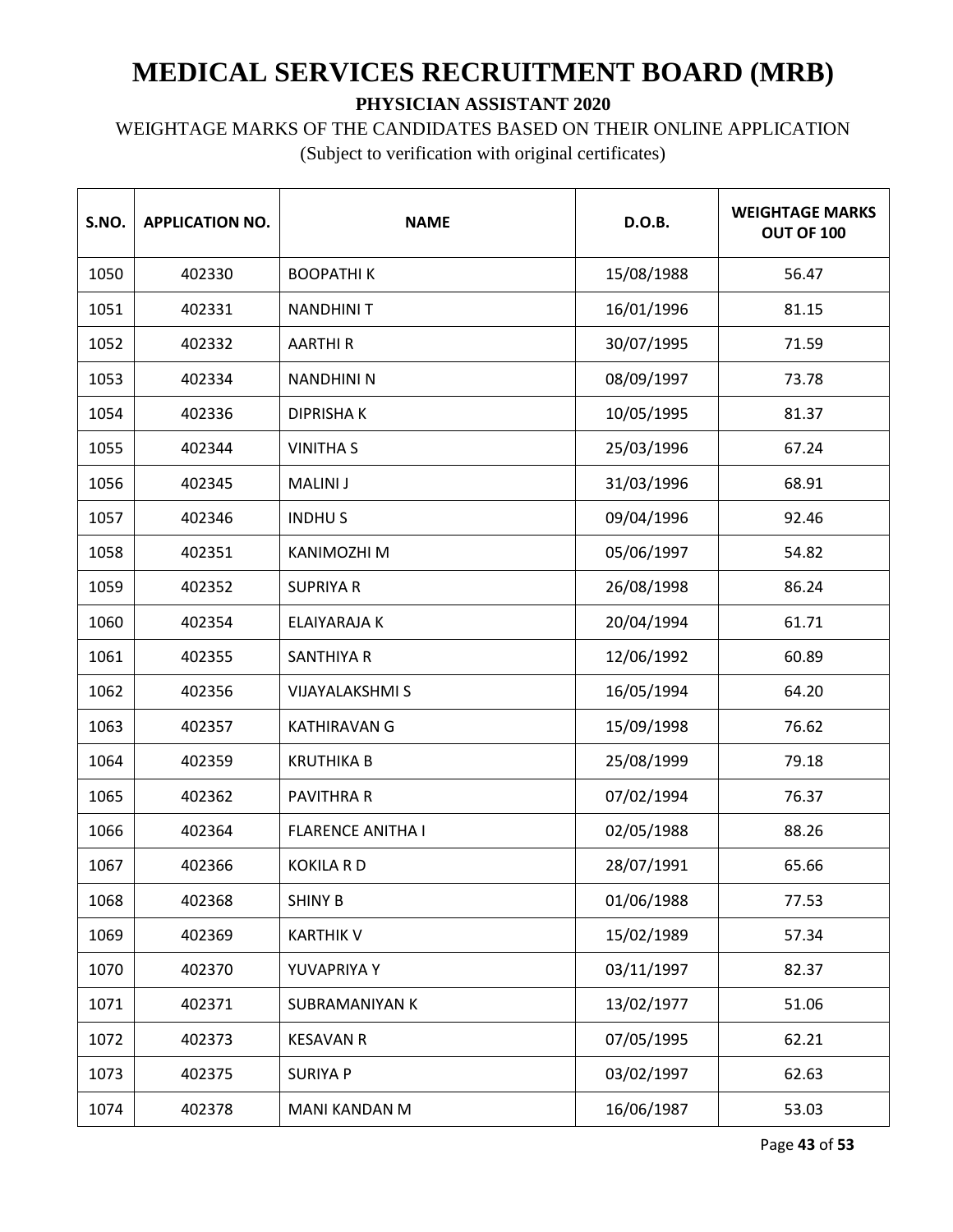# WEIGHTAGE MARKS OF THE CANDIDATES BASED ON THEIR ONLINE APPLICATION

| S.NO. | <b>APPLICATION NO.</b> | <b>NAME</b>                     | D.O.B.     | <b>WEIGHTAGE MARKS</b><br><b>OUT OF 100</b> |
|-------|------------------------|---------------------------------|------------|---------------------------------------------|
| 1075  | 402380                 | <b>SUBRAMANIAN P</b>            | 03/03/1967 | 51.10                                       |
| 1076  | 402381                 | <b>SINDHUJA S</b>               | 17/07/1996 | 81.68                                       |
| 1077  | 402382                 | <b>MADHUMATHY U</b>             | 15/05/1997 | 73.66                                       |
| 1078  | 402385                 | <b>TAMILARASI S</b>             | 02/04/1973 | 69.69                                       |
| 1079  | 402387                 | KAMALA DEVI A L                 | 12/05/1986 | 77.79                                       |
| 1080  | 402389                 | <b>MANIKANDAN S</b>             | 05/05/1985 | 52.01                                       |
| 1081  | 402390                 | <b>ASHLIN J</b>                 | 27/07/1996 | 76.35                                       |
| 1082  | 402392                 | <b>NOOR JAGHAN R</b>            | 30/07/1996 | 53.32                                       |
| 1083  | 402393                 | <b>TAMILARASI G</b>             | 28/07/1996 | 56.62                                       |
| 1084  | 402394                 | <b>RAJATHI G</b>                | 10/05/1989 | 66.42                                       |
| 1085  | 402395                 | V.R.LAKSHMI PRIYADHARSHINI V.R. | 30/11/1986 | 68.24                                       |
| 1086  | 402396                 | ZAMEER M                        | 05/11/1993 | 72.06                                       |
| 1087  | 402397                 | SIMY CS                         | 12/04/1996 | 83.48                                       |
| 1088  | 402398                 | UTHTHIRAM K                     | 07/05/1988 | 57.90                                       |
| 1089  | 402399                 | <b>EARNEST MANNS W</b>          | 14/11/1975 | 71.08                                       |
| 1090  | 402402                 | <b>SURIYAKUMAR PR</b>           | 24/01/1998 | 63.87                                       |
| 1091  | 402404                 | <b>VAISHNAVI S</b>              | 04/01/1999 | 82.86                                       |
| 1092  | 402408                 | <b>MANIMALA M</b>               | 20/10/1994 | 80.52                                       |
| 1093  | 402410                 | POORNIMA S                      | 06/05/1988 | 68.51                                       |
| 1094  | 402411                 | KOWSALYA A                      | 08/05/1997 | 72.23                                       |
| 1095  | 402412                 | PAVITHRA N                      | 12/12/1996 | 74.47                                       |
| 1096  | 402414                 | <b>SARANYA S</b>                | 12/03/1995 | 68.72                                       |
| 1097  | 402415                 | SELVALAKSHMI S                  | 04/09/1983 | 74.17                                       |
| 1098  | 402416                 | SAKTHIPRIYA P                   | 22/07/1996 | 77.86                                       |
| 1099  | 402417                 | SALMA A                         | 07/04/1995 | 60.82                                       |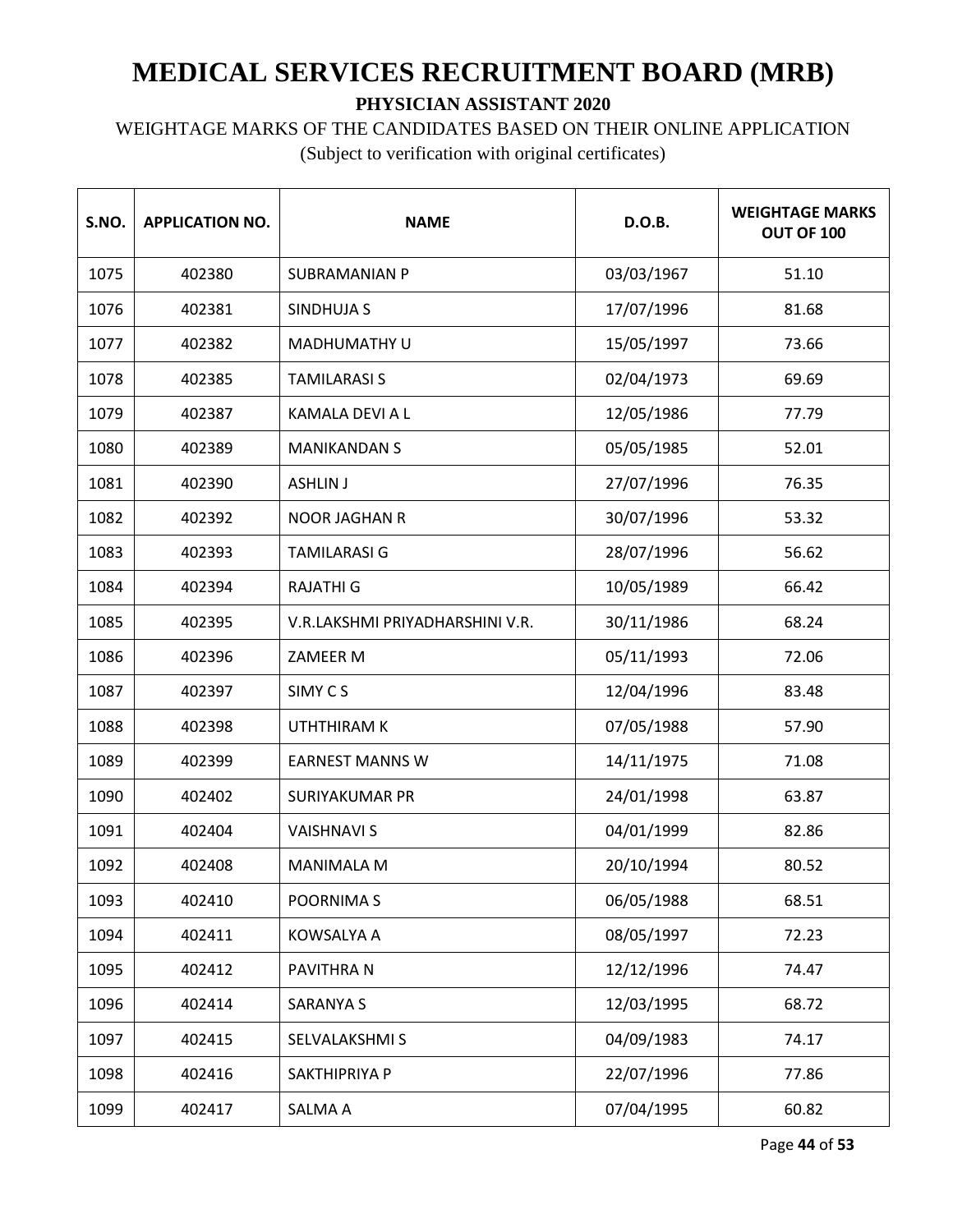WEIGHTAGE MARKS OF THE CANDIDATES BASED ON THEIR ONLINE APPLICATION

| S.NO. | <b>APPLICATION NO.</b> | <b>NAME</b>          | D.O.B.     | <b>WEIGHTAGE MARKS</b><br>OUT OF 100 |
|-------|------------------------|----------------------|------------|--------------------------------------|
| 1100  | 402418                 | THILLAINAYAKI P      | 07/06/1978 | 58.30                                |
| 1101  | 402424                 | <b>DEVAPRIYAK</b>    | 18/02/1998 | 79.41                                |
| 1102  | 402429                 | YOGAMANI S           | 07/06/1993 | 59.24                                |
| 1103  | 402434                 | <b>BINODINI B S</b>  | 05/05/1999 | 83.78                                |
| 1104  | 402436                 | AMUTHA M             | 10/04/1987 | 59.66                                |
| 1105  | 402437                 | THENMOZHI S          | 20/06/1996 | 81.03                                |
| 1106  | 402439                 | <b>GUNAVATHY P</b>   | 07/05/1993 | 66.30                                |
| 1107  | 402440                 | PREETHA S            | 30/06/1998 | 73.43                                |
| 1108  | 402441                 | ALANGARA PRIYA R     | 15/05/1995 | 72.56                                |
| 1109  | 402443                 | <b>MANIKANDAN P</b>  | 14/02/1991 | 61.60                                |
| 1110  | 402444                 | <b>KOTHAIT.S</b>     | 07/02/1990 | 80.60                                |
| 1111  | 402446                 | PARVATHY P           | 16/07/1984 | 53.82                                |
| 1112  | 402452                 | <b>LALITHAK</b>      | 03/05/1985 | 57.90                                |
| 1113  | 402453                 | <b>RAMEHS BABU G</b> | 26/03/1997 | 69.18                                |
| 1114  | 402455                 | <b>ABITHA S</b>      | 28/01/1998 | 80.89                                |
| 1115  | 402458                 | <b>JAYASHREE R</b>   | 08/03/1998 | 80.91                                |
| 1116  | 402459                 | ALBIN PRABU C        | 28/07/1988 | 68.72                                |
| 1117  | 402461                 | MOGILESWARI D        | 06/06/1984 | 77.23                                |
| 1118  | 402465                 | <b>JENIFER D</b>     | 07/08/1996 | 68.96                                |
| 1119  | 402466                 | <b>KALPANA B</b>     | 29/11/1991 | 62.65                                |
| 1120  | 402467                 | MUTHULAKSHMI V       | 13/04/1988 | 68.25                                |
| 1121  | 402468                 | USHA NANDHINI A.S.   | 13/02/1989 | 76.89                                |
| 1122  | 402471                 | POOJA PRIYANKA D     | 16/10/1996 | 61.75                                |
| 1123  | 402474                 | <b>SUREKAF</b>       | 09/07/1984 | 57.29                                |
| 1124  | 402478                 | RAJA PRIYA S         | 15/09/1989 | 67.43                                |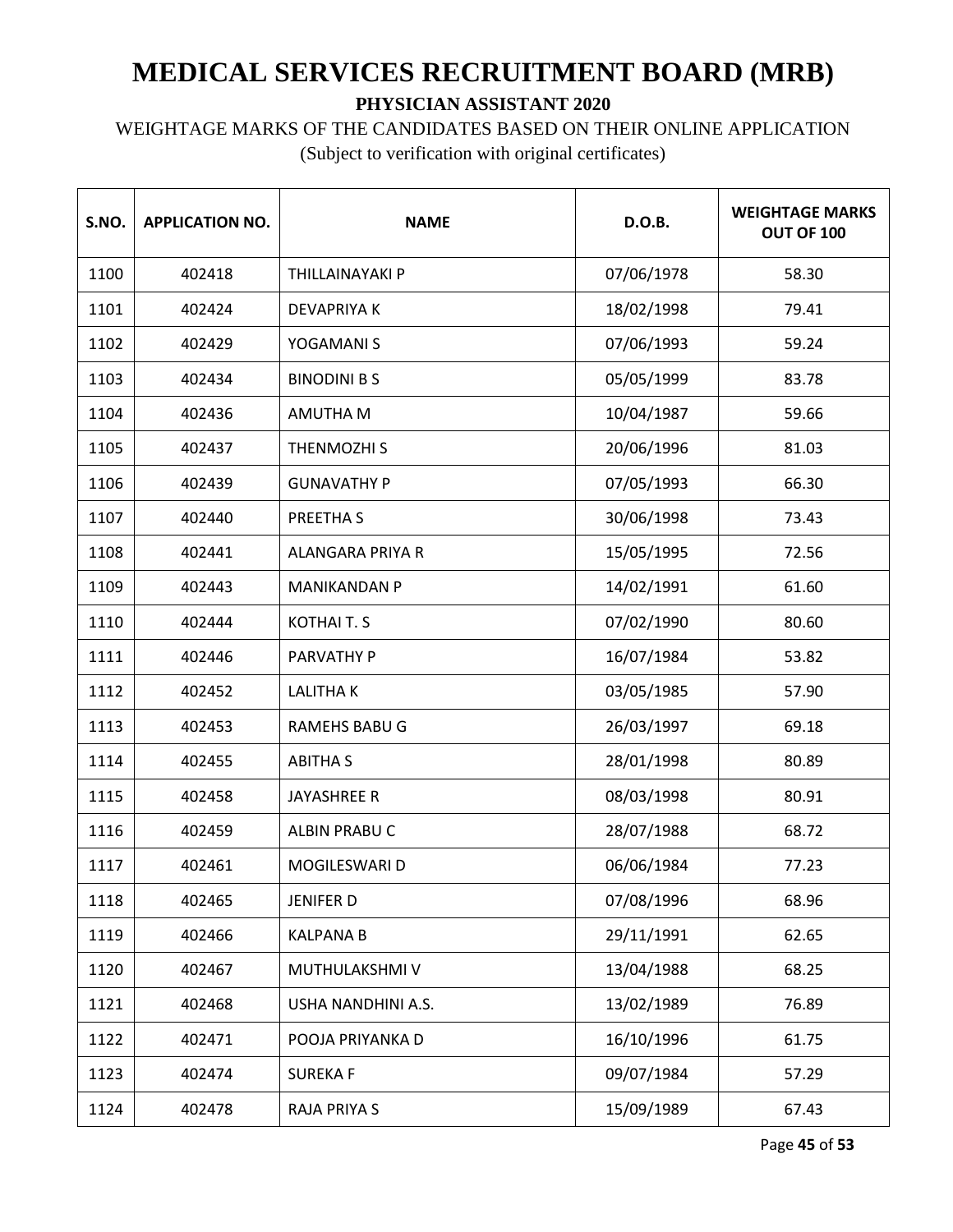#### WEIGHTAGE MARKS OF THE CANDIDATES BASED ON THEIR ONLINE APPLICATION

| S.NO. | <b>APPLICATION NO.</b> | <b>NAME</b>               | D.O.B.     | <b>WEIGHTAGE MARKS</b><br>OUT OF 100 |
|-------|------------------------|---------------------------|------------|--------------------------------------|
| 1125  | 402481                 | M MANJU                   | 13/03/1996 | 62.49                                |
| 1126  | 402489                 | <b>EZHILARASI B</b>       | 24/03/1996 | 78.06                                |
| 1127  | 402491                 | <b>TAMIL SELVI A</b>      | 03/05/1976 | 59.60                                |
| 1128  | 402492                 | VIJAYALAKSHMI D           | 06/07/1994 | 62.24                                |
| 1129  | 402495                 | <b>MEGALA M</b>           | 01/06/1988 | 63.96                                |
| 1130  | 402496                 | <b>SRIMATHI S</b>         | 26/03/1996 | 65.69                                |
| 1131  | 402497                 | <b>GAUTHAMAN S</b>        | 15/06/1991 | 54.72                                |
| 1132  | 402498                 | SIVANANDHINI              | 16/05/1998 | 74.29                                |
| 1133  | 402499                 | SUDHARSHANA P             | 25/04/1998 | 62.94                                |
| 1134  | 402501                 | <b>SANDHIYA N</b>         | 01/12/1993 | 72.45                                |
| 1135  | 402504                 | THILAGAVATHI J            | 24/05/1996 | 83.82                                |
| 1136  | 402507                 | NAFIZA.BI G               | 13/09/1978 | 76.62                                |
| 1137  | 402509                 | ANUSHA SUNDAR RAJ THANKAM | 28/05/1989 | 67.81                                |
| 1138  | 402512                 | SARAVANAN V               | 05/06/1998 | 82.96                                |
| 1139  | 402513                 | <b>MADHUMITHA R</b>       | 01/04/1998 | 85.98                                |
| 1140  | 402515                 | <b>REVATHIM</b>           | 14/05/1996 | 66.28                                |
| 1141  | 402518                 | <b>GNANAMMAL K</b>        | 15/06/1987 | 58.67                                |
| 1142  | 402523                 | <b>MANIKANDAN N</b>       | 29/05/1993 | 61.96                                |
| 1143  | 402525                 | YUVARAJA M                | 17/07/1997 | 75.54                                |
| 1144  | 402528                 | <b>DEIVANAIR</b>          | 15/06/1981 | 58.93                                |
| 1145  | 402531                 | <b>HEMAPRIYA A S</b>      | 17/12/1997 | 78.11                                |
| 1146  | 402534                 | PRAISY ABIGAIL M          | 04/01/1997 | 74.31                                |
| 1147  | 402535                 | <b>MANOJKUMAR M</b>       | 06/05/1992 | 58.32                                |
| 1148  | 402536                 | THAMILARASI A             | 15/06/1997 | 61.02                                |
| 1149  | 402537                 | <b>MURUGAN P</b>          | 07/06/1993 | 60.68                                |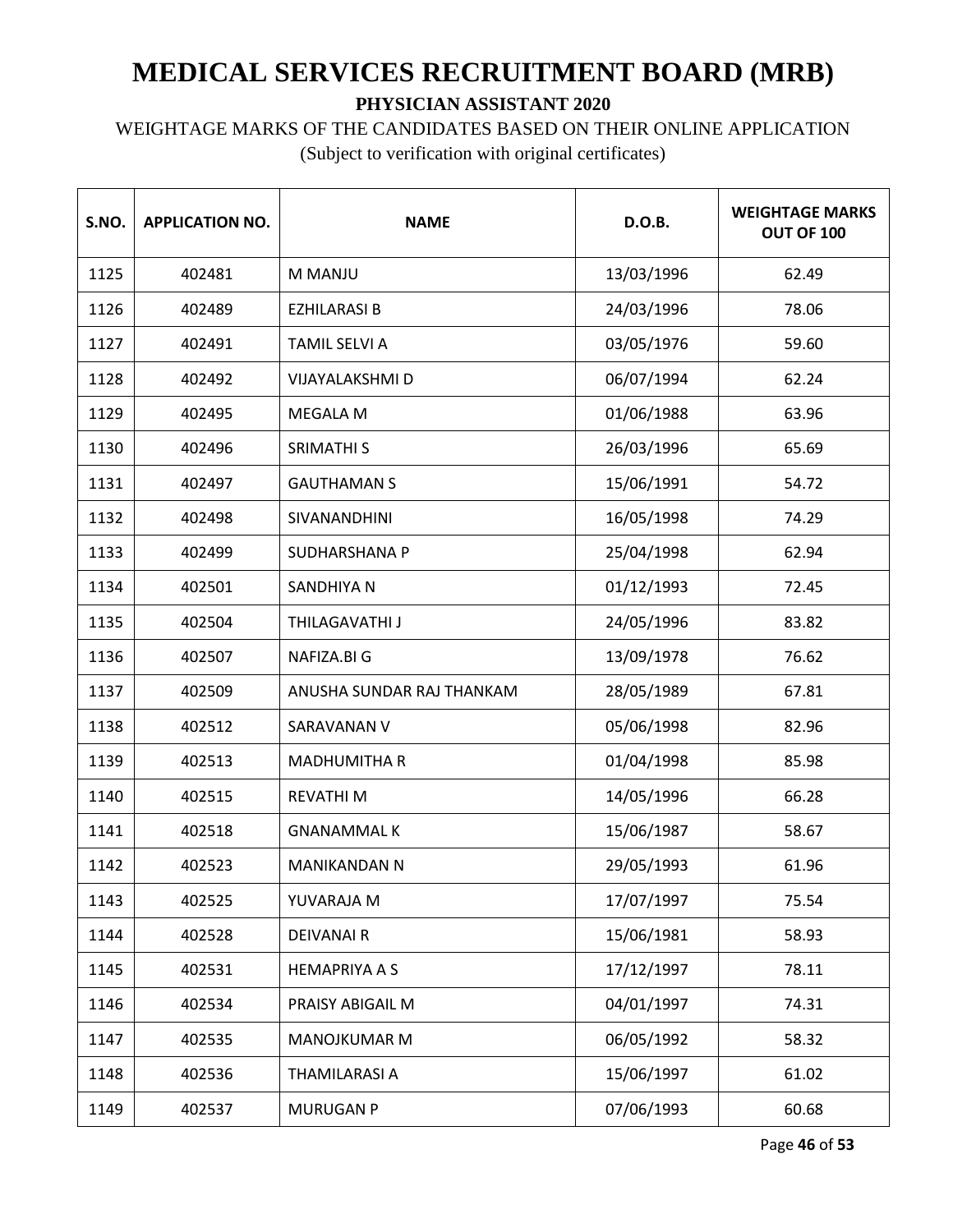WEIGHTAGE MARKS OF THE CANDIDATES BASED ON THEIR ONLINE APPLICATION

| S.NO. | <b>APPLICATION NO.</b> | <b>NAME</b>                | D.O.B.     | <b>WEIGHTAGE MARKS</b><br>OUT OF 100 |
|-------|------------------------|----------------------------|------------|--------------------------------------|
| 1150  | 402538                 | SOUNDHARRAJAN G            | 15/06/1994 | 70.44                                |
| 1151  | 402539                 | <b>NITHYA S</b>            | 30/07/1998 | 67.29                                |
| 1152  | 402540                 | <b>REVATHI A</b>           | 10/06/1995 | 76.13                                |
| 1153  | 402541                 | <b>NANDHINIT</b>           | 16/08/1991 | 68.48                                |
| 1154  | 402543                 | <b>KARTHIGA M</b>          | 10/04/1997 | 76.13                                |
| 1155  | 402544                 | PRIYA P                    | 25/06/1993 | 65.81                                |
| 1156  | 402545                 | <b>TAMILARASI S</b>        | 21/05/1973 | 63.56                                |
| 1157  | 402546                 | <b>SUNIL KUMAR S</b>       | 07/05/1986 | 64.42                                |
| 1158  | 402547                 | <b>AARTHIJ</b>             | 08/06/1994 | 66.19                                |
| 1159  | 402548                 | <b>KOKILA GANDHI R</b>     | 24/04/1986 | 78.36                                |
| 1160  | 402549                 | <b>VINITHA P N</b>         | 27/02/1996 | 63.62                                |
| 1161  | 402550                 | SHABANA BEE S              | 23/11/1984 | 56.36                                |
| 1162  | 402559                 | <b>KEREN HAPPU BETTY A</b> | 31/05/1993 | 73.26                                |
| 1163  | 402561                 | PRIYADHARSINI R M          | 14/08/1996 | 68.76                                |
| 1164  | 402563                 | <b>SHEELAR</b>             | 04/07/1992 | 62.12                                |
| 1165  | 402564                 | <b>MANIKANDAN B</b>        | 06/06/1995 | 57.15                                |
| 1166  | 402565                 | <b>PRAKASH R</b>           | 31/05/1996 | 56.64                                |
| 1167  | 402566                 | <b>BHARATHIM</b>           | 20/11/1994 | 73.74                                |
| 1168  | 402567                 | MUNUSAMY M                 | 05/06/1991 | 65.34                                |
| 1169  | 402569                 | JOHN LYSANIAS DANIEL D     | 05/03/1993 | 70.70                                |
| 1170  | 402570                 | SRI GOWTHAM KUMAR R        | 20/11/1988 | 79.87                                |
| 1171  | 402573                 | <b>VENKATESWARI A</b>      | 20/03/1996 | 70.78                                |
| 1172  | 402575                 | <b>DEEPAK B</b>            | 18/06/1995 | 67.68                                |
| 1173  | 402576                 | <b>SUJA S</b>              | 08/03/1995 | 68.61                                |
| 1174  | 402577                 | YASMIN M                   | 10/07/1986 | 59.60                                |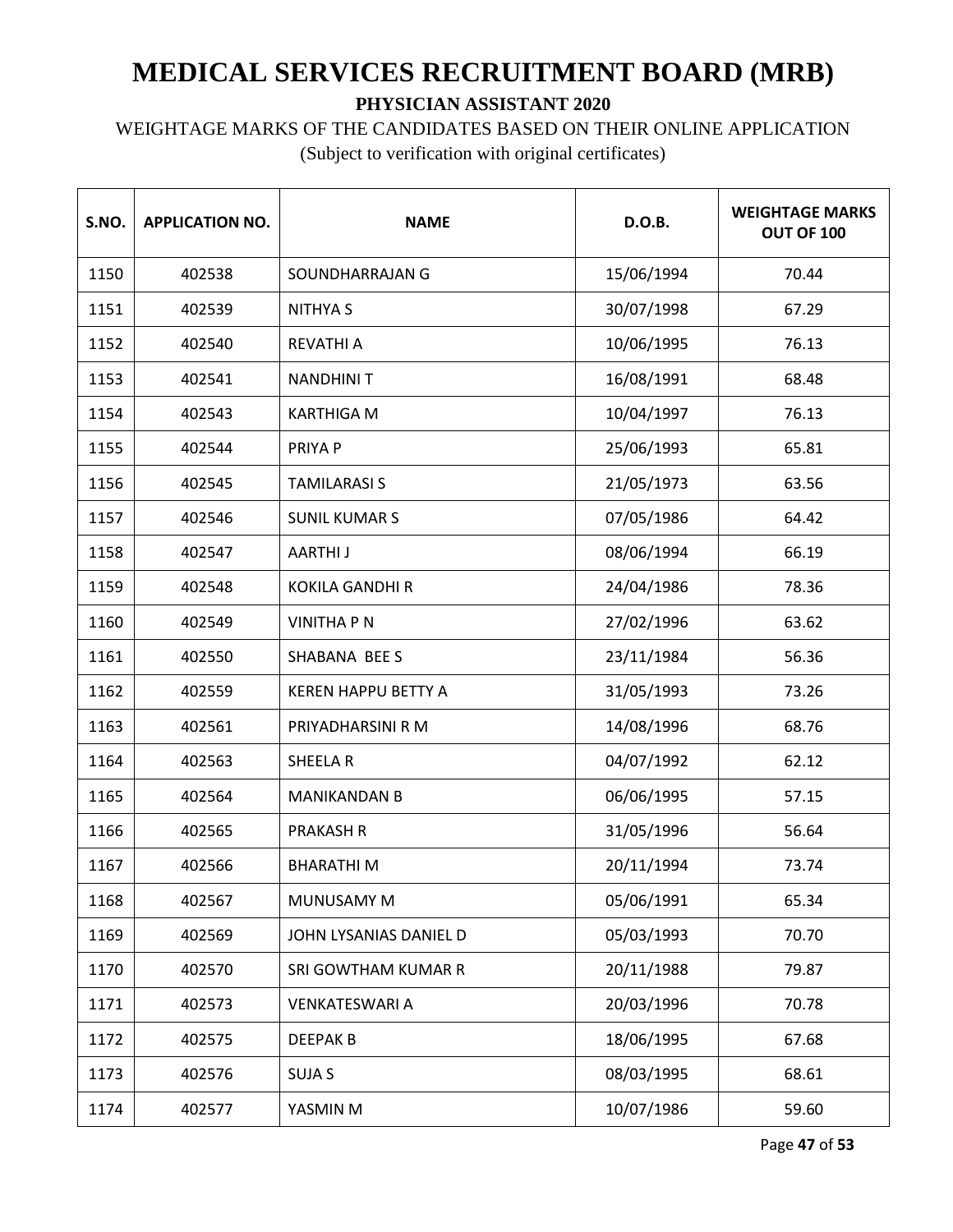WEIGHTAGE MARKS OF THE CANDIDATES BASED ON THEIR ONLINE APPLICATION

| S.NO. | <b>APPLICATION NO.</b> | <b>NAME</b>            | D.O.B.     | <b>WEIGHTAGE MARKS</b><br>OUT OF 100 |
|-------|------------------------|------------------------|------------|--------------------------------------|
| 1175  | 402578                 | <b>NANTHINI P</b>      | 08/06/1995 | 67.54                                |
| 1176  | 402583                 | <b>SURYAKALA R</b>     | 02/07/1997 | 61.98                                |
| 1177  | 402585                 | <b>MADHAVI H</b>       | 08/06/1984 | 62.02                                |
| 1178  | 402586                 | <b>RAMYA R</b>         | 08/05/1996 | 67.25                                |
| 1179  | 402588                 | SATHIYASHEELA D        | 13/09/1973 | 63.22                                |
| 1180  | 402589                 | <b>NITHYAK</b>         | 10/09/1996 | 61.30                                |
| 1181  | 402590                 | RADHIKA J              | 05/12/1988 | 66.99                                |
| 1182  | 402593                 | <b>CHANDIRA P</b>      | 30/06/1997 | 63.06                                |
| 1183  | 402595                 | <b>LALITHA J</b>       | 01/12/1998 | 81.07                                |
| 1184  | 402596                 | <b>RAJESH M</b>        | 25/04/1986 | 64.32                                |
| 1185  | 402599                 | RADHA C                | 31/03/1982 | 61.08                                |
| 1186  | 402601                 | <b>ZIBIAH K</b>        | 07/03/1993 | 74.95                                |
| 1187  | 402604                 | <b>DIVYA A</b>         | 22/04/1991 | 69.66                                |
| 1188  | 402606                 | <b>VIGITHRA C</b>      | 15/07/1997 | 58.51                                |
| 1189  | 402610                 | <b>SRIVIDHYA S</b>     | 01/05/1993 | 72.95                                |
| 1190  | 402612                 | <b>MONICA L</b>        | 11/10/1994 | 71.22                                |
| 1191  | 402614                 | <b>MARY LALU</b>       | 28/12/1991 | 82.83                                |
| 1192  | 402615                 | <b>ELIJAH STANLY A</b> | 08/03/1994 | 65.68                                |
| 1193  | 402616                 | <b>PUVIARASI S</b>     | 24/03/1997 | 66.08                                |
| 1194  | 402617                 | PRADEEPA M             | 20/05/1995 | 72.75                                |
| 1195  | 402619                 | SUGANYADEVI P          | 17/09/1993 | 71.72                                |
| 1196  | 402622                 | <b>RAMYAP</b>          | 15/04/1994 | 64.03                                |
| 1197  | 402628                 | <b>SHINY MARY J</b>    | 30/12/1993 | 74.21                                |
| 1198  | 402629                 | MANIMEGALAI M          | 06/11/1982 | 84.89                                |
| 1199  | 402633                 | THAMIZHMARAN A.R.      | 17/04/1997 | 70.37                                |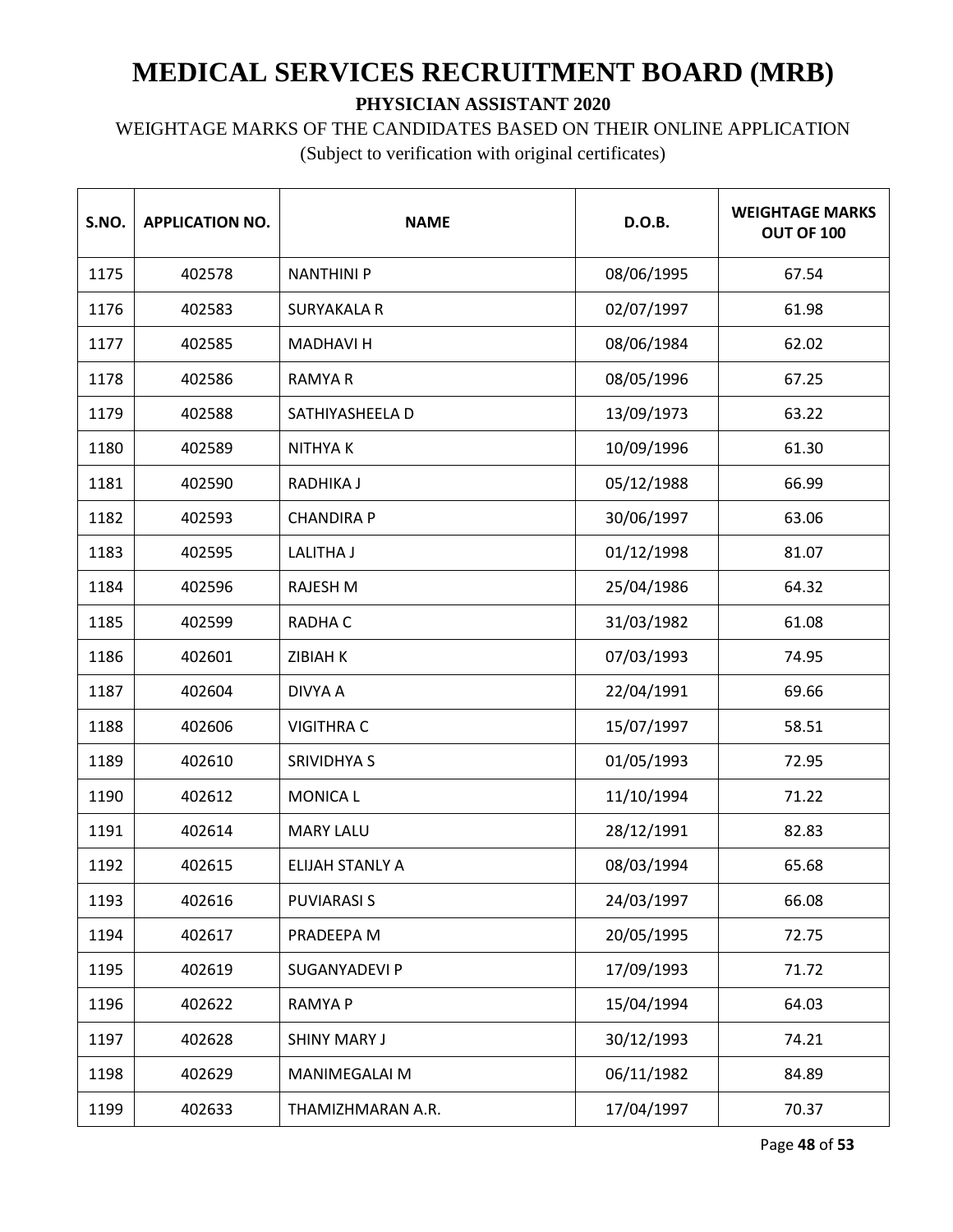# WEIGHTAGE MARKS OF THE CANDIDATES BASED ON THEIR ONLINE APPLICATION

(Subject to verification with original certificates)

| S.NO. | <b>APPLICATION NO.</b> | <b>NAME</b>                  | D.O.B.     | <b>WEIGHTAGE MARKS</b><br>OUT OF 100 |
|-------|------------------------|------------------------------|------------|--------------------------------------|
| 1200  | 402634                 | <b>NAVEENKUMAR M</b>         | 29/01/1998 | 74.62                                |
| 1201  | 402636                 | SREEJITH H                   | 16/07/1998 | 81.77                                |
| 1202  | 402638                 | <b>VINOLIN SHELDA S</b>      | 02/06/1998 | 81.17                                |
| 1203  | 402639                 | MUTHUMONISHA M               | 14/02/1998 | 83.41                                |
| 1204  | 402640                 | <b>SUDHA RANI R</b>          | 04/11/1985 | 83.20                                |
| 1205  | 402644                 | PRIYANKA B                   | 06/06/1996 | 84.11                                |
| 1206  | 402645                 | <b>EDITH VINOBAS</b>         | 20/05/1988 | 70.71                                |
| 1207  | 402646                 | <b>KANMANIS</b>              | 13/06/1984 | 75.56                                |
| 1208  | 402647                 | <b>DHANA PREETHA M</b>       | 08/10/1995 | 73.59                                |
| 1209  | 402648                 | SRIVIDYA.N NAGARAJAN.M       | 16/05/1997 | 75.55                                |
| 1210  | 402649                 | <b>GOVINDARAJ PALANISAMY</b> | 13/05/1996 | 100.00                               |
| 1211  | 402650                 | <b>INDIRA M</b>              | 12/06/1995 | 67.55                                |
| 1212  | 402651                 | <b>MUNIYASAMY K</b>          | 21/04/1992 | 58.49                                |
| 1213  | 402654                 | SUJITHADEVI M                | 15/05/1998 | 58.16                                |
| 1214  | 402655                 | <b>VIJAYAVANI S</b>          | 05/07/1994 | 53.35                                |
| 1215  | 402658                 | JERLIN MANOSHA A             | 22/09/1995 | 67.93                                |
| 1216  | 402659                 | <b>KAVITHA G</b>             | 07/03/1996 | 81.35                                |
| 1217  | 402660                 | RADHIKA M                    | 04/04/1988 | 68.64                                |
| 1218  | 402661                 | JAYABHARATHI R               | 17/04/1998 | 65.27                                |
| 1219  | 402662                 | DIVYA A                      | 24/05/1994 | 65.65                                |
| 1220  | 402664                 | PUNITHA M                    | 02/12/1997 | 57.21                                |
| 1221  | 402665                 | <b>KOKILA G</b>              | 13/04/1998 | 67.11                                |
| 1222  | 402667                 | <b>SELVIN</b>                | 17/06/1978 | 59.39                                |
| 1223  | 402670                 | <b>JOTHI D</b>               | 23/06/1998 | 83.07                                |
| 1224  | 402672                 | ARAVINDRAJKUMAR A            | 20/03/1991 | 59.38                                |

Page **49** of **53**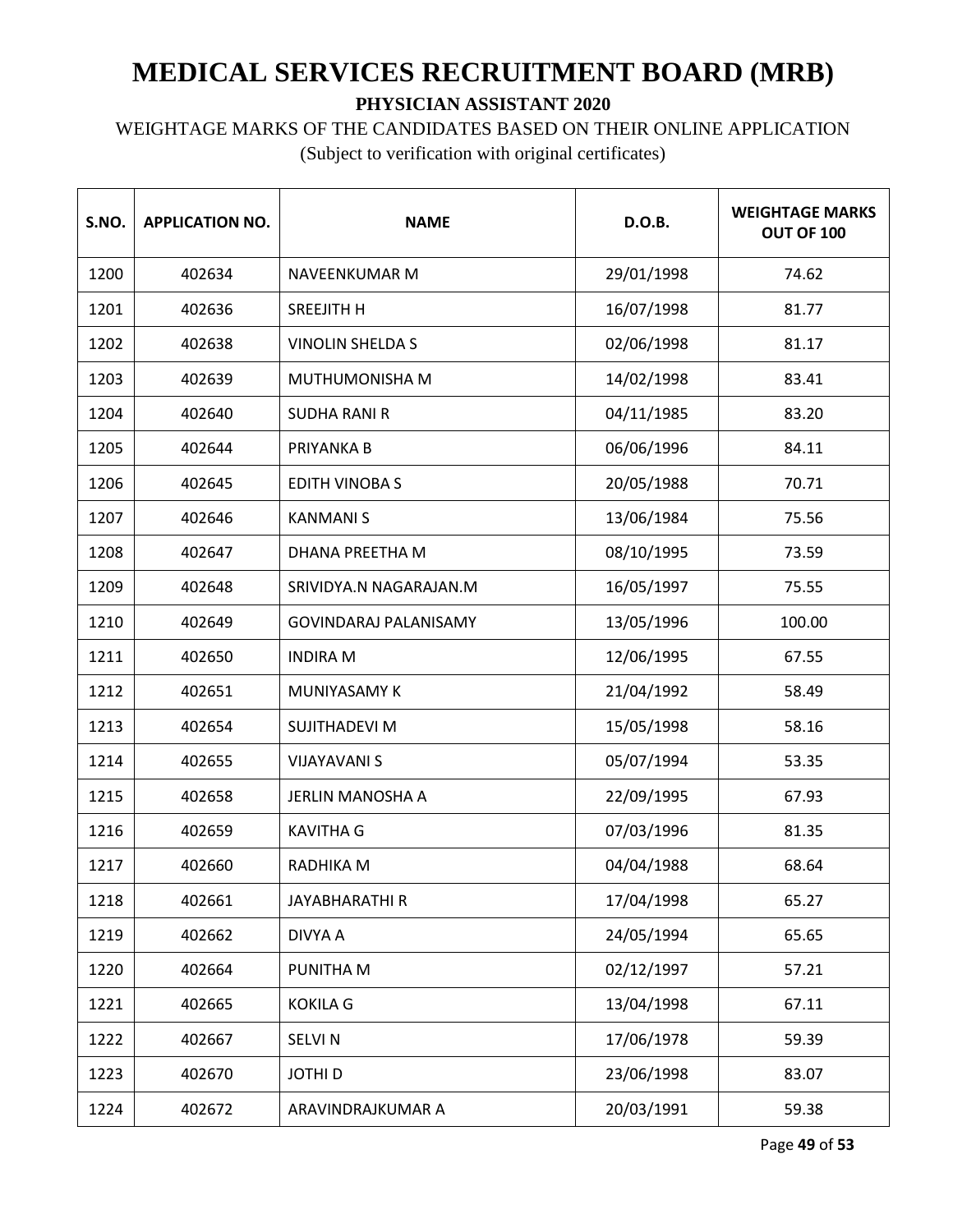WEIGHTAGE MARKS OF THE CANDIDATES BASED ON THEIR ONLINE APPLICATION

| S.NO. | <b>APPLICATION NO.</b> | <b>NAME</b>            | D.O.B.     | <b>WEIGHTAGE MARKS</b><br>OUT OF 100 |
|-------|------------------------|------------------------|------------|--------------------------------------|
| 1225  | 402674                 | <b>KAVITHA R</b>       | 05/09/1998 | 79.16                                |
| 1226  | 402676                 | <b>NANTHINIK</b>       | 08/02/1996 | 59.04                                |
| 1227  | 402678                 | <b>MONISHA S</b>       | 14/01/1998 | 69.98                                |
| 1228  | 402679                 | <b>MAHALAKSHMI R</b>   | 08/01/1998 | 66.25                                |
| 1229  | 402680                 | ELUMALAI C             | 31/05/1989 | 100.00                               |
| 1230  | 402683                 | <b>BOOPATHIARASU K</b> | 23/03/1979 | 59.42                                |
| 1231  | 402684                 | <b>JANARTHANAN S</b>   | 04/06/1996 | 66.60                                |
| 1232  | 402685                 | <b>RAMYAB</b>          | 16/09/1996 | 71.23                                |
| 1233  | 402689                 | <b>POONGODI</b>        | 04/07/1995 | 82.60                                |
| 1234  | 402693                 | <b>GEETHA V</b>        | 16/05/1989 | 50.15                                |
| 1235  | 402694                 | <b>DEEPAR</b>          | 23/07/1996 | 59.93                                |
| 1236  | 402695                 | <b>JEYA POORANIK</b>   | 30/12/1997 | 71.92                                |
| 1237  | 402698                 | ANNIE JOSEPH TD        | 03/04/1996 | 73.68                                |
| 1238  | 402702                 | SARANYA J              | 24/07/1997 | 70.28                                |
| 1239  | 402703                 | <b>RAMYAR</b>          | 18/03/1995 | 70.33                                |
| 1240  | 402704                 | <b>SHOBANA R</b>       | 23/05/1981 | 59.08                                |
| 1241  | 402706                 | <b>GOPIU</b>           | 20/03/1997 | 68.39                                |
| 1242  | 402707                 | PASUPATHIRAJA M        | 28/01/1972 | 60.07                                |
| 1243  | 402708                 | SANTHIYA M             | 07/12/1996 | 69.64                                |
| 1244  | 402709                 | <b>JOTHIMANI R</b>     | 30/05/1987 | 80.74                                |
| 1245  | 402710                 | <b>DINESHKUMAR B</b>   | 26/03/1995 | 59.58                                |
| 1246  | 402711                 | <b>KAVITHA S</b>       | 03/06/1988 | 70.55                                |
| 1247  | 402712                 | <b>SAVITHA S</b>       | 14/11/1994 | 79.81                                |
| 1248  | 402713                 | PARTHASARATHY G        | 23/12/1984 | 43.90                                |
| 1249  | 402714                 | RAJAKUMARI R           | 16/07/1990 | 79.94                                |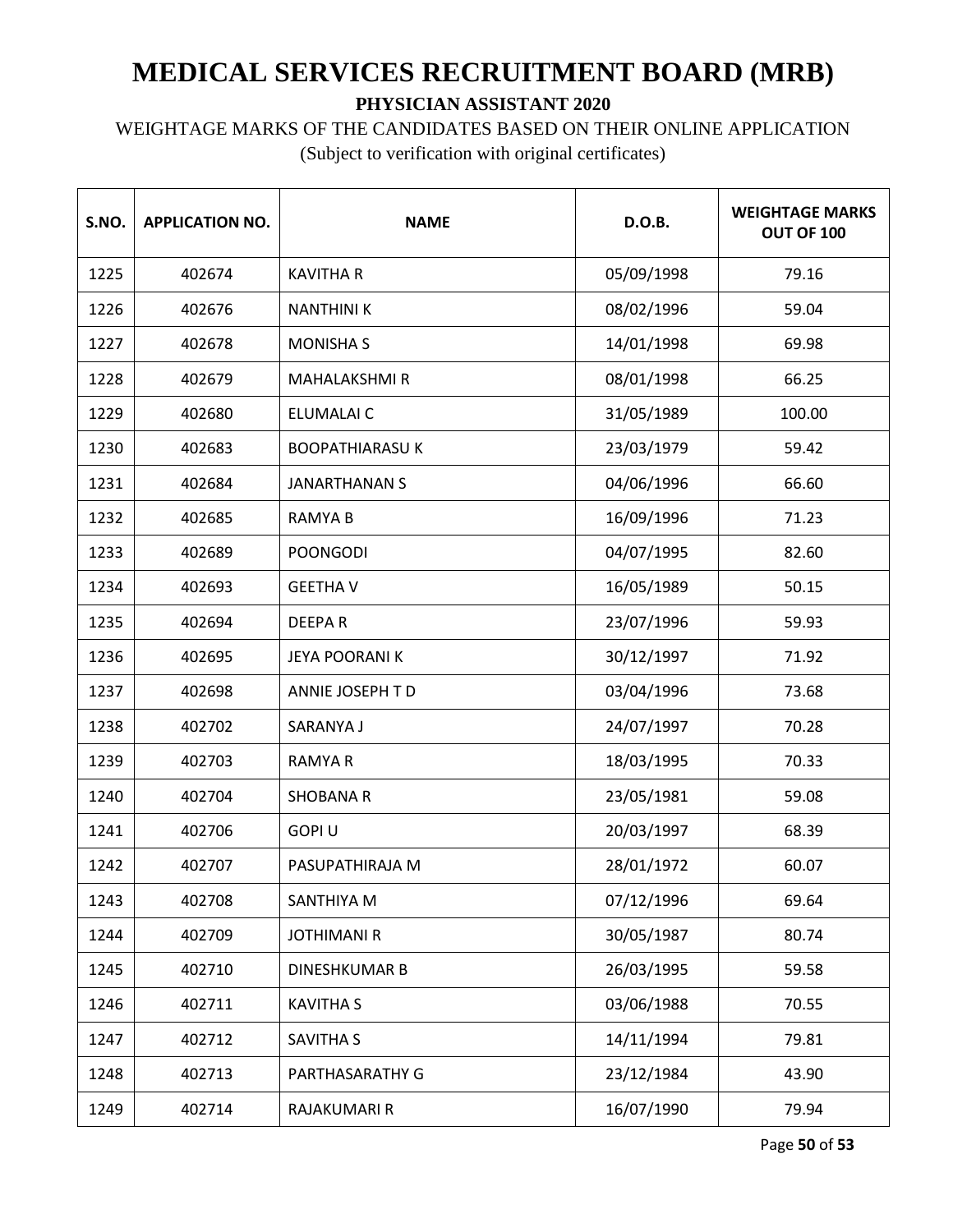WEIGHTAGE MARKS OF THE CANDIDATES BASED ON THEIR ONLINE APPLICATION

| S.NO. | <b>APPLICATION NO.</b> | <b>NAME</b>             | D.O.B.     | <b>WEIGHTAGE MARKS</b><br>OUT OF 100 |
|-------|------------------------|-------------------------|------------|--------------------------------------|
| 1250  | 402715                 | <b>MUTHULAKSHMIP</b>    | 19/05/1987 | 68.16                                |
| 1251  | 402717                 | PONNI M                 | 02/06/1994 | 78.15                                |
| 1252  | 402718                 | <b>DEVIKAL</b>          | 20/06/1998 | 79.14                                |
| 1253  | 402719                 | MOHAMAD ITHARIS BAVA M  | 19/06/1972 | 63.46                                |
| 1254  | 402722                 | <b>JANANIS</b>          | 17/05/1998 | 78.05                                |
| 1255  | 402723                 | SREE KALAIVANI D        | 25/09/1997 | 77.39                                |
| 1256  | 402724                 | TAMILSELVAN             | 13/03/1989 | 55.67                                |
| 1257  | 402726                 | <b>JEYA CHANDRA V</b>   | 07/05/1979 | 64.13                                |
| 1258  | 402729                 | SENTHILSELVAM T         | 15/05/1980 | 56.36                                |
| 1259  | 402730                 | <b>CHITRAK</b>          | 28/04/1985 | 77.85                                |
| 1260  | 402731                 | <b>MONISHA R</b>        | 28/06/1998 | 64.69                                |
| 1261  | 402733                 | NIVETHA M               | 14/02/1996 | 78.65                                |
| 1262  | 402734                 | PURRNIMA UDHAY CHARAN M | 06/03/1988 | 87.65                                |
| 1263  | 402735                 | <b>ASSA LEKSHMY G S</b> | 13/01/1991 | 63.07                                |
| 1264  | 402738                 | <b>ASWINI S</b>         | 26/08/1994 | 55.21                                |
| 1265  | 402739                 | PRIYADHARSHINI S        | 04/11/1994 | 77.01                                |
| 1266  | 402740                 | LAVANYA K               | 12/06/1993 | 72.35                                |
| 1267  | 402741                 | <b>VINOTH KANNA V</b>   | 14/05/1995 | 78.75                                |
| 1268  | 402742                 | <b>VINOTHKUMAR V</b>    | 13/05/1990 | 53.00                                |
| 1269  | 402743                 | KALAIVANI               | 15/07/1987 | 55.44                                |
| 1270  | 402745                 | MAHA LAKSHMI A          | 23/12/1994 | 67.74                                |
| 1271  | 402746                 | SENDHIL KUMAR A         | 07/08/1996 | 73.52                                |
| 1272  | 402747                 | <b>VENGATESH S</b>      | 15/07/1990 | 63.71                                |
| 1273  | 402748                 | <b>NETHAJI A</b>        | 06/11/1983 | 55.21                                |
| 1274  | 402750                 | VARALAKSHMI V           | 13/04/1989 | 76.36                                |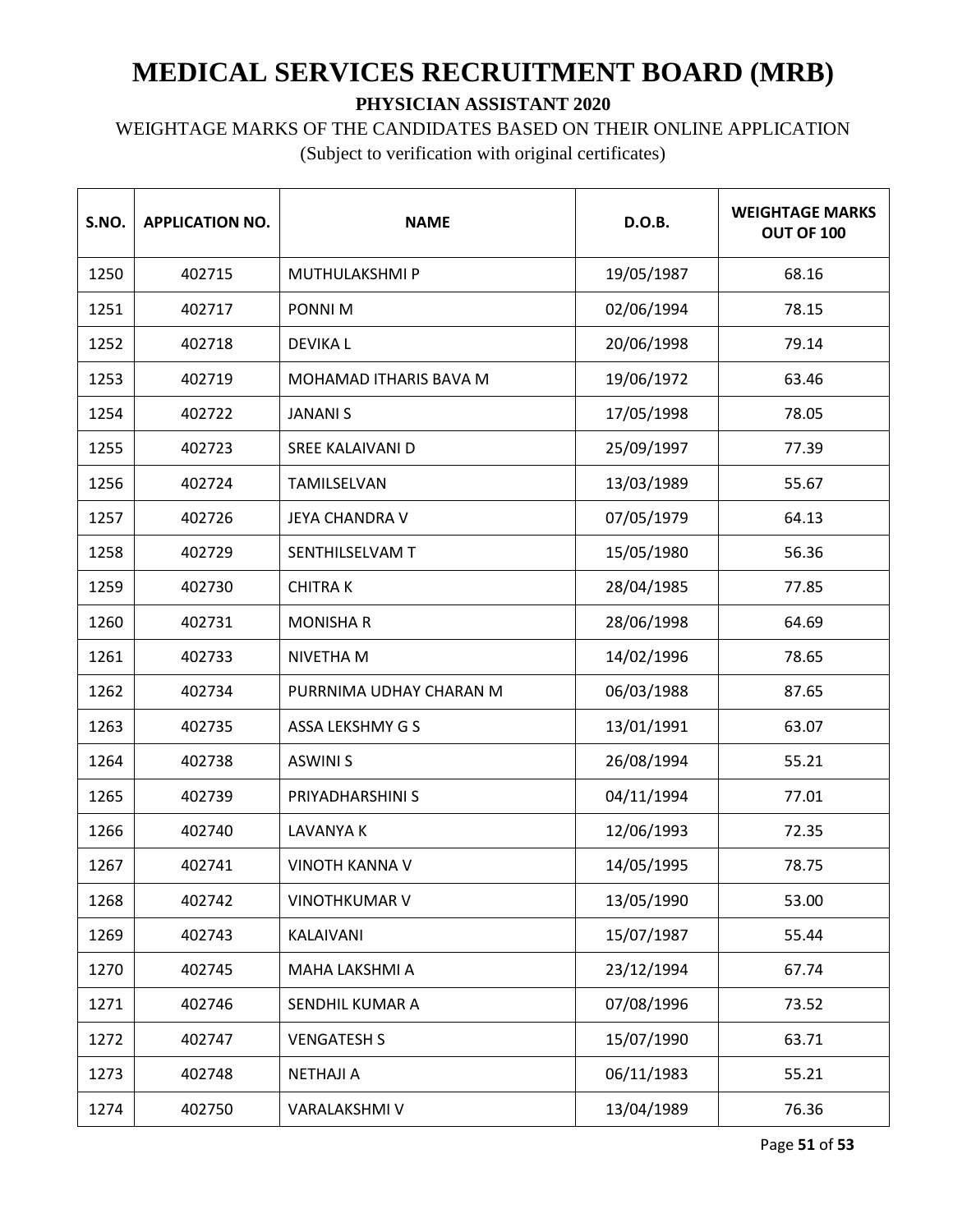WEIGHTAGE MARKS OF THE CANDIDATES BASED ON THEIR ONLINE APPLICATION (Subject to verification with original certificates)

| S.NO. | <b>APPLICATION NO.</b> | <b>NAME</b>             | D.O.B.     | <b>WEIGHTAGE MARKS</b><br><b>OUT OF 100</b> |
|-------|------------------------|-------------------------|------------|---------------------------------------------|
| 1275  | 402752                 | <b>JOSPHIN SYLVIA G</b> | 22/09/1997 | 77.16                                       |
| 1276  | 402753                 | <b>BHAVANIK</b>         | 11/02/1984 | 74.77                                       |
| 1277  | 402754                 | SIVABALAN A             | 07/11/1995 | 80.44                                       |
| 1278  | 402758                 | PONMARI M               | 04/04/1997 | 65.73                                       |

#### **\* Weightage marks calculated by awarding 20% to SSLC marks, 30% to HSC marks and 50% to Degree in B.Sc. (Allied Health Science) or Degree in B.S. (Physician Assistant) marks**

Note :

- 1. The above weightage marks has been calculated as per the details/marks furnished by the candidates in their online application.
- 2. The above weightage marks does not confer any right of selection to the post. As per the notification, there will be verification of certificates in the order of merit following rules of reservation, to verify the correctness of the claims made by the candidates in their online application to the MRB. During the verification, if it is found that applicant does not possess the qualification (or) has wrongly furnished the marks obtained (or) has wrongly furnished information, his/her candidature will be summarily rejected and further action will be initiated against him/her as per the rules, for furnishing wrong information to the Board.

#### **MEMBER SECRETARY**